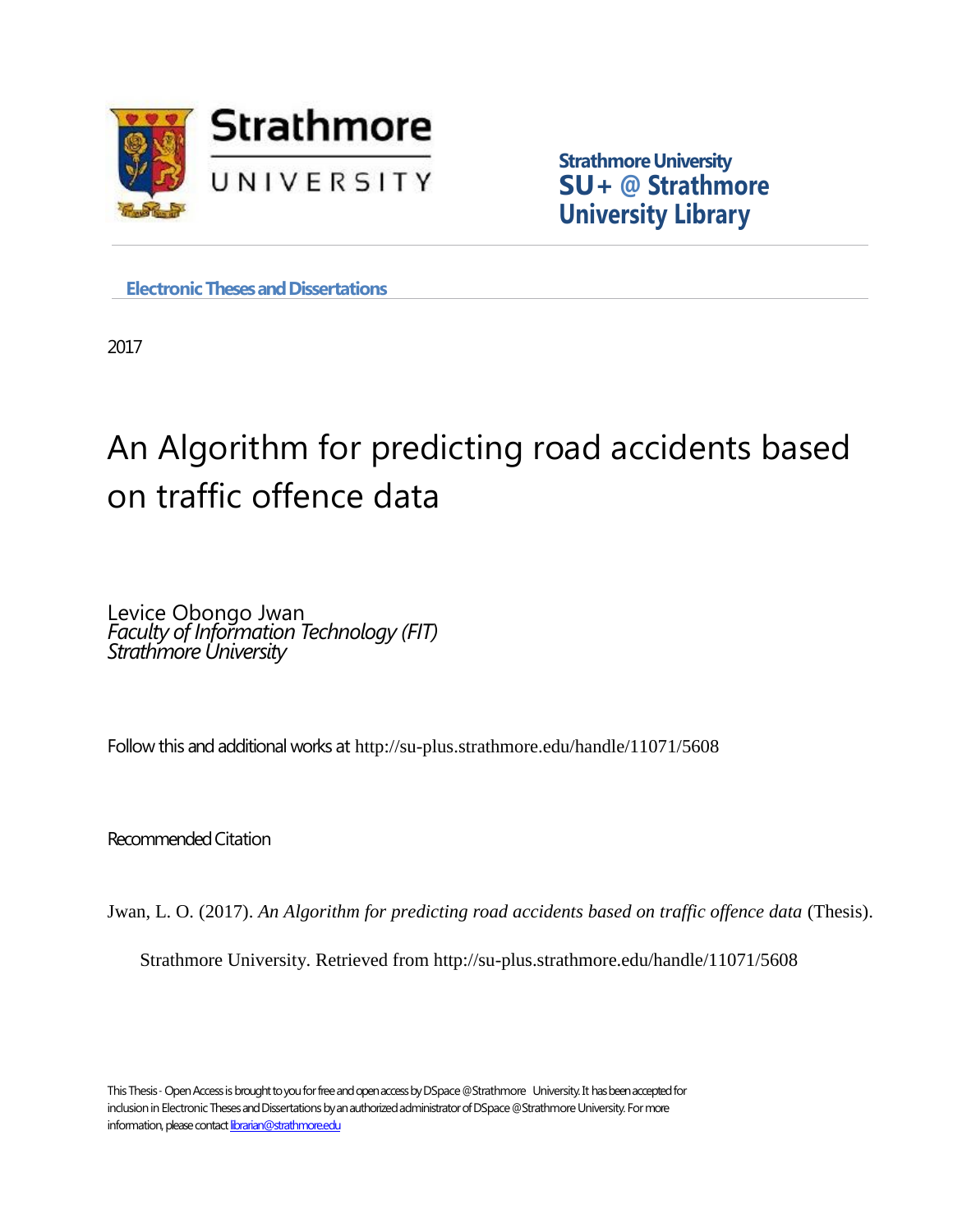# **AN ALGORITHM FOR PREDICTING ROAD ACCIDENTS BASED ON TRAFFIC OFFENCE DATA**

**JWAN, LEVICE OBONGO**

**Submitted in Partial Fulfilment of the Requirements for Degree of Master of Science in Computer-Based Information Systems at Strathmore University.**

**Faculty of Information Technology**

**Strathmore University**

**Nairobi, Kenya**

#### **JUNE, 2017**

This thesis is available for library use on the understanding that it is copyright material and that no quotation from the thesis may be published without proper acknowledgement.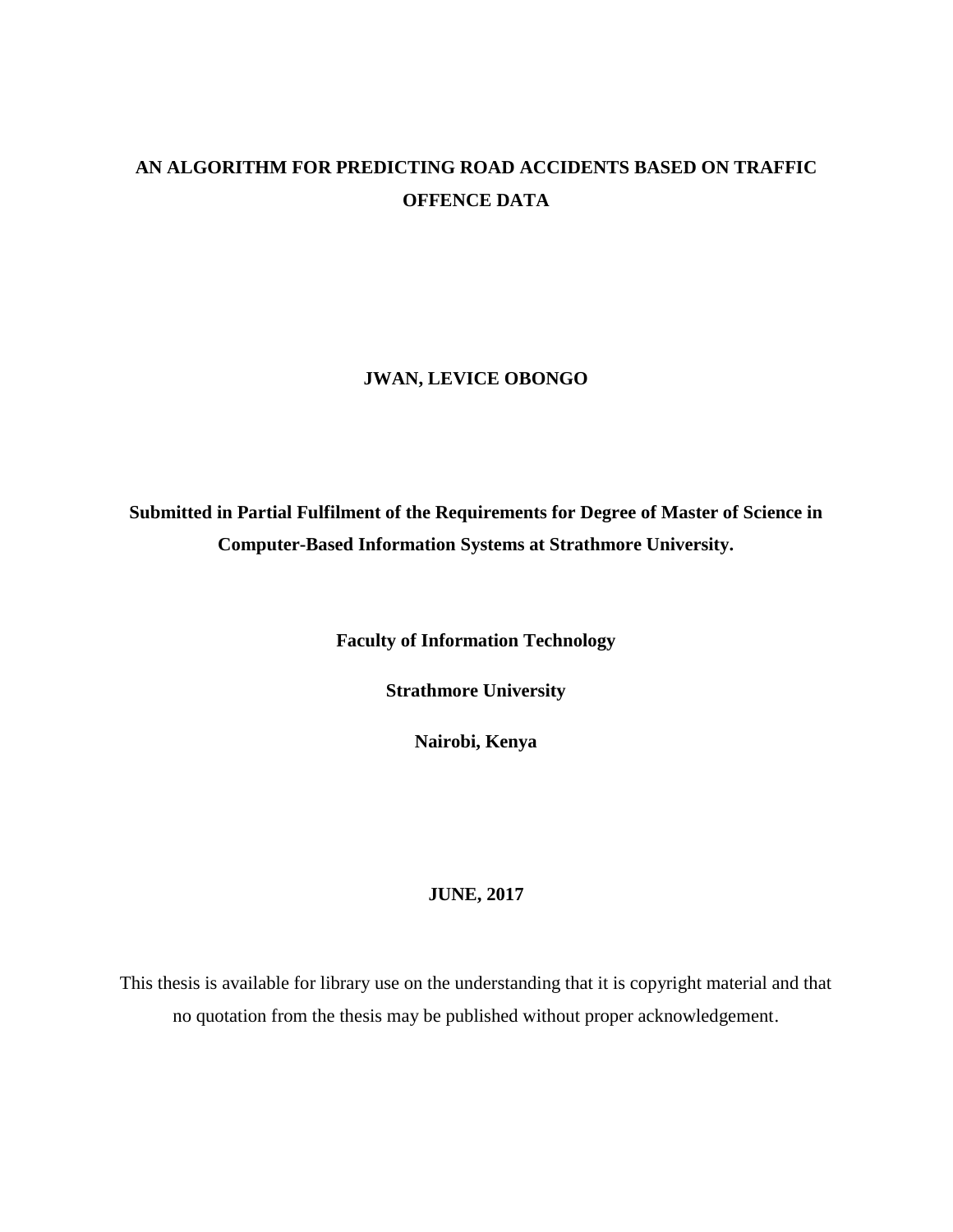# **Declaration**

I declare that this work has not been previously submitted and approved for the award of a degree by this or any other University. To the best of my knowledge and belief, the thesis contains no material previously published or written by another person except where due reference is made in the thesis itself.

© No part of this thesis may be reproduced without the permission of the author and Strathmore University.

................................................................ [*Name of Candidate*] ................................................................ [*Signature*] ................................................................ [*Date*]

# **Approval**

The thesis of Jwan, Levice Obongo was reviewed and approved by the following:

Dr. Vitalis Ozianyi,

Senior Lecturer, Faculty of Information Technology,

Strathmore University

Dr. Joseph Orero, Dean, Faculty of Information Technology, Strathmore University

Prof. Ruth Kiraka, Dean, School of Graduate Studies, Strathmore University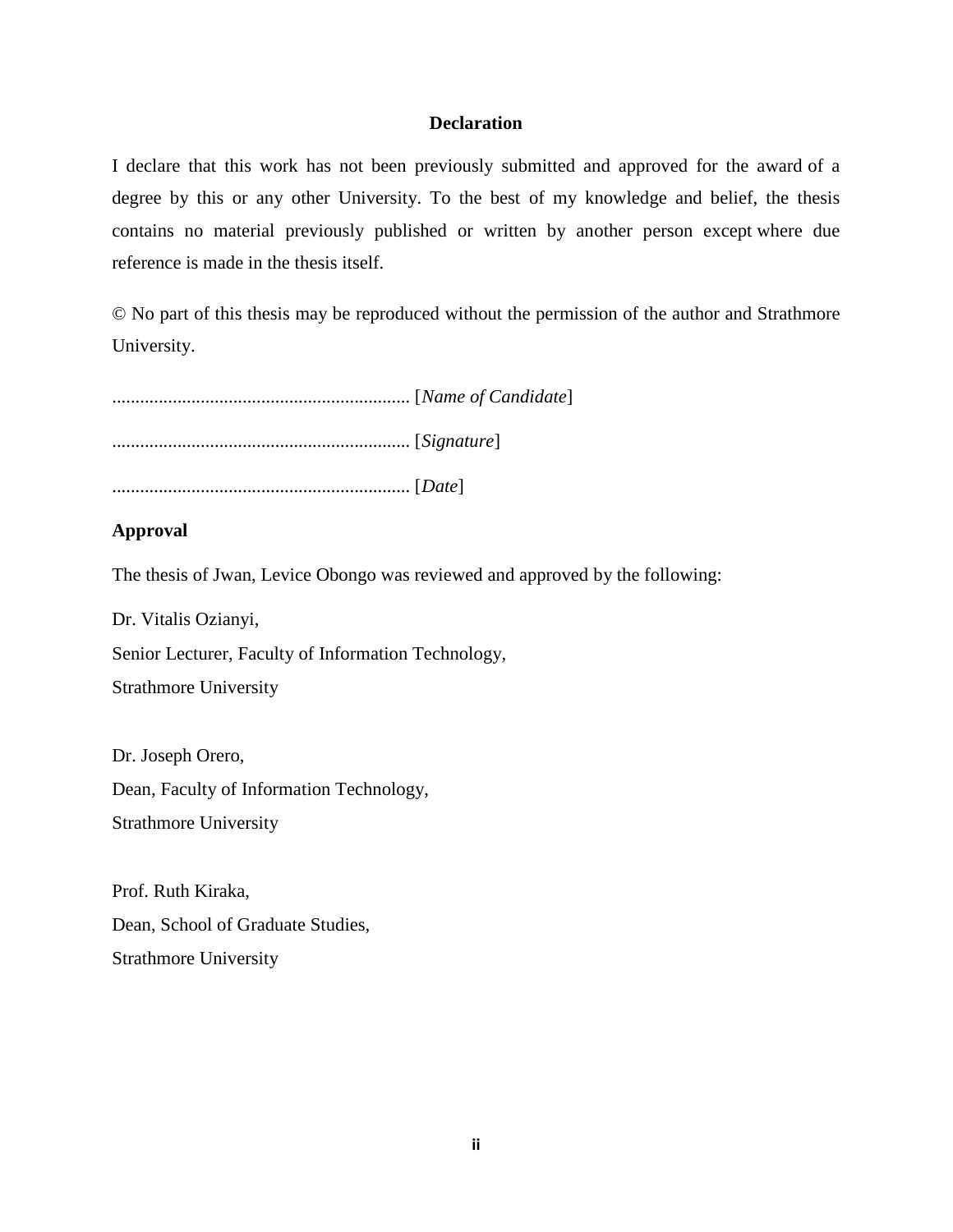## **Dedication**

I dedicate this work to my family. The journey has been quite long. The days I spent away from home due to research were among my hardest. I however appreciate your sacrifice and support all along. I wish to dedicate this thesis to you; my uncle Dr. Julius Jwan for your support and encouragement that motivated me all through, aunt Sella Kisaka for her unconditional love and prayers throughout the journey and my brother Ian Jwan for being supportive. Without your support, I would not have completed my research. A special debt of gratitude is due.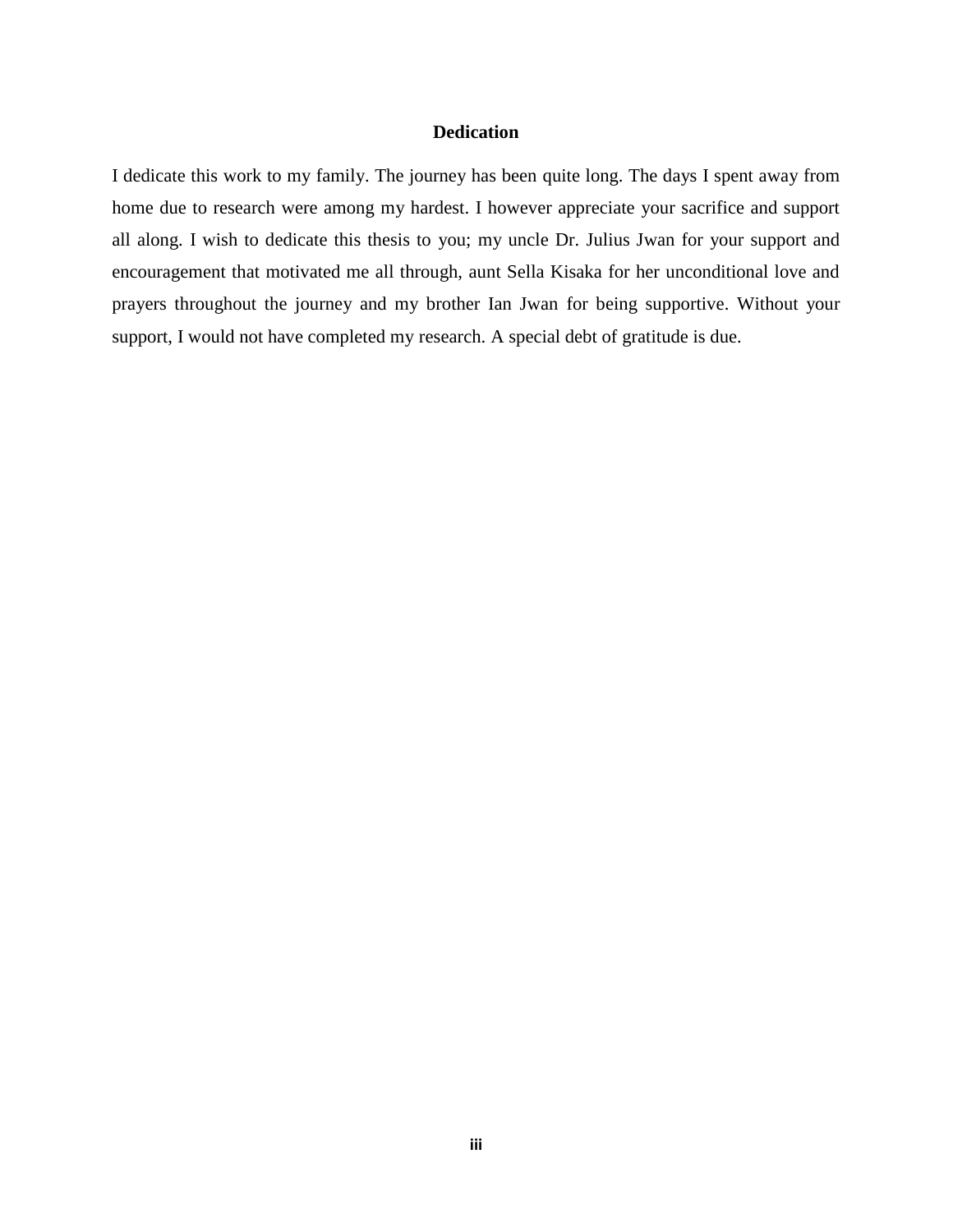# **Acknowledgements**

I acknowledge the favor of God. He has blessed me through this turbulent journey by providing good health and a sound mind. I owe utmost gratitude and justification to my supervisor Dr. Vitalis Ozianyi. His feedback was very constructive and timely as I developed this research work from the start to completion. My sincere gratitude also goes to my lecturers Prof. Ismail Ateya, Dr. Bernard Shibwabo for their valuable direction and advice.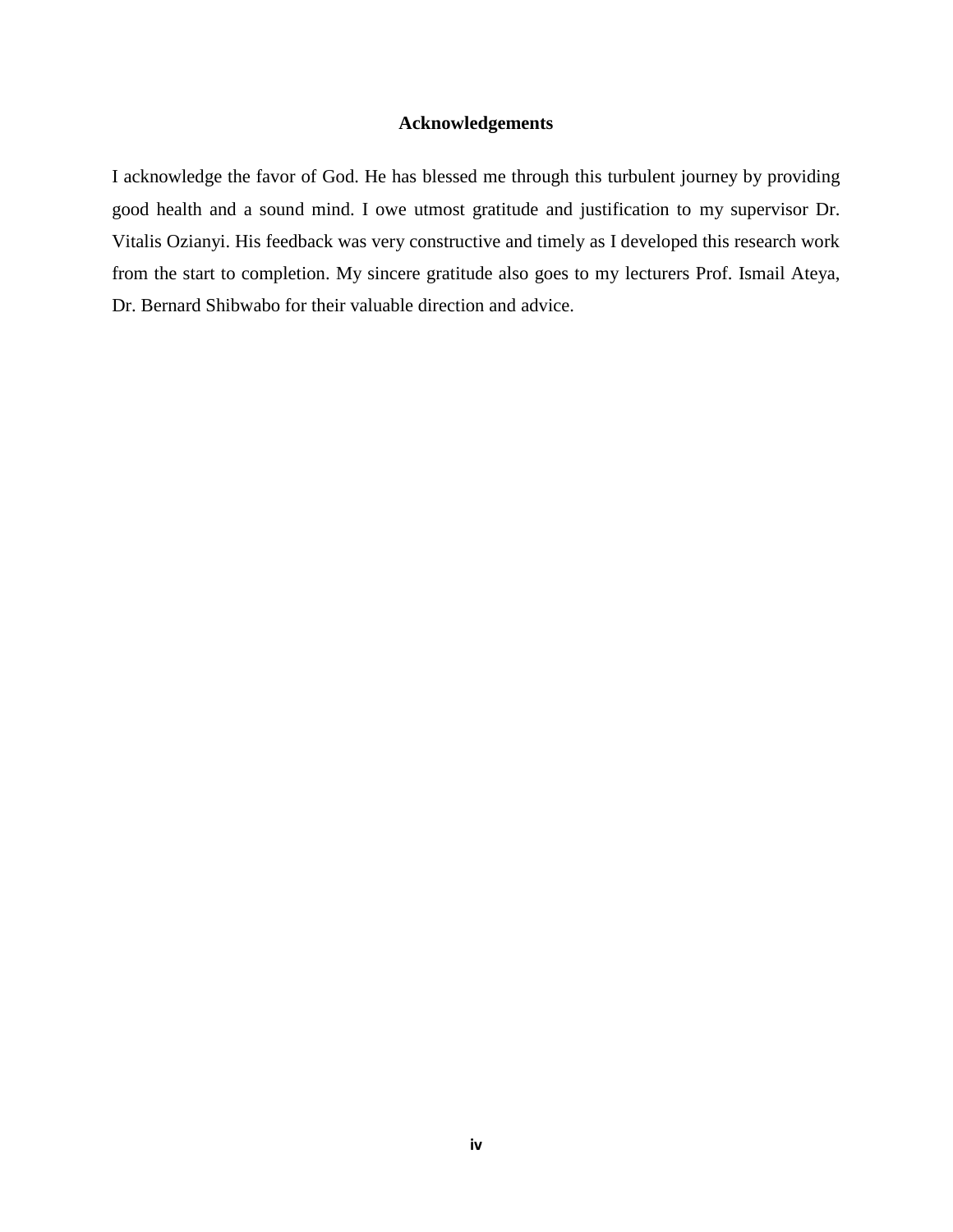#### **Abstract**

Drivers with multiple records of road traffic violations for instance speeding, driving under influence of alcohol and using mobile phones while driving have been considered as a high risk group for possible involvement in road accidents. Studies have shown that there are links between these reckless behaviors and road accidents. It is therefore critical that such drivers be identified early in advance to eliminate that likelihood. Currently, the road traffic offence data collected by National Transport and Safety Authority for instance speeding and drunk driving data is solely used for reporting and prosecution hence not adequately utilized in ensuring road safety. Effective utilization of these data can positively impact road safety management since authorities can put in place mitigation mechanisms in order to prevent the frequent road accidents. The algorithm-based system developed in this study makes use of traffic offence data to predict the likelihood of a driver causing road accident. Data was gathered using close-ended questionnaires and interviews. The questionnaires and interviews intended to determine causes of road accidents and specific aspects about; booking an offender, relaying of traffic accident data and the need for a system among users within the transport sector in Kenya. Three categories of respondents were used; the National Transport and Safety Authority, the Kenya Police and the motorists. Similar questionnaires were given to the police and the NTSA officials while the motorists had their own set of questions. From the research, it emerged that the major causes of accidents in Kenya were; speeding, dangerous overlapping and drunk driving. Of the 37 respondents; 22 supported the algorithm-based system, indicating a 59.47% approval for the system. The implication of the research is that there will be more people booked for traffic offences and it will be possible for law enforcement to know the risk level of a driver based on the offences committed.

#### *Keywords: road traffic offence, predict, road accident*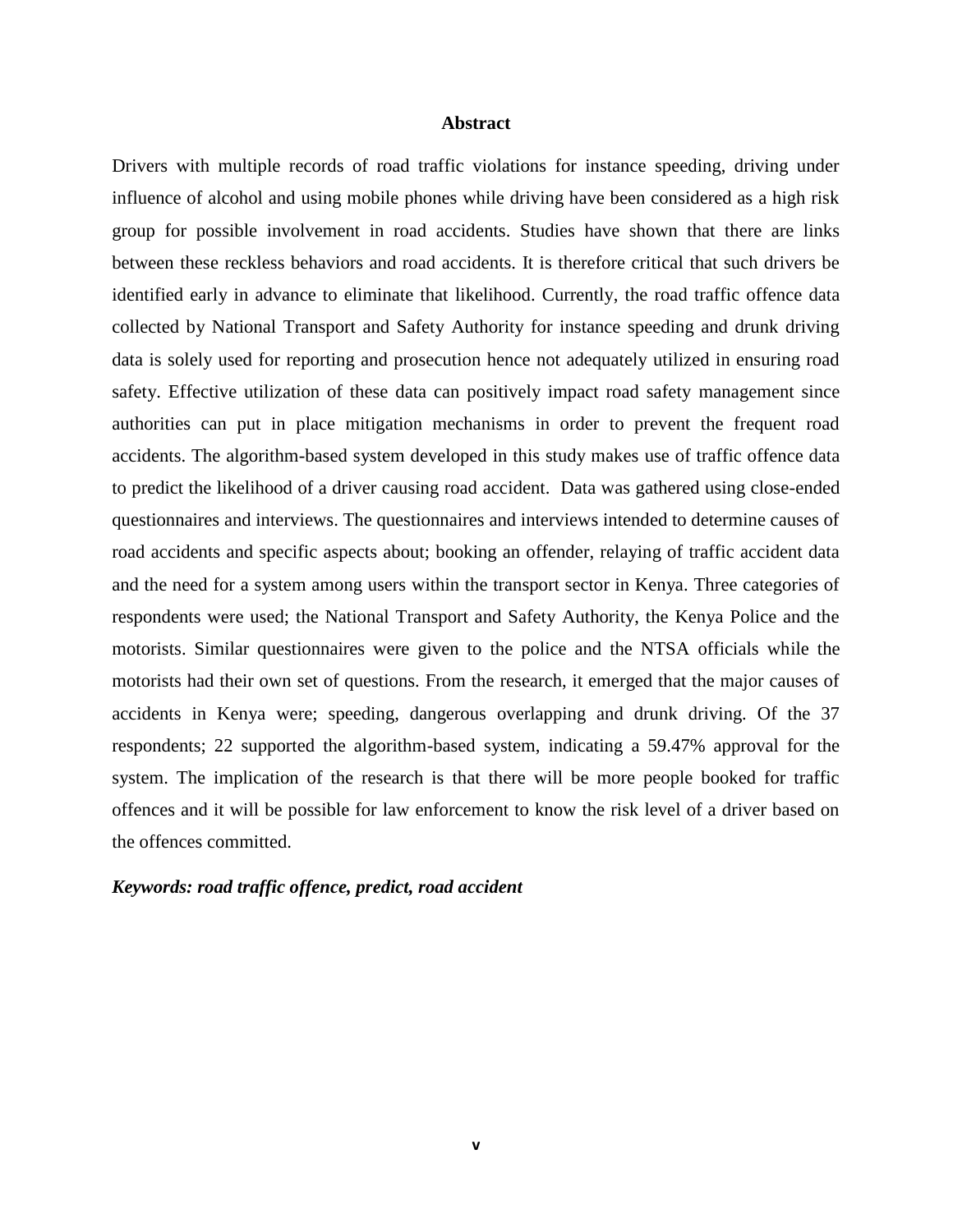# **TABLE OF CONTENTS**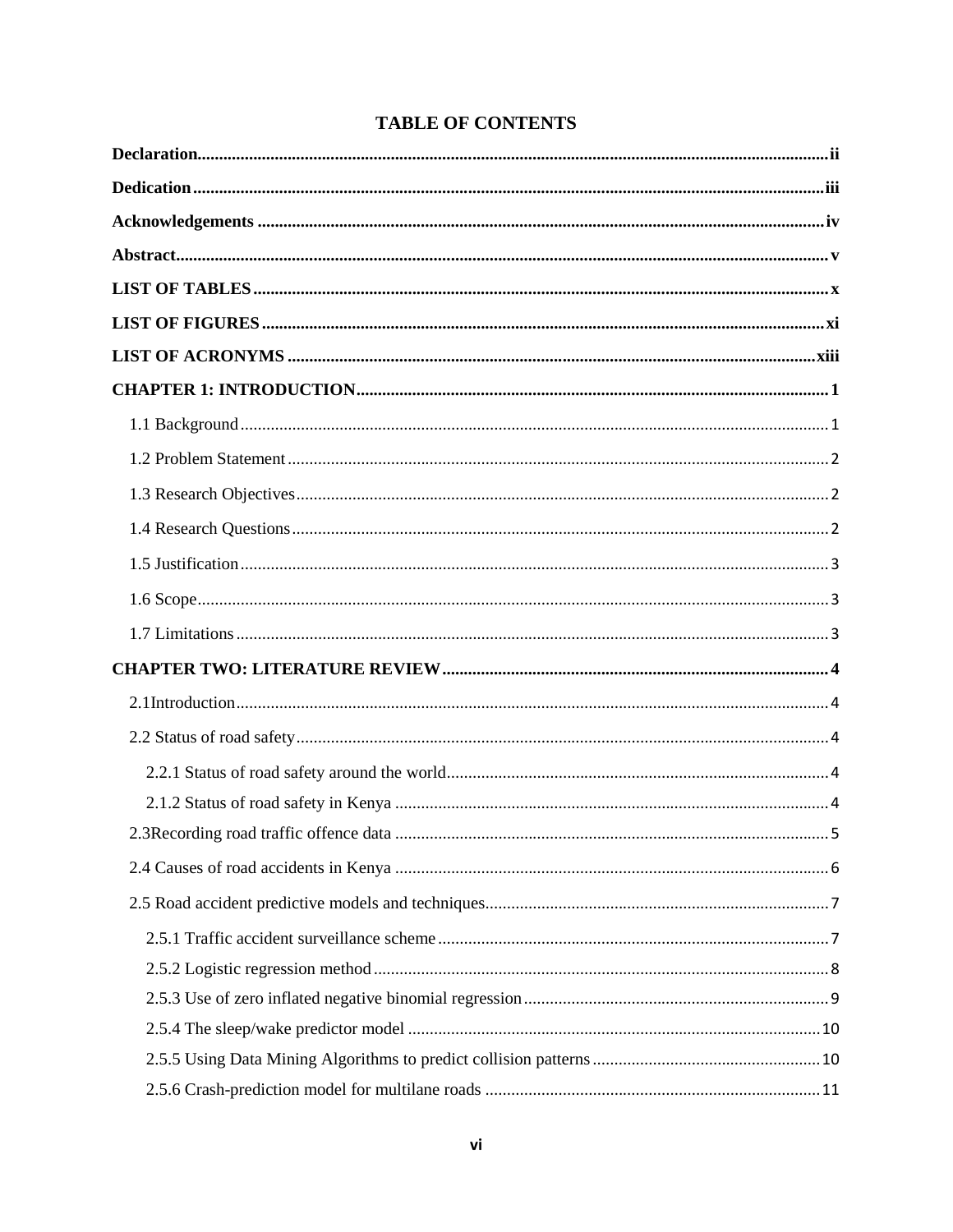| 4.3 Summary responses from the National Transport and Safety Authority (NTSA) 21 |  |
|----------------------------------------------------------------------------------|--|
|                                                                                  |  |
|                                                                                  |  |
|                                                                                  |  |
|                                                                                  |  |
|                                                                                  |  |
|                                                                                  |  |
|                                                                                  |  |
|                                                                                  |  |
|                                                                                  |  |
|                                                                                  |  |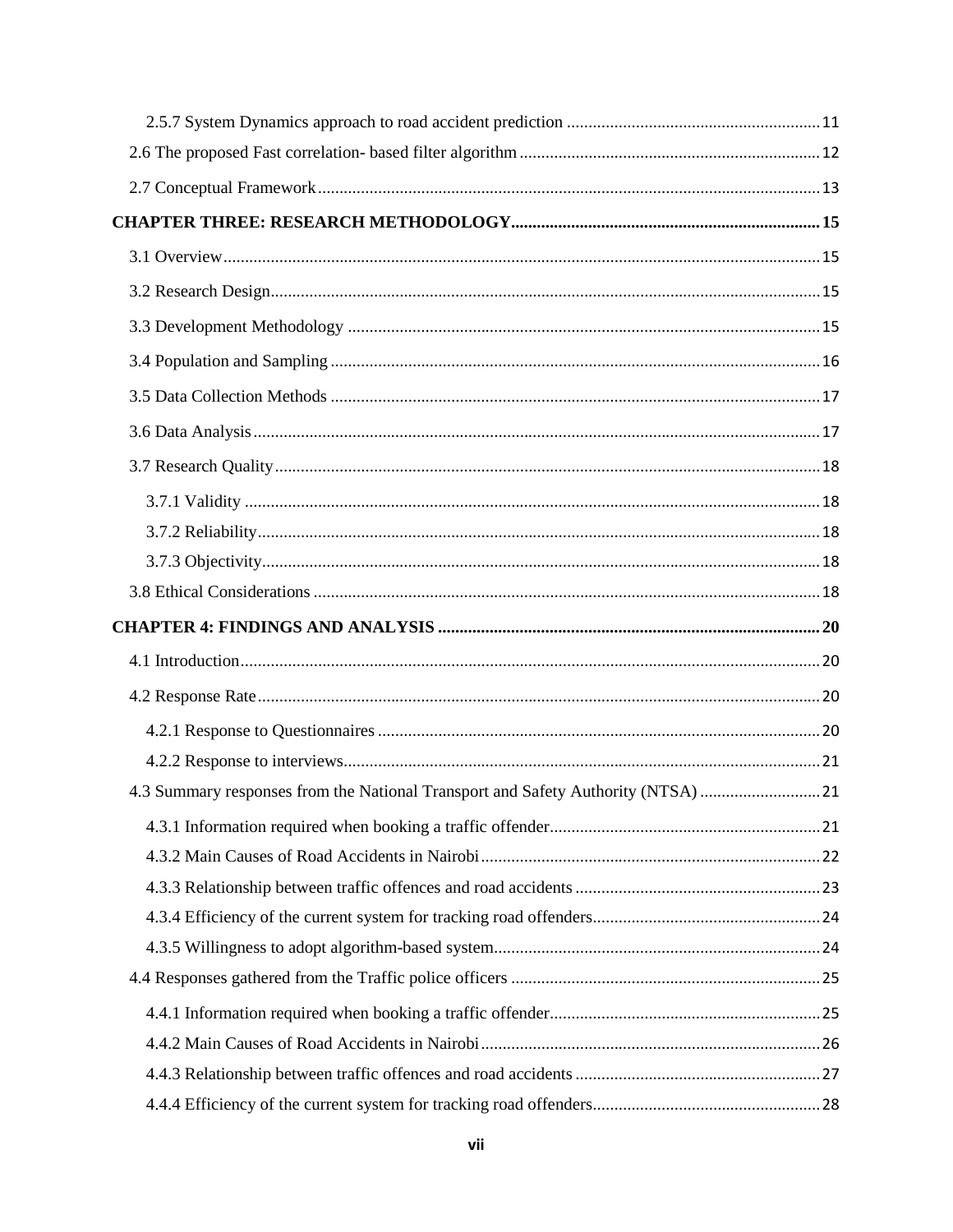| 4.5.4 Drivers' view on the relationship between traffic offences and accidents in Nairobi 33 |     |
|----------------------------------------------------------------------------------------------|-----|
|                                                                                              |     |
|                                                                                              |     |
|                                                                                              |     |
|                                                                                              |     |
|                                                                                              |     |
|                                                                                              |     |
|                                                                                              |     |
|                                                                                              |     |
|                                                                                              |     |
|                                                                                              |     |
|                                                                                              |     |
|                                                                                              |     |
|                                                                                              |     |
|                                                                                              |     |
|                                                                                              |     |
| CHAPTER SIX: SYSTEM IMPLEMENTATION, TESTING AND DISCUSSIONS                                  | .46 |
|                                                                                              |     |
|                                                                                              |     |
|                                                                                              |     |
|                                                                                              |     |
|                                                                                              |     |
|                                                                                              |     |
|                                                                                              |     |
|                                                                                              |     |
|                                                                                              |     |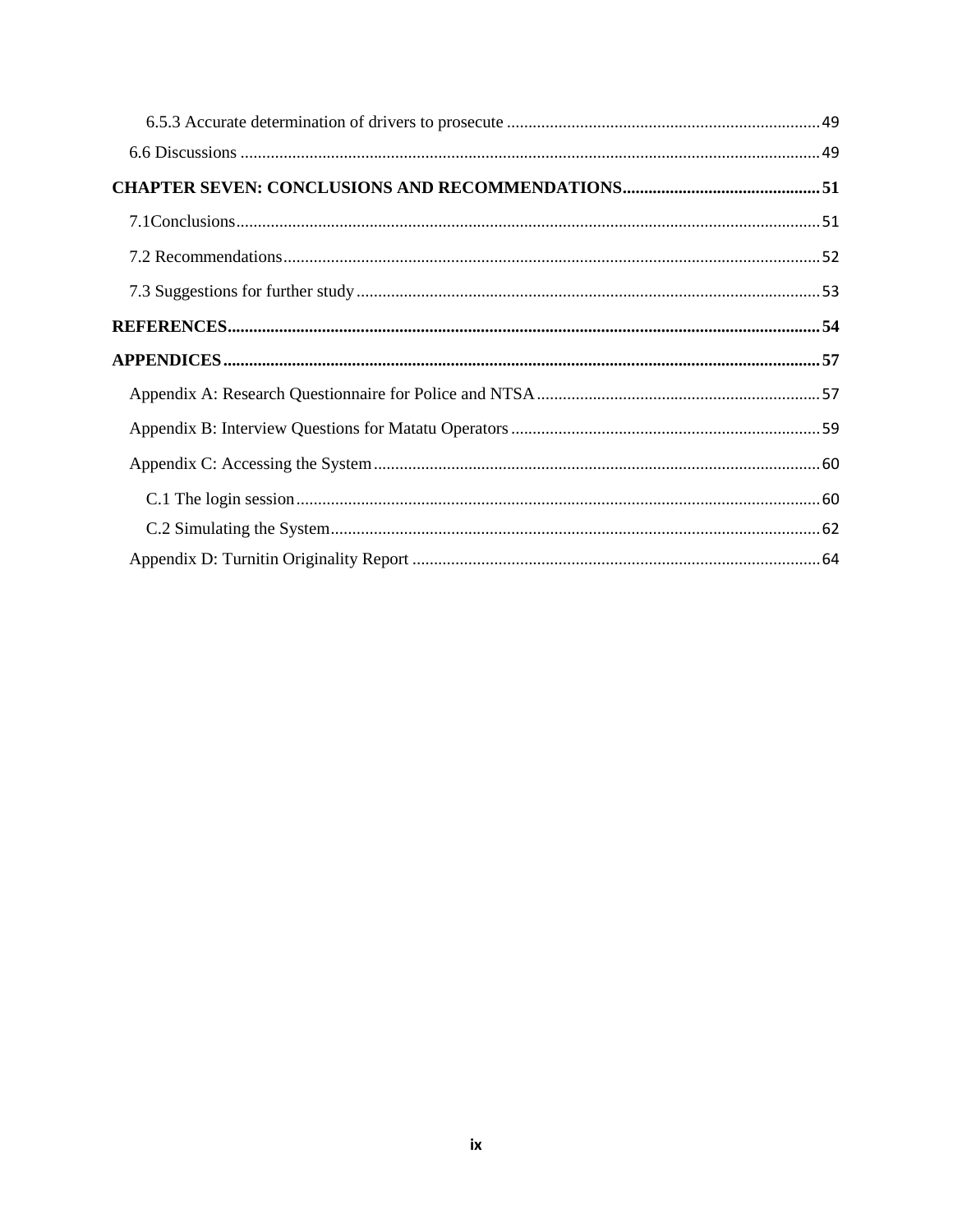# **LIST OF TABLES**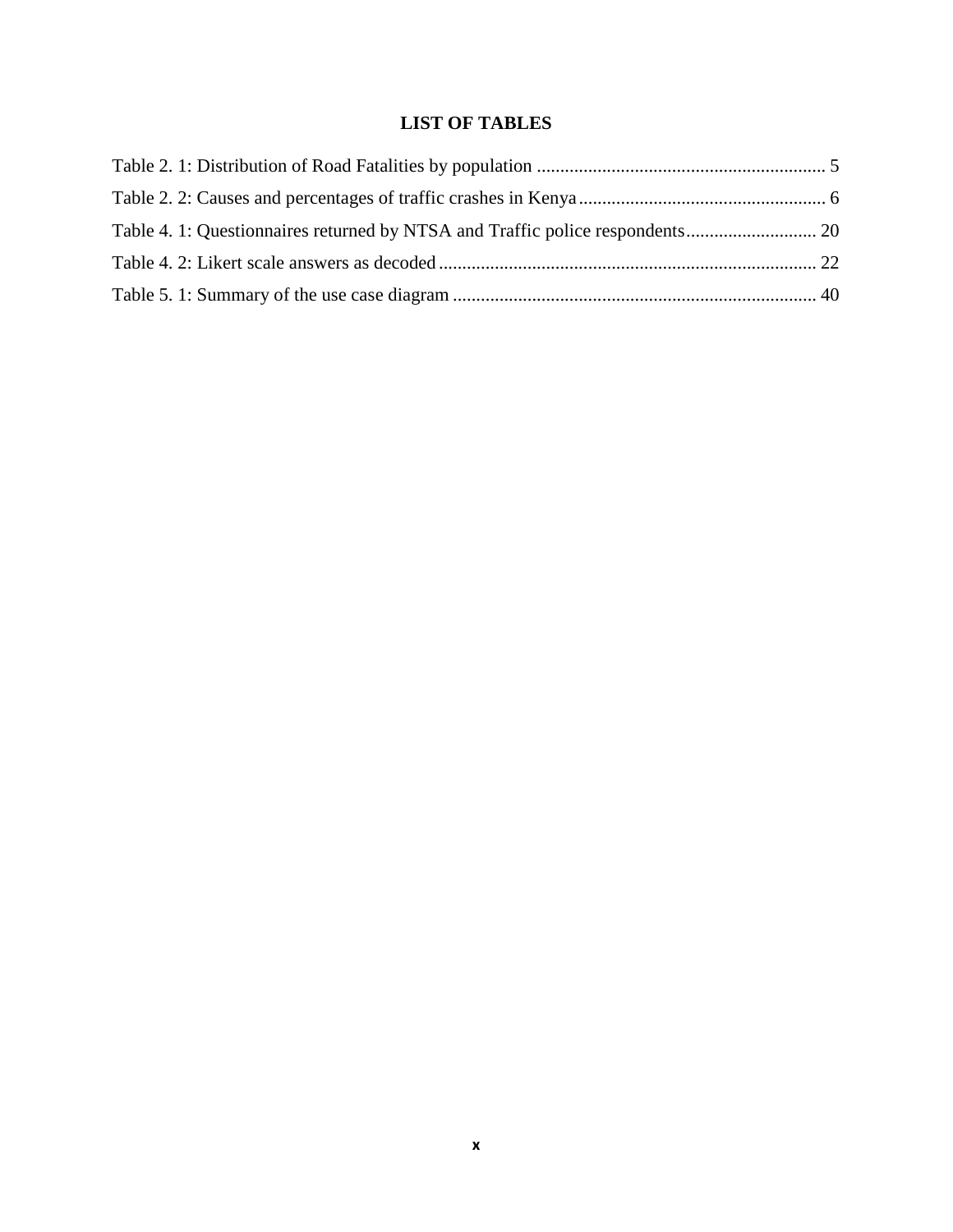# **LIST OF FIGURES**

| Figure 4. 5: Willingness to adopt proposed system for tracking frequent traffic offenders  25     |  |
|---------------------------------------------------------------------------------------------------|--|
|                                                                                                   |  |
| Figure 4. 7: Traffic police indication on major causes of road accidents in Kenya  27             |  |
|                                                                                                   |  |
| Figure 4. 9: Challenges with existing system for tracking frequent offenders  29                  |  |
| Figure 4. 10: Willingness to adopt proposed system for tracking frequent traffic offenders  30    |  |
|                                                                                                   |  |
|                                                                                                   |  |
|                                                                                                   |  |
| Figure 4. 14: Drivers' indication on relationship between traffic offences and road accidents  34 |  |
| Figure 4. 15: Willingness to support proposed system for tracking frequent traffic offenders 35   |  |
|                                                                                                   |  |
|                                                                                                   |  |
|                                                                                                   |  |
|                                                                                                   |  |
|                                                                                                   |  |
|                                                                                                   |  |
|                                                                                                   |  |
|                                                                                                   |  |
|                                                                                                   |  |
|                                                                                                   |  |
|                                                                                                   |  |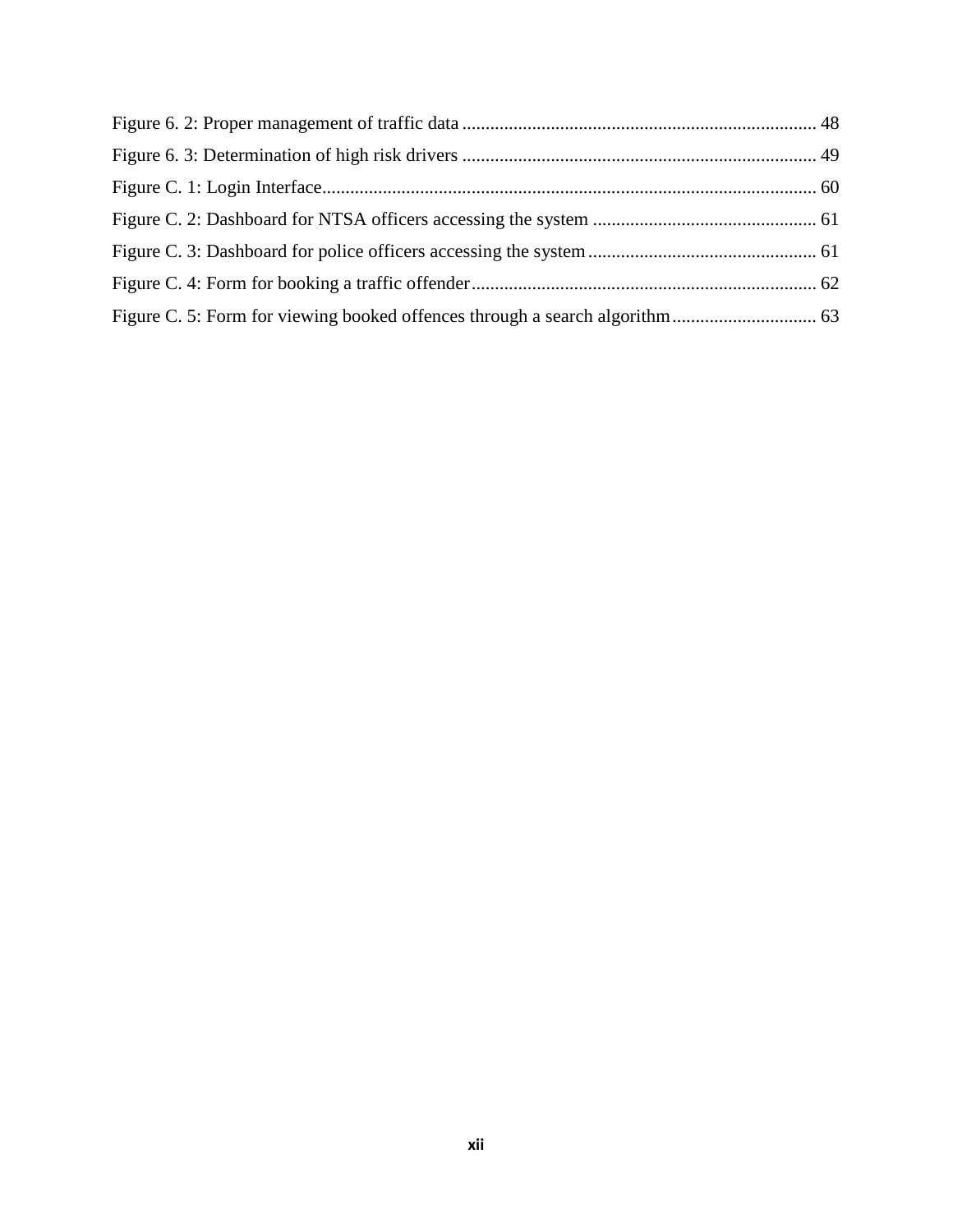# **LIST OF ACRONYMS**

| <b>NTSA</b> |           | National Transport and Safety Authority |
|-------------|-----------|-----------------------------------------|
| <b>PSV</b>  | $\bullet$ | <b>Public Service Vehicle</b>           |
| <b>WHO</b>  | ٠         | World Health Organization               |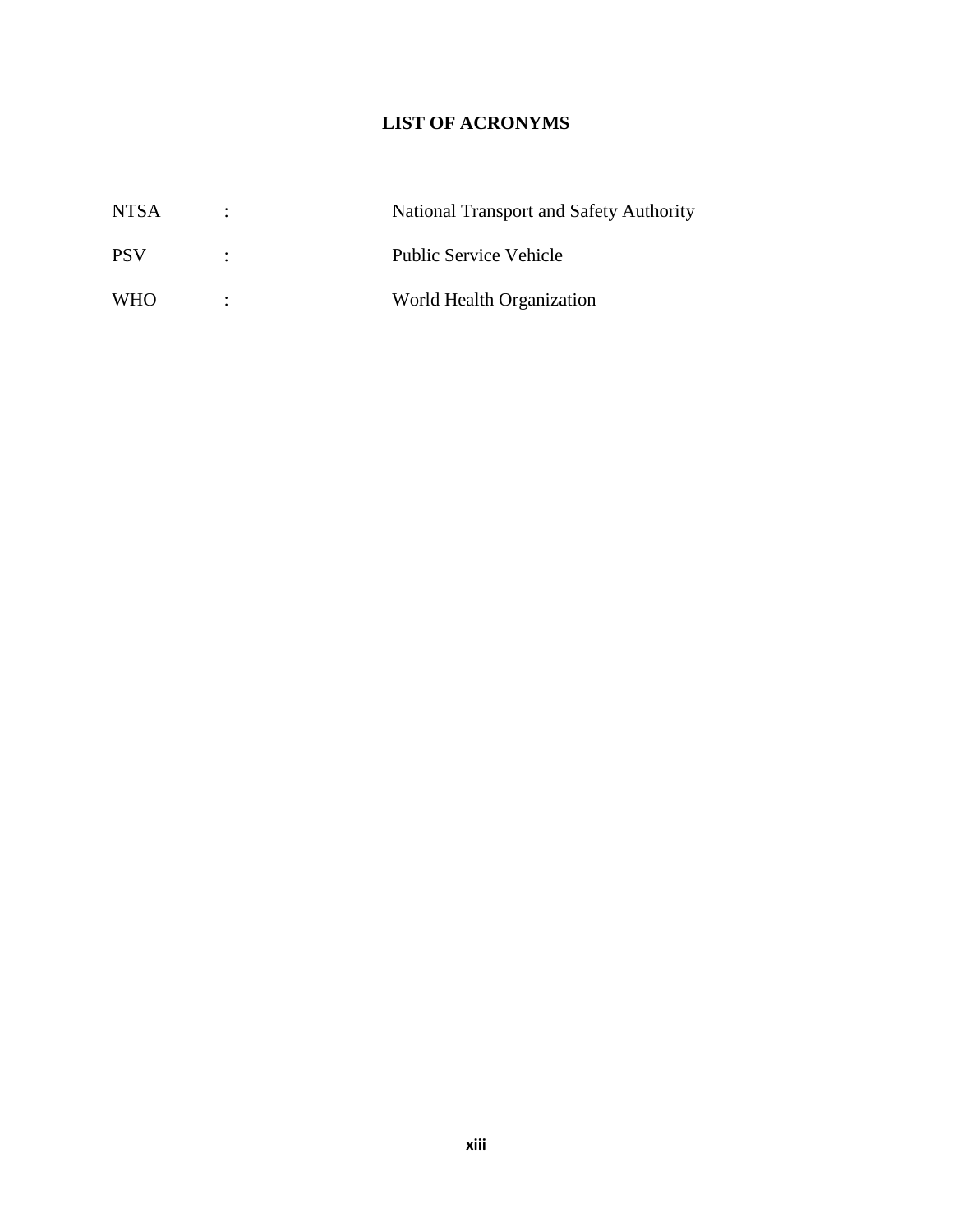#### **CHAPTER 1: INTRODUCTION**

#### **1.1 Background**

Road traffic crashes occur across every country world-wide. Each year, millions of people lose their lives as many more succumb to severe injuries. Increased economic development has resulted in an increase in the transport sector in the country. However, the development in the transport sector has been a dilemma in road safety by increasing the number of road accidents. Road Traffic accident is an unplanned occurrence of auto crash that may result in injuries, loss of lives and properties (Kual et al., 2005).

According to World Health Organization (2009), road traffic accidents cause approximately 1.2 million deaths, and between 20 and 50 million sustaining non-fatal injuries worldwide annually. Nevertheless, road traffic accidents have a great impact on the global economy. World Health Organization (2009) estimates that governments across the globe lose US \$518 billion due to road traffic injuries. In Kenya, the cost to the economy from road traffic accidents is in excess of US\$ 50 million exclusive of the actual loss of life.

Muchene (2013) reports that most of the road traffic accidents are caused by poor driving habits, that is, the total disregard for traffic laws and regulations. It is estimated that a large percentage of the accidents are contributed by such factors as speeding, drunk driving, use of mobile phones while driving, and plain recklessness. Similarly, Ipsos Synovate (2012) reported that 71% and 58% of Kenyans attributed the causes of accidents to speeding and drunk driving respectively.

In addition, based on the Accident Cause Code Classification, a report by Kenya Police reveal that 85.5% of crashes are as a result of poor driving behavior, of which driver error constitutes 44.4%, pedal cyclists 7.2% , pedestrians and passengers 33.9% (Kenya Police Service, 2016).

Nevertheless, a study by Goldenbeld, Reurings , Van Norden and Stipdonk (2013) on crash involvement of motor vehicles in correlation with the number and severity of traffic offences reveals that rise in traffic offence frequency concurs with a stronger increase in relative crash involvement.

In their study, Sun, Das, Sk and Wang (2013) suggested that drivers with recurring crash history should be targeted for specialized safety programs regularly through sensitization and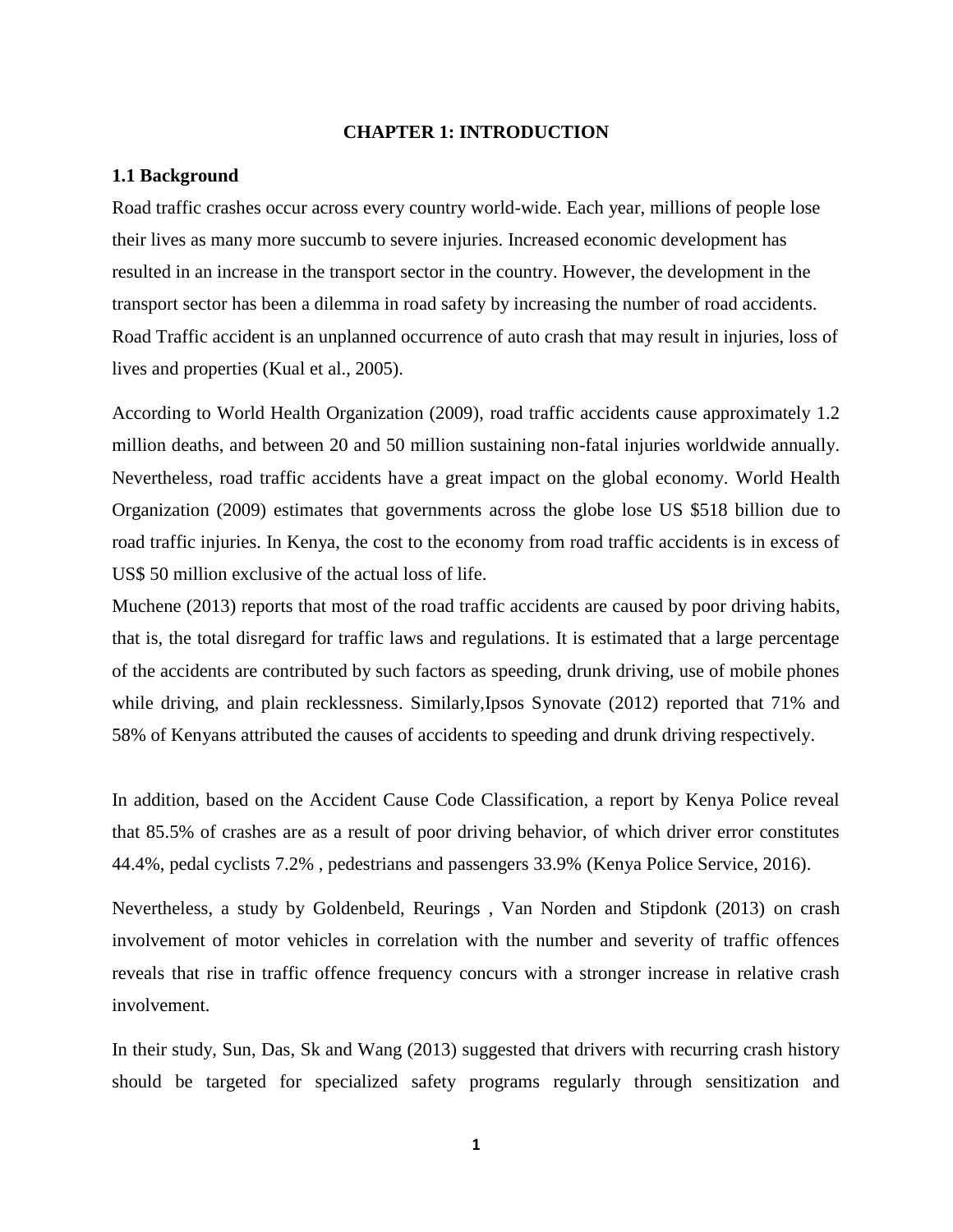regulations. For instance, a motor vehicle registration office in a given country could work closely with the enforcement institutions to establish a driver's license reviewing program that has authority to send warnings or to suspend a driver's license, or to ask the driver undertake a mandatory safety class if the driver has had multiple crashes within a short period of time.

#### **1.2 Problem Statement**

The cost of fatalities and injuries due to road traffic accidents have a significant impact on the well-being of the society as well as socio-economic development. In Kenya, an estimated 3,000 deaths from road crashes occur annually despite the declining death rates in high income countries. It is reported that unless immediate action is taken, road accidents will be the leading cause of deaths in the future (National Transport and Safety Authority, 2016).

The Kenya Police and NTSA have a mandate of ensuring road safety. The two institutions thus collect huge amount of traffic data relating to speeding and drunk driving. However, these entities provide inconsistent data which cannot be used in determining patterns in road accidents. In addition, the data collected is merely used for reporting hence not effectively used in ensuring road safety as there are increasing cases of recklessness among drivers especially those in public transport.

#### **1.3 Research Objectives**

- i. To evaluate factors contributing to road accidents in Kenya,
- ii. To review related systems and models for predicting the likelihood of a driver causing an accident,
- iii. To develop an algorithm for predicting the likelihood of a driver causing an accident,
- iv. To test and validate the developed algorithm.

#### **1.4 Research Questions**

- i. What are the factors contributing to road accident in Kenya?
- ii. What are the existing algorithms and models for predicting the likelihood of a driver causing an accident?
- iii. How can the developed algorithm be used to predict the likelihood of a driver causing an accident?
- iv. How can the developed algorithm be tested and validated?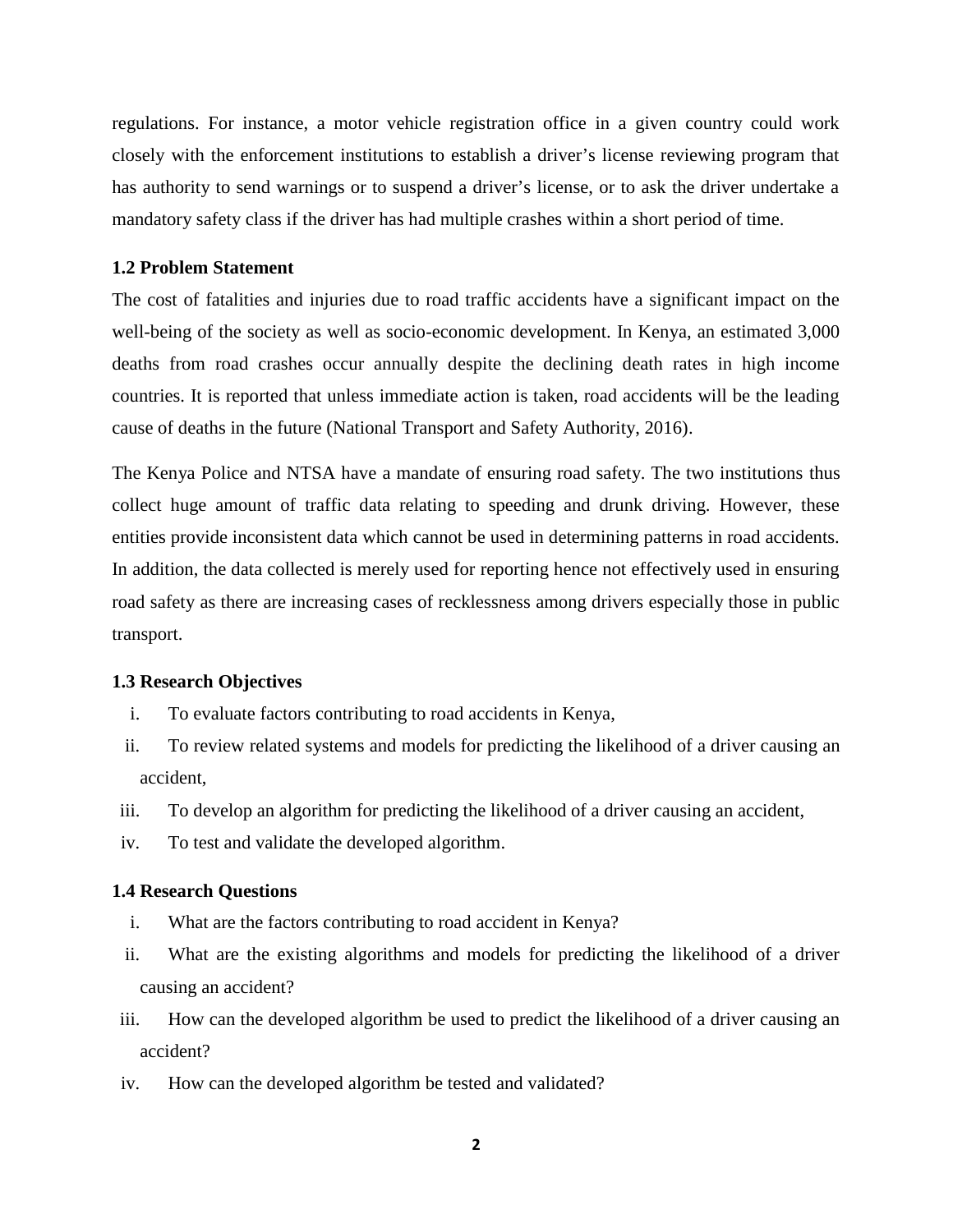# **1.5 Justification**

With the growing number of road fatalities across the globe, several measures have been put in place to ensure road safety. In addition, a number of models and systems have been proposed by various scholars to solve this global issue. However, these measures are in themselves inadequate to deal with the vice as most of them are reactive.

This research therefore aimed at providing an efficient and cost effective alternative to managing road safety by introducing use of a system that predicts the likelihood of a given driver causing an accident based on traffic offence data; hence high risk drivers can be identified early enough and appropriate actions taken to ensure road safety. This is a proactive approach to road safety.

## **1.6 Scope**

The research focused on matatu drivers within the environs of Nairobi thus the findings may not be generalized to other areas. In addition, the study majorly focused on speeding, reckless overtaking and drunk-driving data collected by NTSA.

# **1.7 Limitations**

Since matatu drivers were part of the population from which data was collected, the researcher was limited to use of interviews in data collection as most of them were always on the move.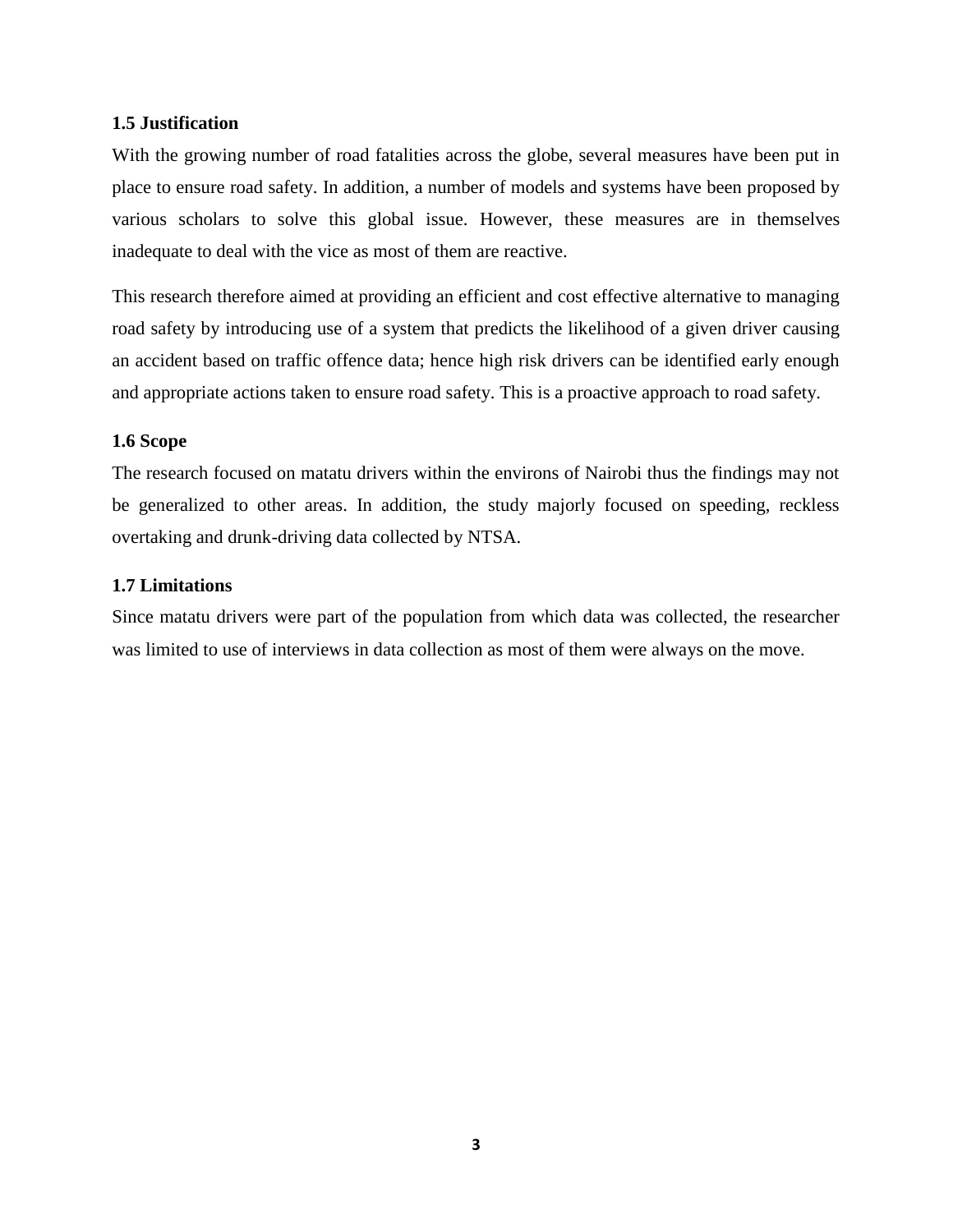#### **CHAPTER TWO: LITERATURE REVIEW**

#### **2.1Introduction**

As noted from the previous chapter, road safety is a major issue not only in developing countries but globally. This Chapter explores the status of road safety in Kenya and other parts of the world by reviewing prevailing statistics, methods of collecting road traffic offence data as well as factors contributing to road accidents in Kenya and around the globe. This review will also cover related models and designs for predicting road accidents.

#### **2.2 Status of road safety**

Road traffic injuries remain an important public health problem at national, regional and global level. It is indeed saddening that despite the measures that have been put in place by various authorities across the globe, the number of road traffic accidents is still on the rise. The increase of accidents especially in developing countries has been attributed to increase in number of motor vehicles. World Health Organization estimates that 1.27 million people die in a year as a result of road accidents thus impact the economy of a country.

#### **2.2.1 Status of road safety around the world**

World Health Organization (2009) reported that over 90% of the world's fatalities on roads occur in low income and middle countries which have less than half of the world's vehicles. Shabeer and Banu (2012) notes that these accidents result from use of mobile phones while driving, which reduces concentration because of both physical and cognitive distraction. According to the report on status of road safety by WHO, approximately 62% of reported road traffic deaths happen in 10 countries including India, China, United States of America, Russia, Brazil, Iran, Mexico, Indonesia, South Africa and Egypt. In the United States for instance, 30,000 deaths were caused by accidents, and 2.5 million people remained injured. It is thus worthy to note that if this trend continues, deaths as a result of road accidents shall supersede other causes such as diseases.

#### **2.1.2 Status of road safety in Kenya**

Kenya has one of the highest road mortality rates in relation to vehicle ownership in the world, with an average of 7 deaths from the 35 road crashes that occur each day. An estimated 3,000 deaths resulting from road crashes occur annually in Kenya of which about 40% are pedestrians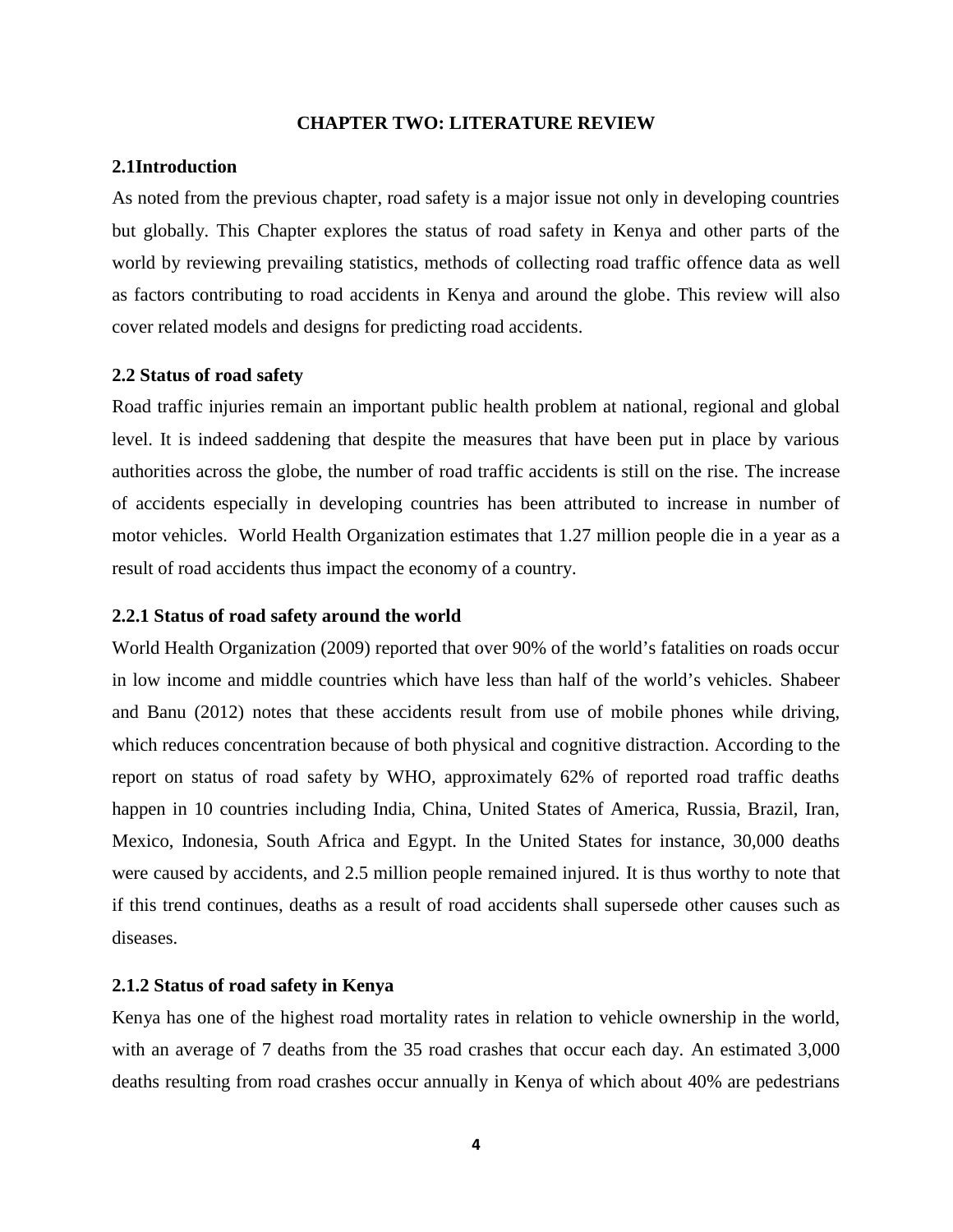National Transport and Safety Authority (2016). The noticeable causes of road accidents include bad roads, speeding, driving while drunk or fatigued and ignoring road signs. However these causes are dependent. For instance, a sober driver on a bad road would do quick judgment and avoid an accident compared to a drunk driver. Bachani et al., (2012) suggests that speeding and poor conditions of some public service vehicles causes most accidents. Some drivers not only ignore road signs but also they do not understand them because they never attended driving classes. Table 2.1 shows distribution of road fatalities by population in the last 11 years in Kenya

| Year                    | 2005 | 2006 | 2007 | 2008 | 2009 | 2010    | 2011    | 2012    | 2013    | 2014  | 2015    |
|-------------------------|------|------|------|------|------|---------|---------|---------|---------|-------|---------|
| <b>Population</b>       | 35.1 | 36.1 | 37.2 | 38.3 | 39.3 | $40.3*$ | $41.4*$ | $42.5*$ | $43.7*$ | 44.9* | $47.8*$ |
| (Millions) <sup>a</sup> |      |      |      |      |      |         |         |         |         |       |         |
| Road                    | 2533 | 2715 | 2921 | 3149 | 4032 | 3045    | 3302    | 3141    | 3218    | 2907  | 3057    |
| Fatalities b            |      |      |      |      |      |         |         |         |         |       |         |
| <b>Fatalities</b>       | 7.42 | 8.21 | 7.93 | 8.31 | 9.54 | 8.25    | 7.97    | 6.82    | 7.22    | 6.34  | 6.4     |
| 100,000<br>per          |      |      |      |      |      |         |         |         |         |       |         |
| popn                    |      |      |      |      |      |         |         |         |         |       |         |
|                         |      |      |      |      |      |         |         |         |         |       |         |

Table 2. 1: Distribution of Road Fatalities by population (Manyara, 2016)

#### **2.3Recording road traffic offence data**

Traditionally, the Kenya Police is charged with the responsibility of collection and storage data relating to road safety management. This includes data on road accidents as well as road traffic violations. However, NTSA has been included in the process in a bid to bring sanity on the Kenyan roads. According to Kenya Police Service (2016), road traffic offence data is recorded on a standard document called the charge sheet. In addition, speed cameras have been introduced to capture data from speeding vehicles as well as breathalyzers commonly known as 'alcoblow' to help in identifying drivers driving under influence.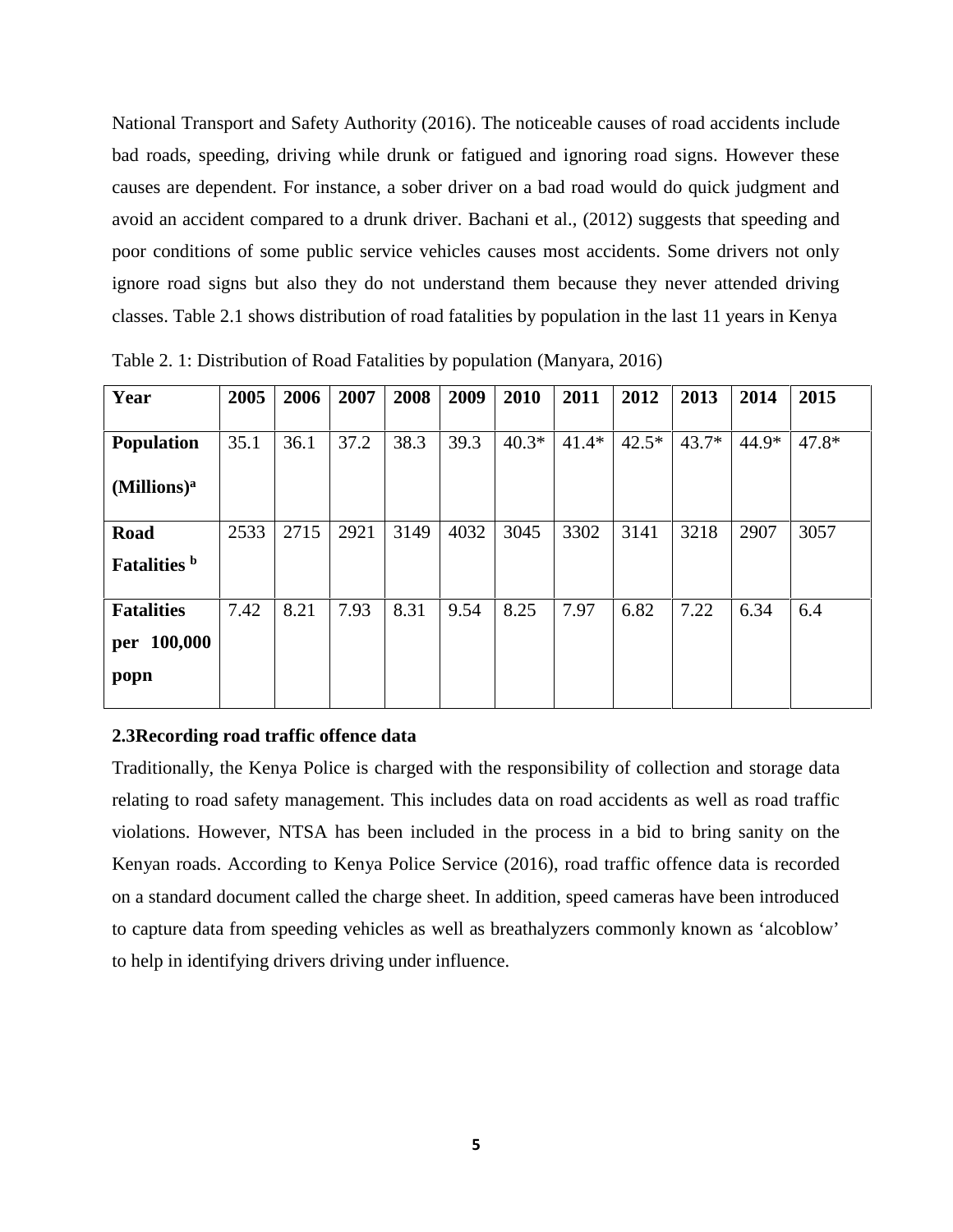# **2.4 Causes of road accidents in Kenya**

Based on Accident Cause Code Classification, reports by Kenya Police reveal that 85.5% of crashes are caused by poor driver behavior, of which driver error represents 44.4%, pedestrians and passengers 33.9% and pedal cyclists 7.2%. Other proximal factors include vehicle defects 5.1%, road environment 2.9%, and other factors 6.4% (Odero, Khayesi, & Heda, Road traffic injuries in Kenya: magnitude, causes and status of intervention, 2003). Table 2.2 shows the causes and percentages of traffic crashes in Kenya.

| <b>Causes (specific factors)</b>                              | <b>Particulars</b> | 1990 | 1985-90 |
|---------------------------------------------------------------|--------------------|------|---------|
| misjudgment,<br>Human<br>$-(speed,$                           | Drivers and motor- | 44.4 | 44.3    |
| improper overtaking, alcohol, traffic                         | cyclists           |      |         |
| violation)                                                    | Pedestrians        | 27.1 | 27.4    |
|                                                               | Passengers         | 6.8  | 6.7     |
|                                                               | Pedal cyclists     | 7.2  | 5.9     |
| <b>Sub-Total</b>                                              |                    | 85.5 | 84.3    |
| Vehicle - (overload,<br>defective                             | Tires or wheels    | 2.5  | 2.2     |
| breaks, tires, steering<br>system,<br>headlights, tire burst) | Others defects     | 2.6  | 3.9     |
| Sub-Total                                                     |                    | 5.1  | 6.1     |
| Traffic Environment - (potholed,                              | Road defects       | 1.3  | 1.4     |
| sharp/steep bends, slippery road)                             | Animal             | 0.7  | 0.9     |
|                                                               | Obstruction        | 0.5  | 0.8     |
|                                                               | Weather            | 0.4  | 1.4     |
| <b>Sub-Total</b>                                              |                    | 2.9  | 4.5     |
|                                                               |                    |      |         |

Table 2. 2*:* Causes and percentages of traffic crashes in Kenya (Odero, Khayesi, & Heda, 2003)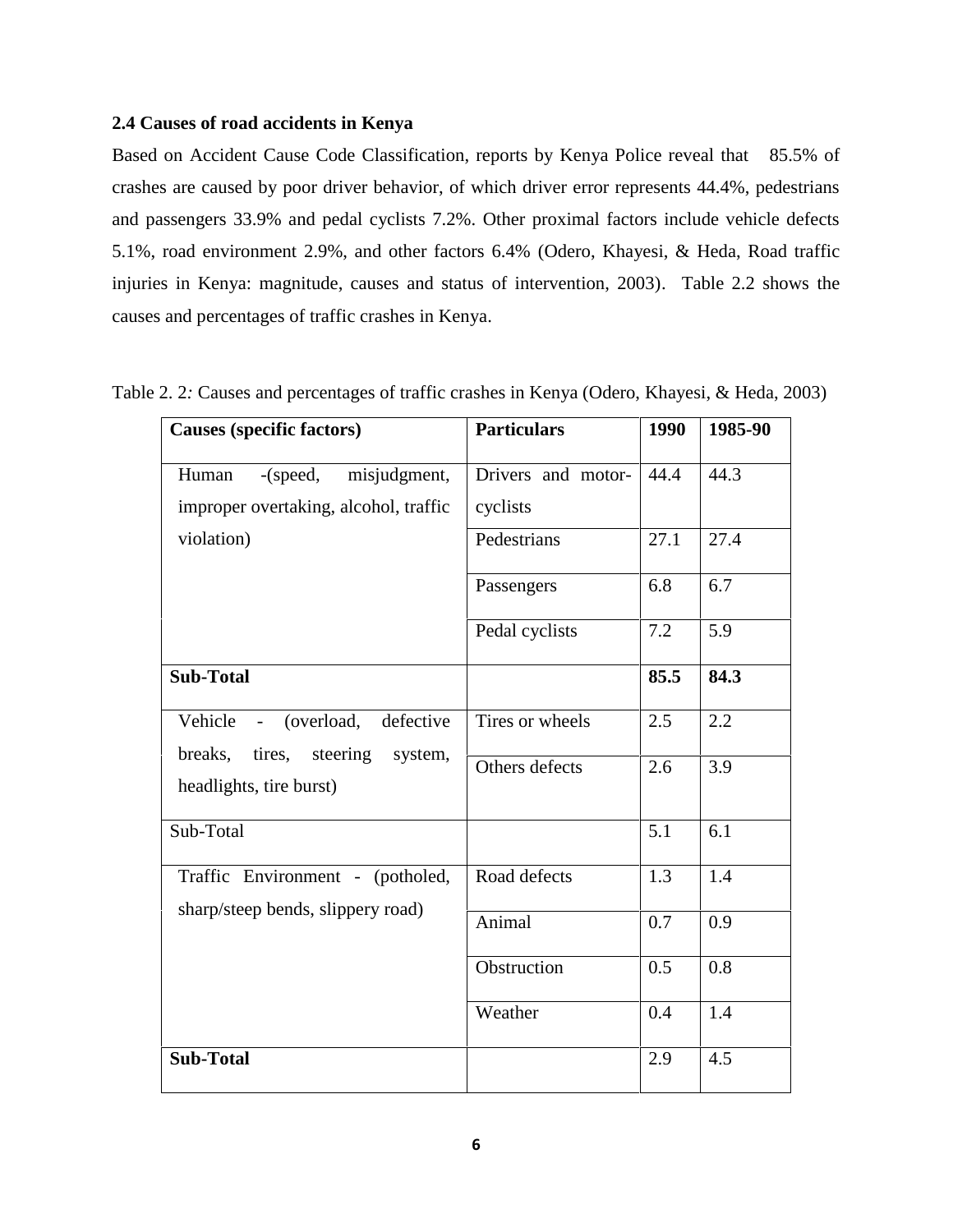| Other causes | ∽<br>ı<br>∪.⊣ | -<br>∽<br>$\mathsf{u}.\mathsf{v}$ |
|--------------|---------------|-----------------------------------|
|              |               |                                   |

Nevertheless, the contributing factors to road accidents have remained invariable over the years. Driver faults for instance speeding, improper overtaking, and misjudgment have accounted for the largest percentage of all causes associated with human error (Odero, Khayesi, & Heda, 2003). However, among the human factors, drunk driving has been established as a greater contributing factor to increased incidences of vehicle crash. In a survey conducted by Odero (1998) on alcohol related road traffic injuries, 40% and 20% of drivers and pedestrians respectively were drunk at the time of the crash. In addition, Osoro, Ng'ang'a, & Yitambe (2015) in their study on causes of road accidents, 59.6% of their respondents attributed road traffic accidents to human error, while 20.9% and 19.5% of the respondents attributed the accidents to defective vehicles and roads respectively. Similarly, the study revealed that the human errors associated with road traffic accidents included over-speeding, improper overtaking, drunk driving and miscalculation or poor judgement. In general, drivers' errors, often accompanied by law violations are in the chain of events leading to more than 90% of all highway fatalities.

# **2.5 Road accident predictive models and techniques**

# **2.5.1 Traffic accident surveillance scheme**

Hu, Xiao, and Xie (2003) proposed a traffic accident surveillance scheme for predicting road accidents using 3D model based vehicle tracking. The system is composed of 3 main modules: 3D model based vehicle tracking, learning of activity patterns and prediction of traffic accidents as shown in Figure 2.1.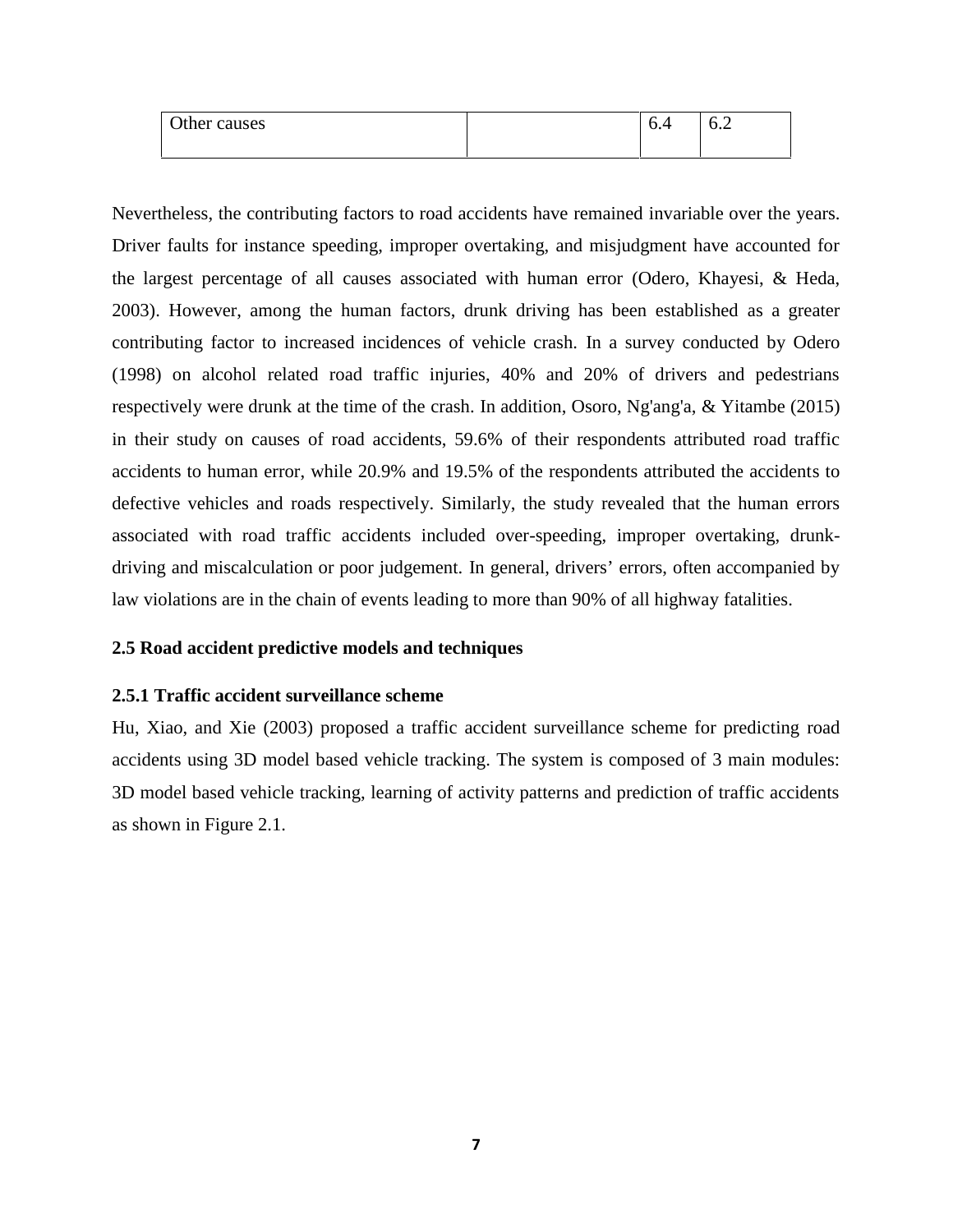

*Figure 2. 1:* Traffic accident surveillance scheme (Hu, Xiao, and Xie 2003)

3D model based vehicle tracking is effected by matching the 3D vehicle models constructed in advance with the calibrated image sequences. The outcomes of this module are the 3D trajectories of vehicles and the features of vehicles such as size. These outputs form the sample data for learning activity patterns.

After a series of observations during tracking, the distribution of vehicle activity patterns can be learnt from the observation data using a fuzzy self-organizing neural network. For the module for traffic accident prediction, partial trajectories are matched to the learned activity patterns, and the occurrence probability of an accident is inferred from a probabilistic model. Nonetheless, this model may not accurately predict an accident since it is based on trajectory and does not consider other factors such as driver's state or behavior as well as visibility.

#### **2.5.2 Logistic regression method**

The logistic regression model or the logit model as it is often referred to, is a special case of a generalized linear model and analyzes models where the outcome is a nominal variable. Analysis for the logistic regression model assumes the outcome variable is a categorical variable. In logistic regression, the dependent variable is binary or dichotomous, i.e. it only contains data coded as 1 (TRUE, success, pregnant, etc.) or 0 (FALSE, failure, non-pregnant, etc.) (Agresti, 2007).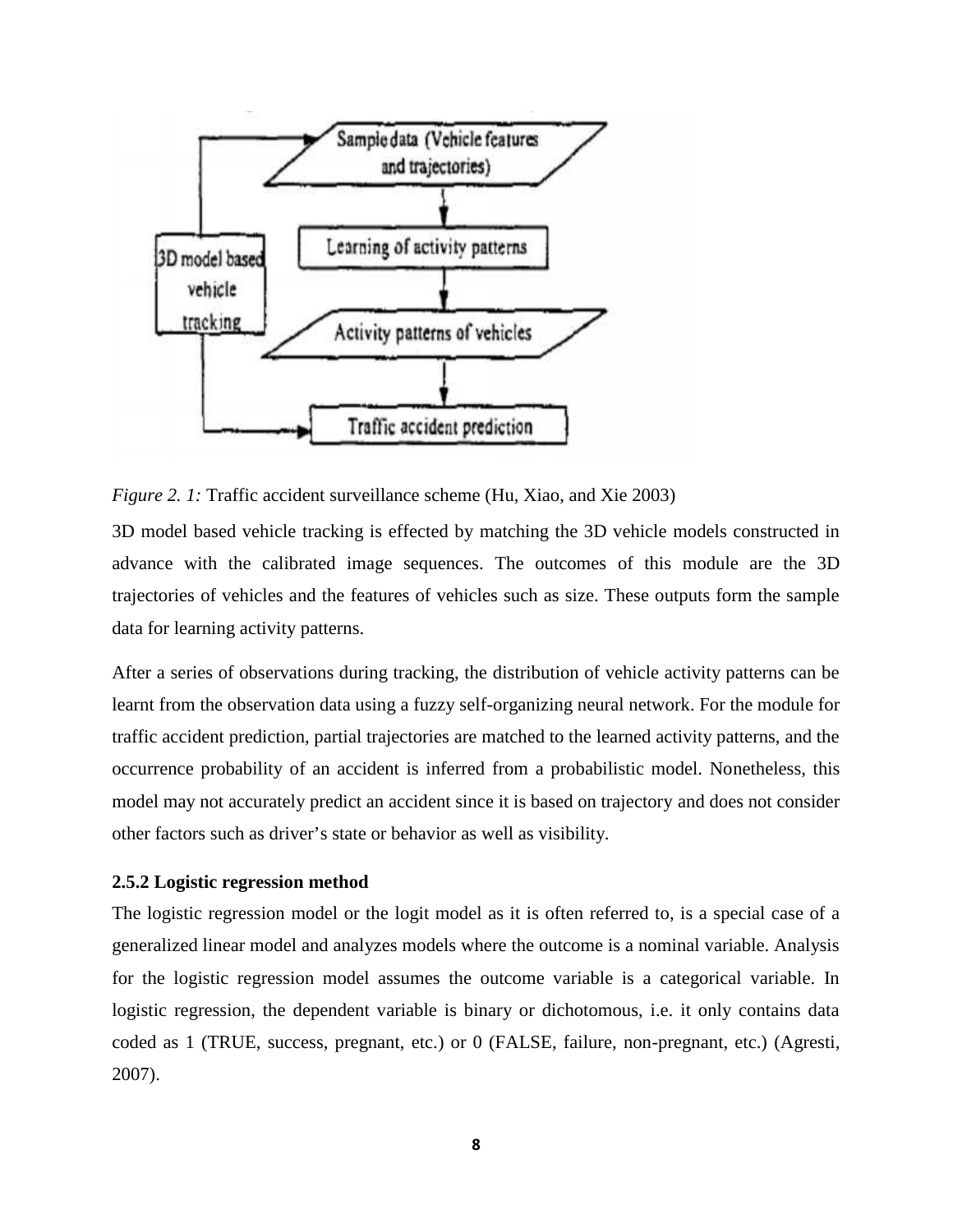The goal of logistic regression is to find the best fitting (yet biologically reasonable) model to describe the relationship between the dichotomous characteristic of interest (dependent variable = response or outcome variable) and a set of independent (predictor or explanatory) variables.

The logistic regression model has linear form for the logit of this probability as follows:

# **logit**  $\begin{bmatrix} (\mathbf{x}) \end{bmatrix} = \log[(\mathbf{x})/1 - (\mathbf{x})] = + \mathbf{x}$

*where* and are the regression parameters estimated by the maximum likelihood method (Agresti, 2007)*.*

Lu, Lixin, Dunyao and Pan (2015) used this method to develop a model for predicting traffic accident hotspot on Beijing's 10 main roads. The independent variables used in this study included: driver state, vehicle condition, visual condition, road surface condition, road safety grade, and location of the car in road intersects with the dependent variable being traffic accident hotspot. The model showed that it could provide correct predictions against traffic accident with a correct rate of 86.67%. However, this model is limited to identifying hotspot and cannot be used in identifying individual drivers who are likely to cause the accidents. Moreover, the model did not considers such factors as traffic flows hence the findings may be limited.

Similarly, in an attempt to determine likelihood of future crashes for crash-prone drivers, Das, Sun, Wang and Leboeuf (2015)used eight years' traffic crash data (2004-2011) in Louisiana to develop a model. Road crash predictors such as the driver's crash involvement, crash and road characteristics, collision type, human factors and environmental factors were considered in the model. The model could pinpoint as many as 62.40% of the crash incidence of at-fault drivers in the upcoming year.

#### **2.5.3 Use of zero inflated negative binomial regression**

Kim, Ramjan, & Mak (2016) in an aim to identify whether driver's characteristics and past traffic violations may predict vehicle crashes in Korea, used the zero inflated negative binomial regression to develop a model to aid in the same. This method according to Agresti (2007) is for modeling count variables with excessive zeros and it is usually for over-dispersed count outcome variables. It assumes that zero outcome is due to two different processes. During the study, a total of 500,000 drivers were randomly selected for the study with the independent variables including driver's demographic information, driving experience, car types as well as traffic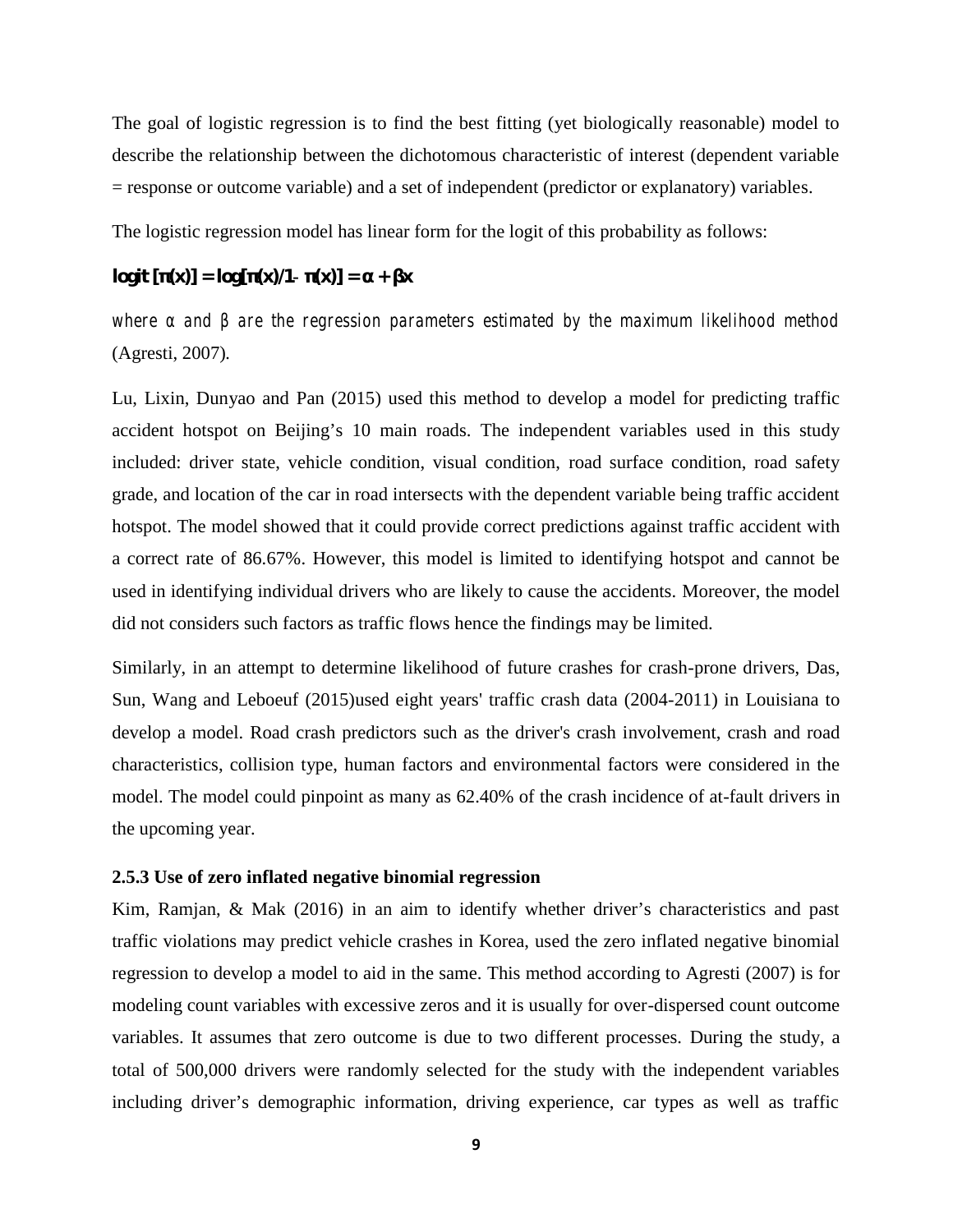violations in the past 2 years. The study revealed that drivers involved in drunk driving as well as speed violation had a higher risk of a vehicle crash. The study concludes that driver's characteristics and past traffic violations could predict crashes in Korea.

#### **2.5.4 The sleep/wake predictor model**

Sleepiness is related to aspects such as the time of day, the time since awakening and the duration of prior sleep. The present study investigated whether actual road crashes could be predicted from a mathematical model based on these three factors (the Sleep/Wake Predictor— SWP). Data were derived from a population-based case-control study of serious injury crashes. Data on accident time (or control sampling time) and start and end of prior sleep were entered into the model (blind). The predicted sleepiness values were used in logistic regressions. According to a research by Akerstedt et al. (2008) the results showed a highly significant odd ratio (OR) = 1.72 (confidence interval = 1.41–2.09) for each incremental step of sleepiness on the output sleepiness scale (nine steps). There was also a significant interaction with blood alcohol level, showing high OR values for high sleepiness levels and alcohol levels above 50 mg% (0.05 g/dl). It was concluded that the model is a good predictor of road crashes beyond that of alcohol level, and that interaction between the two carries a very high risk.

#### **2.5.5 Using Data Mining Algorithms to predict collision patterns**

Shanthi & Ramani (2011) emphasizes the importance of Data Mining classification algorithms in predicting the vehicle collision patterns occurred in training accident data set. Their research was aimed at deriving classification rules which can be used for the prediction of manner of collision. The classification algorithms viz. C4.5, C-RT, CS-MC4, Decision List, ID3, Naïve Bayes and RndTree have been applied in predicting vehicle collision patterns. The road accident training data set obtained from the Fatality Analysis Reporting System (FARS) which is available in the University of Alabama's Critical Analysis Reporting Environment (CARE) system. The experimental results indicated that RndTree classification algorithm achieved better accuracy than other algorithms in classifying the manner of collision which increases fatality rate in road accidents.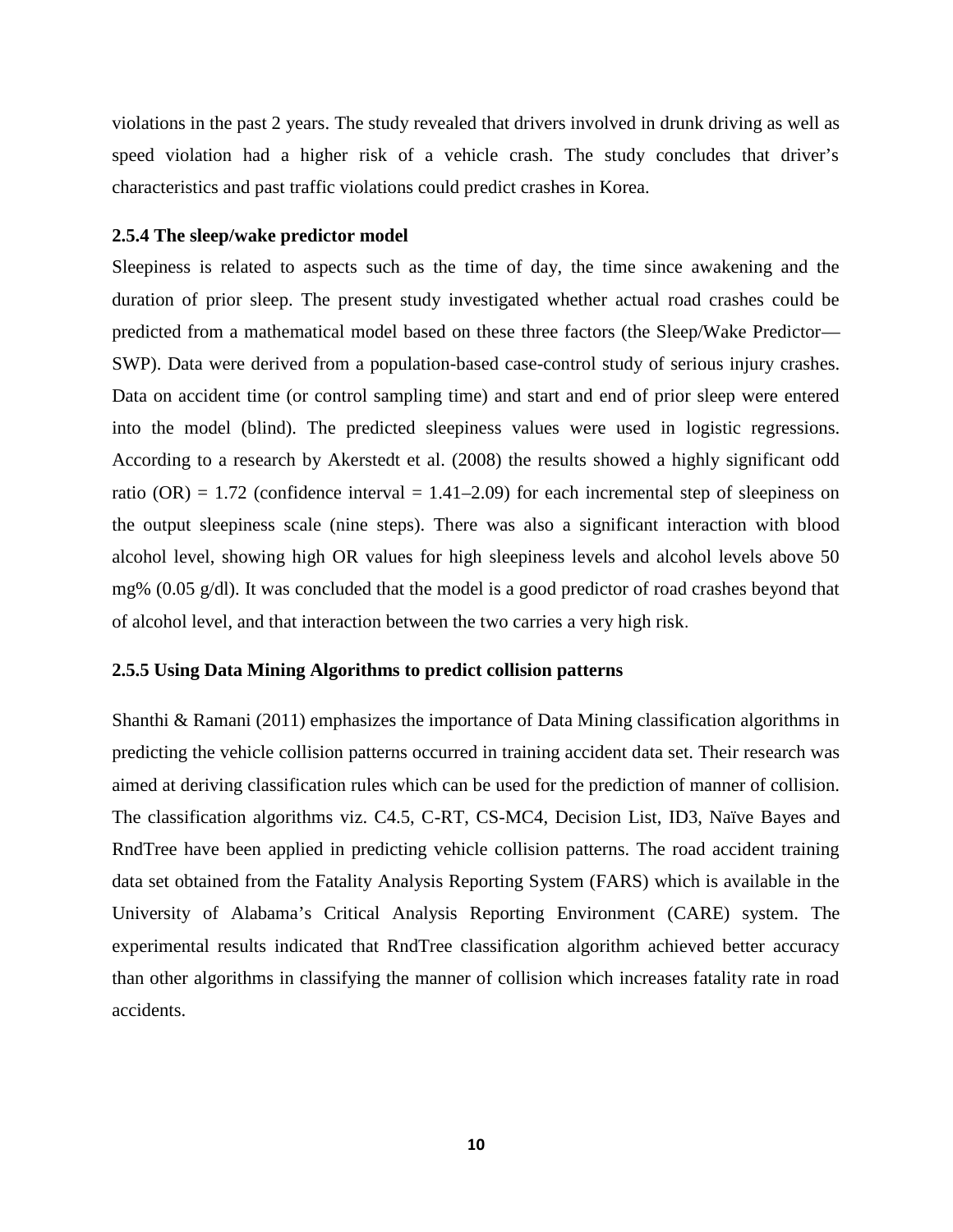#### **2.5.6 Crash-prediction model for multilane roads**

According to Caliendo, et al (2007), considerable research has been carried out in recent years to establish relationships between crashes and traffic flow, geometric infrastructure characteristics and environmental factors for two-lane rural roads. Crash-prediction models focused on multilane rural roads, however, have rarely been investigated. In addition, most research has paid but little attention to the safety effects of variables such as stopping sight distance and pavement surface characteristics. Moreover, the statistical approaches have generally included Poisson and Negative Binomial regression models, whilst Negative Multinomial regression model has been used to a lesser extent. Finally, as far as the authors are aware, prediction models involving all the above-mentioned factors have still not been developed in Italy for multilane roads, such as motorways. Thus, in this paper crash-prediction models for a four-lane median-divided Italian motorway were set up on the basis of accident data observed during a 5-year monitoring period extending between 1999 and 2003. The Poisson, Negative Binomial and Negative Multinomial regression models, applied separately to tangents and curves, were used to model the frequency of accident occurrence. Model parameters were estimated by the Maximum Likelihood Method, and the Generalized Likelihood Ratio Test was applied to detect the significant variables to be included in the model equation. Goodness-of-fit was measured by means of both the explained fraction of total variation and the explained fraction of systematic variation (Caliendo, et al., 2007).

#### **2.5.7 System Dynamics approach to road accident prediction**

Partheeban, Arunbabu, & Hemamalini (2008) propose a dynamics approach to accident prediction. This is done by developing a model for road accident through evaluation of various factors involved in assessment of road accidents in Kenya. To build an accident model, various factors causing the road accident and cost were identified. This model is capable of calculating the accident rate and its costs for the future. In this study the accident caused by bus alone is considered. The cost model is dealt more in this study as it requires more complex assessment. The accident model is built on the year 2000 data and predicted the accidents up to 2020 for every 5 year interval. The accident model is evaluated by comparing the predicted and actual accident data for the year 2005. Three scenarios were studied by changing the income growth rate and discount rate. Finally, best scenario is suggested for implementation. The outcome of the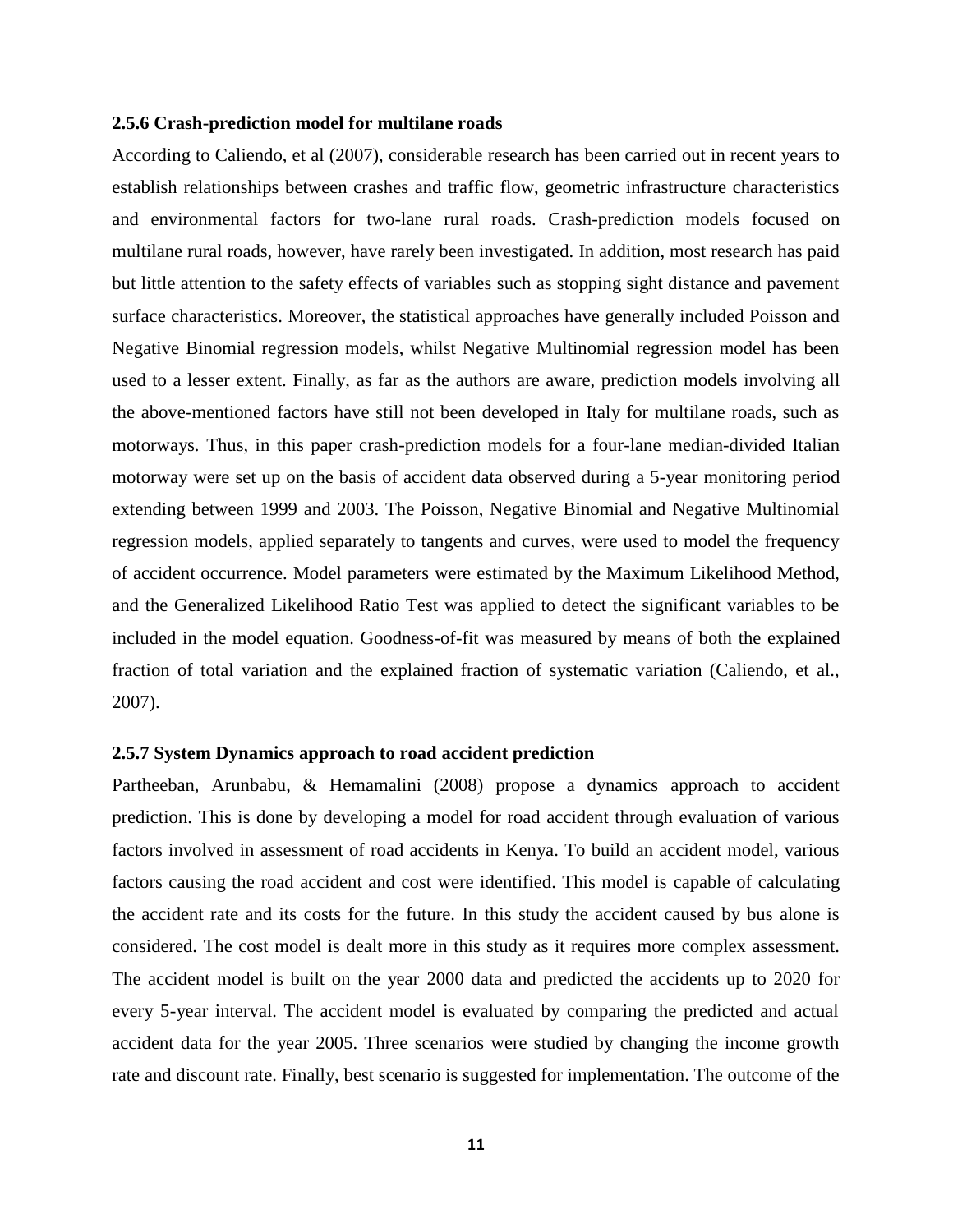study is highly useful for the planners, administrators and police to make their decisions effectively for road safety investment projects.

#### **2.6 The proposed Fast correlation- based filter algorithm**

Fast Correlation Based Filter algorithm was designed for high dimensional data and has been shown effective in removing both irrelevant features and redundant features. The algorithm is practical for feature selection for classification of high dimensional data. It can efficiently achieve high degree of dimensionality reduction and enhance classification accuracy with predominant features (Yu & Liu, 2003). In order to get traffic offence data from a possible list of 10 million drivers on our roads, it would suffice to use a data mining algorithm that will capture all the information efficiently and ensure that there is minimal searching and a lot of referencing to get the exact driver details when needed. The algorithm is expected to correlated data from a set of files within a directory in order to specifically identify the specific identity searched. For instance, in a database with thousands of records such as the NTSA database, the algorithm is supposed to reference close-knit word sequences to identify a specific driver. The logical layout of the algorithm is as shown in the pseudocode below;

Begin

```
Create an array micFC [i..k]
Create an array Subset [i..k]
       numSubset = 1for I = 1 to kmicFC[i] = MIC(F[i], C)if micFC >= rSubset [num, Subset] = i
                     numSubset = numSubset + 1endif
```
endfor

rank the items in Subset [1..numSubset] in the descending order by micFC[Subset[i]]

for e=1 to numSubset

 $q = e+1$ 

while q<=numSubset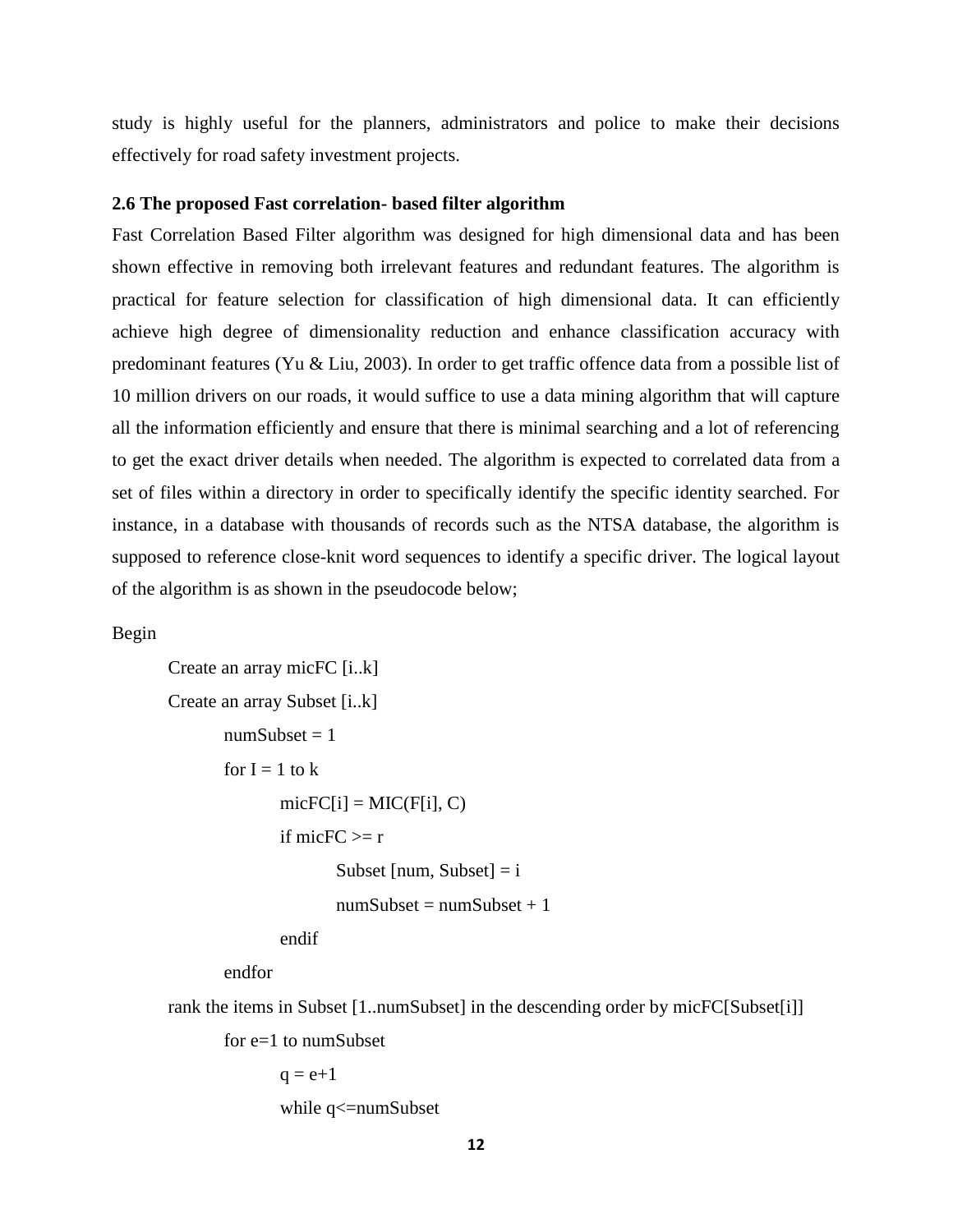if MIC(F[Subset[e]], F[Subset[q]])  $>=$  micFC [Subset [q]] for  $I = q$  to (numSubset -1)

> Subset  $[i]$  = Subset  $[I + 1]$  $numSubset = numSubset -1$ endfor

```
else q = q+1
```
end if

```
end while
```
 $e = e + 1$ 

end for

return

#### **2.7 Conceptual Framework**

Existing and new traffic offence data such as speeding, drunk driving, inappropriate overtaking and use of mobile phones while driving is sorted out and recorded. The data is then structured in form of tables and normalized for easy retrieval, and processing in the database as shown in Figure 2.2.The Prediction algorithm uses the data stored in the database for computation and analysis in order to determine the probability of a given driver causing an accident. The algorithm applies set rules (parameters) in computing the probability. Finally, a prediction report is produced revealing driver with a higher probability of causing an accident shown in Figure 2.2.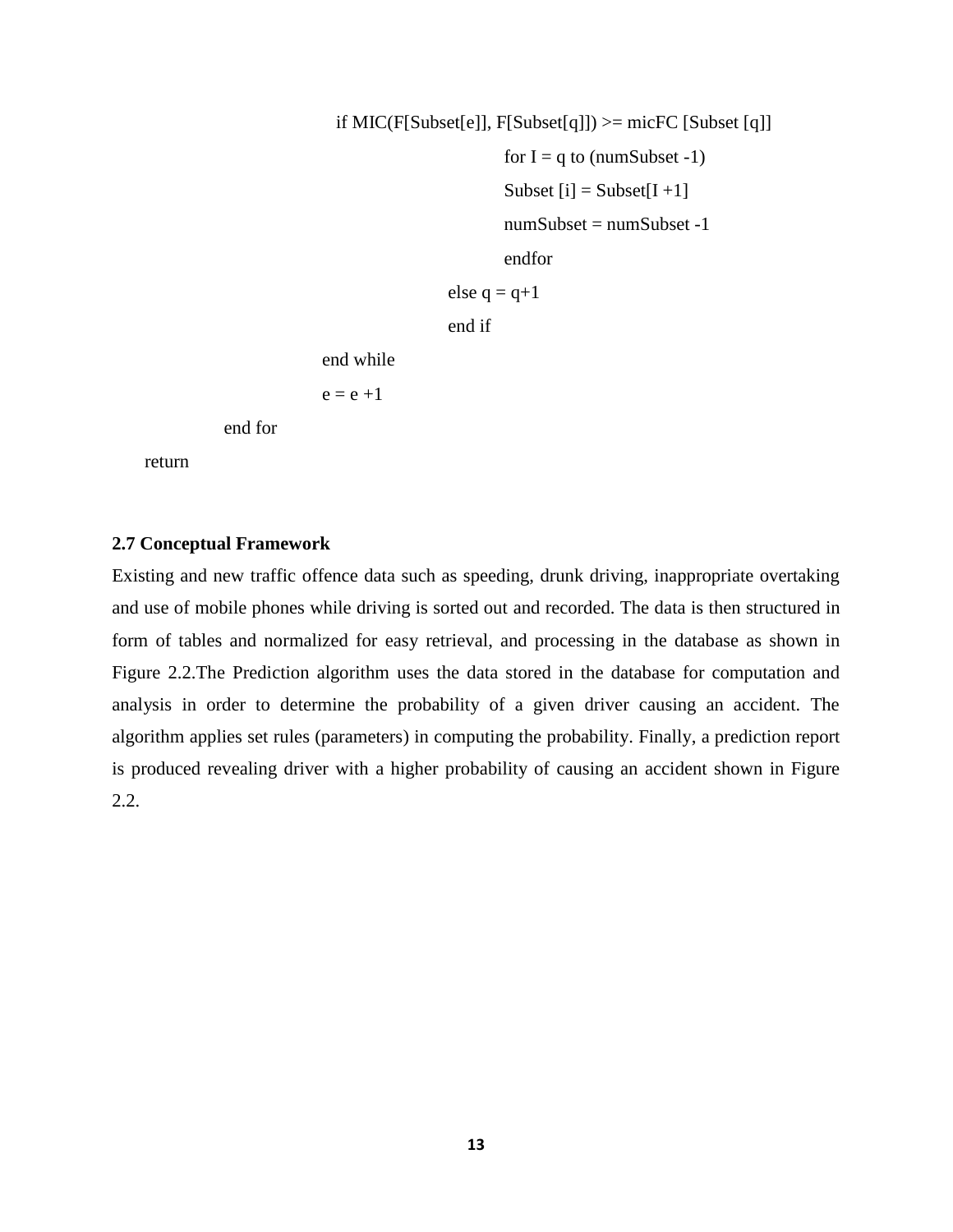

*Figure 2. 2: Conceptual Framework*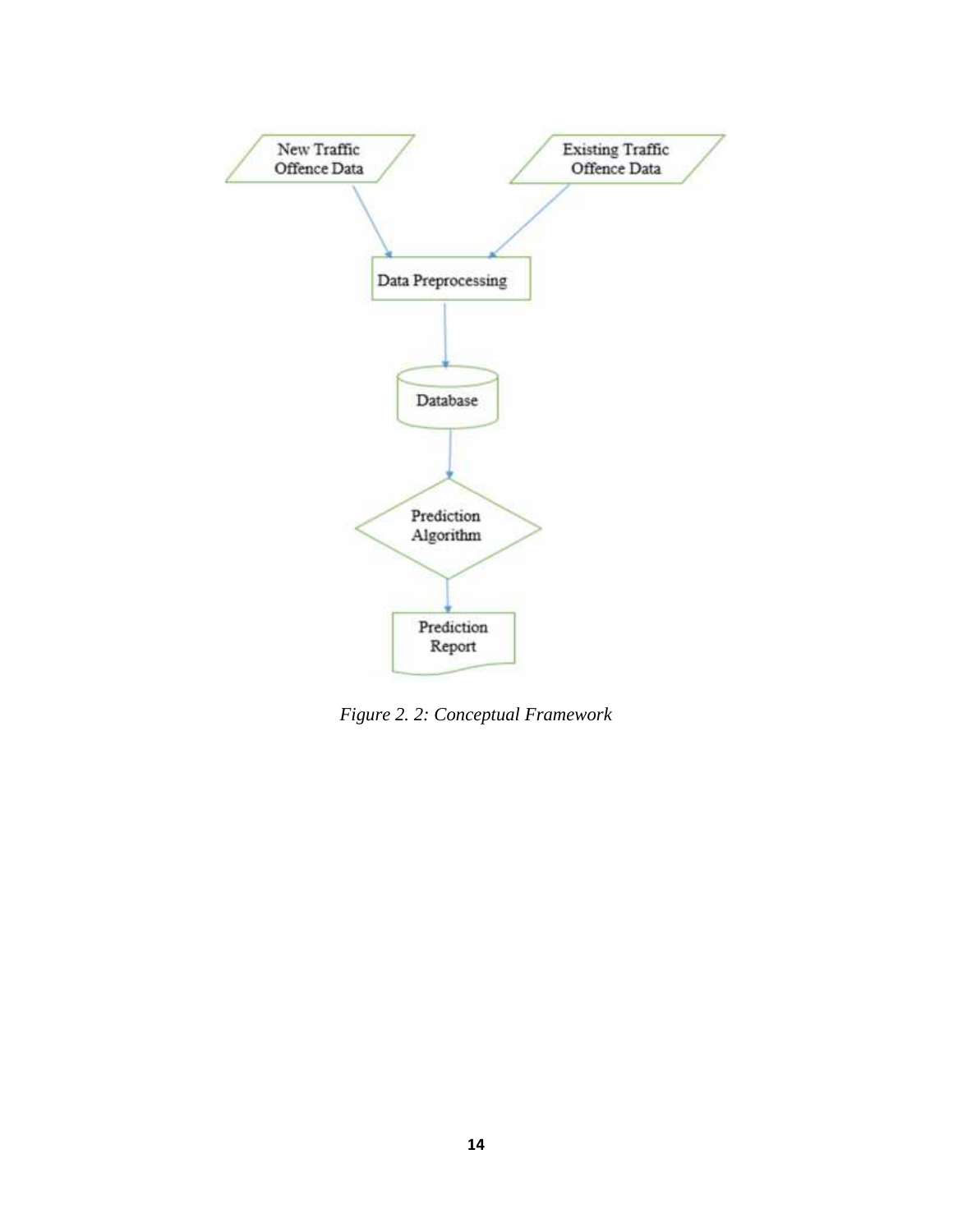#### **CHAPTER THREE: RESEARCH METHODOLOGY**

#### **3.1 Overview**

This chapter discusses the research methodology applied in this study and gives a general framework for this research. The chapter outlines details of the research design, population targeted, sample and sampling procedures, research tools to be used, data analysis and ethical considerations while conducting the study.

#### **3.2 Research Design**

A research design is used to structure the research, to show how all the major parts of the project work together to try to address the central research questions. It is the conceptual structure within which research is conducted; it constitutes the blueprint for the collection, measurement and analysis of data (Kothari, 2004). For this study, exploratory research was used because it facilitates in-depth investigation to unravel unclear areas relating to this study (Creswell, 2014). For instance, road traffic offences associated with road crashes in Kenya, how data relating to these offences is recorded, current mechanisms of determining crash prone drivers as well as means of quantifying an offence based on its magnitude.

In designing the system, the research implemented waterfall development methodology. This methodology allowed the researcher to determine system requirements long before programming so as to minimize changes as development progressed.

#### **3.3 Development Methodology**

In this particular research, the technique employed is the Software Development Life cycle (SDLC). The software development life cycle is the process that documents software evolution slowly, from the time the idea of the software is conceived to the realization of the final product. This involves; specification of the software's expected inputs, processes and outputs; a design layout of the software's major components; a validation tool for the software developed; and an evolution mechanism to track new changes or versions of the software.

This is based on the waterfall model which is a sequential design process often used in software development process. The development is seen as owing downwards steadily. In the model, one phase has to be finalized before the process can progress to the next phase.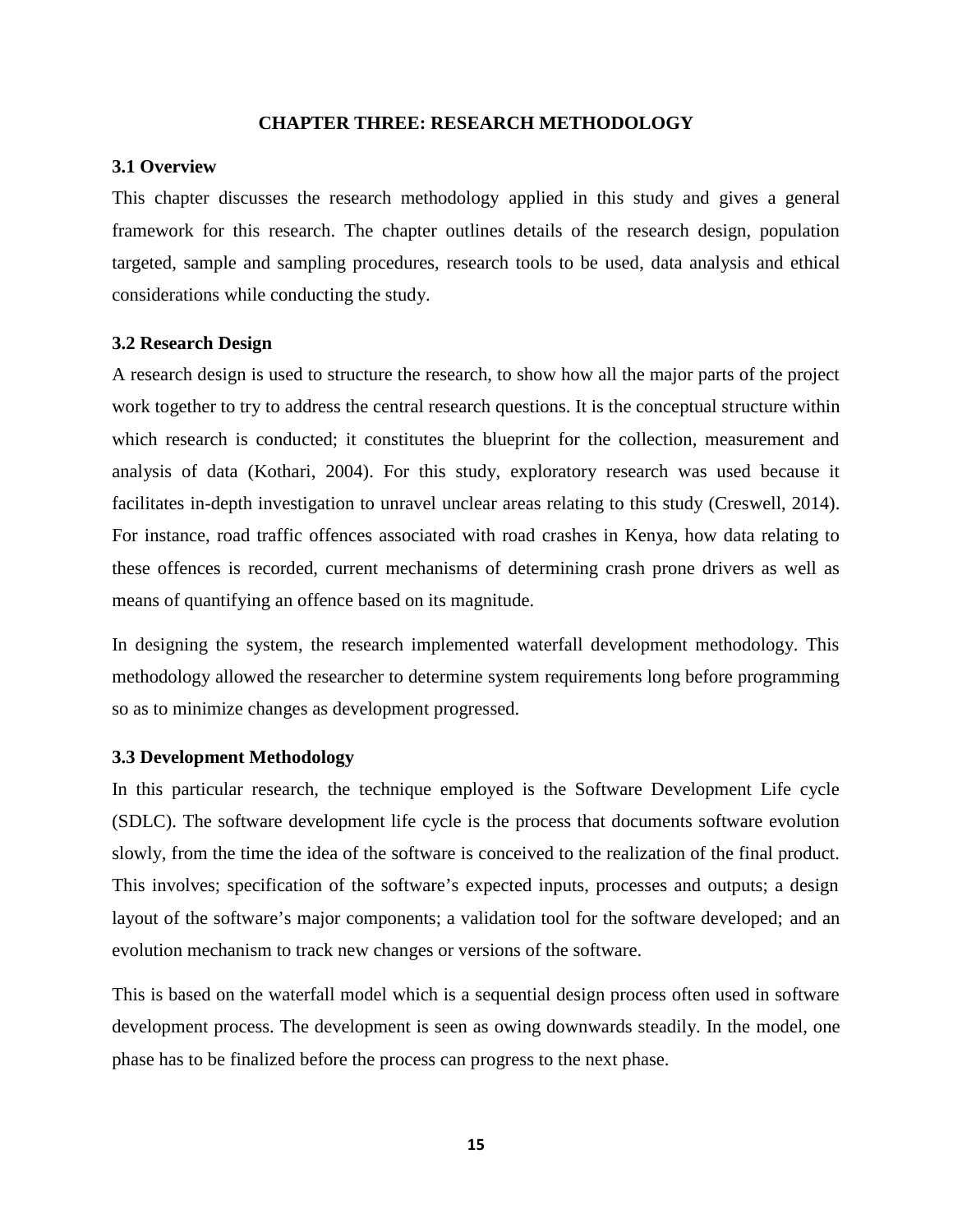

*Figure 3. 1:* System Development Life Cycle

# **3.4 Population and Sampling**

This section describes the population to be used in the study and the process utilized in selecting a sample. According to Best and Khan (2006), a population refers to any group of individuals that has one or more characteristics in common and that are of interest to the researcher. The target population for this study comprised of Kenya Police officers in the Traffic Department, NTSA road safety officers and matatu drivers.

Since it was quite expensive and impractical to collect data from all potential target units covered in the research problem, sampling was done in order to come up with a manageable group. According to Ogula (2005), sampling is a procedure, process or technique of choosing a sub group from a population to participate in the study.

This study adopted a purposive sampling design. In this type of sampling, items for the sample are selected deliberately by the researcher; his choice concerning the items remains supreme (Kothari, 2004).

Nevertheless, in determining the sample size for this study, the following sample size formula was used:

$$
S = \frac{X^2 NP (1-P)}{d^2 (N-1) + X^2 P (1-P)}
$$

*Figure 3. 2: Sample Size Formula for Finite Population (Krejcie & Morgan, 1970)* Where:

 $S = Required Sample size$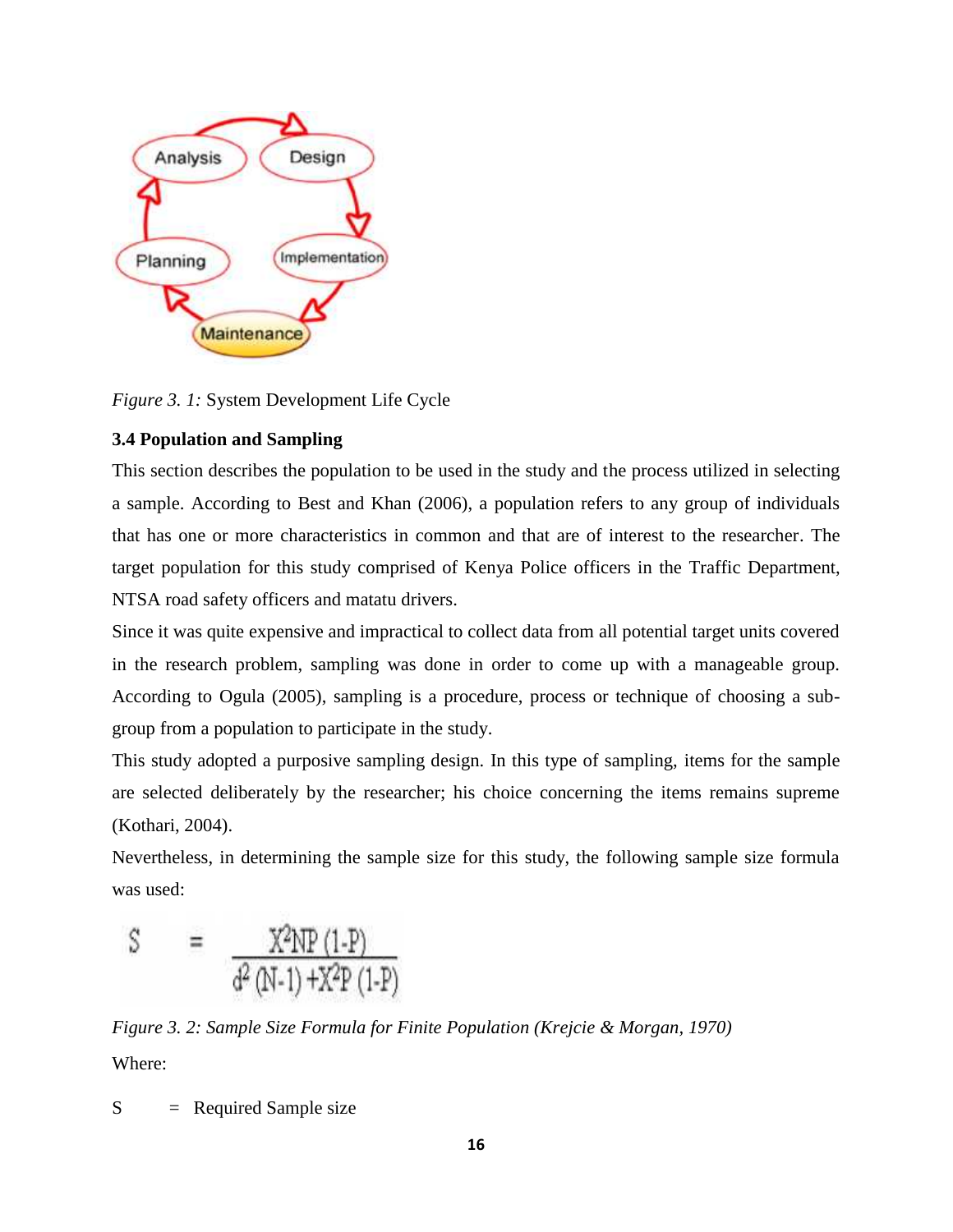$X = Z$  value (e.g. 1.96 for 95% confidence level)

 $N =$  Population Size

- P = Population proportion (expressed as decimal) (assumed to be 0.5 (50%)
- d  $=$  Degree of accuracy  $(5\%)$ , expressed as a proportion  $(0.05)$ ; It is margin of error

#### **3.5 Data Collection Methods**

In order to achieve the objectives of the study, both primary and secondary data was used. Secondary data used in this study included road traffic offence records and accident records from Kenya Police and NTSA, as well as road traffic offence manuals and other documentations relevant to the study.

The researcher used both questionnaires (for NTSA officials and traffic police officers) and interviews (for matatu drivers) in collecting primary data. This data was useful in understanding the underlying factors associated with road crashes, determining violations considered high determinants to road accidents, feasibility of the system, as well as testing whether the system meets the users' desired functionalities.

#### **3.6 Data Analysis**

Data obtained from the field in raw form is difficult to interpret; such data must be cleaned, coded, keypunched into computer and analyzed. It is from the results of such analysis that researchers are able to make sense of the data (Mugenda & Mugenda, 1999).

During data analysis, relationships or differences supporting or conflicting with original or new hypotheses should be subjected to statistical tests of significance to determine with what validity data can be said to indicate any conclusions (Kothari, 2004). This research utilized both qualitative and quantitative methods of data analysis. SPSS-a statistical package and excel sheets were used in data analysis.

Reliability of the data was measured against past research data on accident records as well as database records for integrity measurement. The viability of the data is guaranteed by the validation rules in the system. There are input masks to ensure that the data taken for different tests is only the desired set of information needed.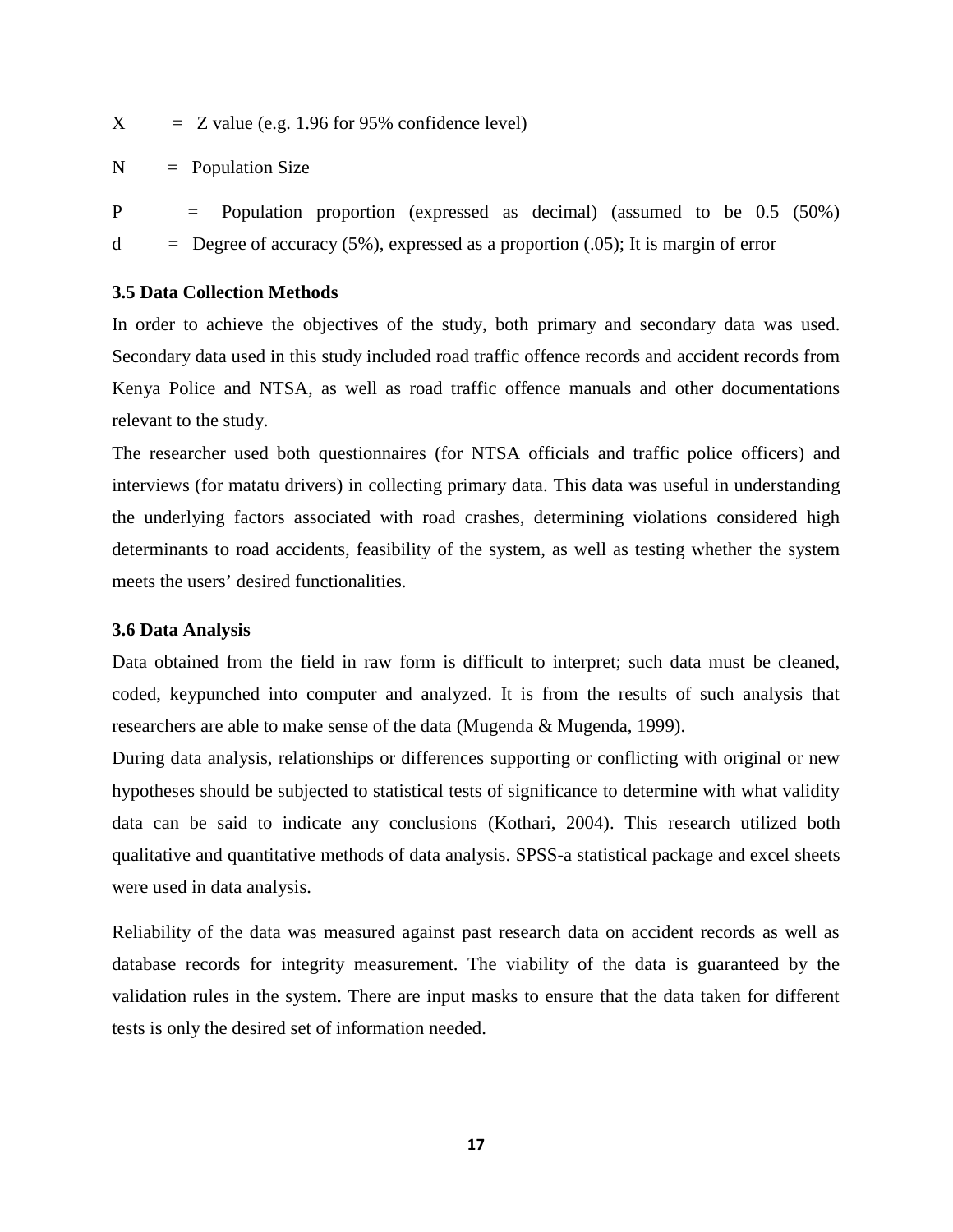### **3.7 Research Quality**

In order to ensure quality, the research was conducted in an ethical manner and line with the regulations of the university as well as other set standards. Vale (2010) noted that data quality is generally understood to be the degree to which data, including research processes such as data collection and statistical accuracy, meet the needs of users.

# **3.7.1 Validity**

The sample population used in the study was calculated using globally accepted sample size formulas in order to ensure trustworthiness of the study. In addition the questions asked during data collection was be pre-tested on subject outside the sample population to determine their validity.

## **3.7.2 Reliability**

The sample population used in the study comprised of traffic police officers, NTSA officials in charge of road safety and matatu drivers. The traffic police officers targeted were randomly selected from various police stations within Nairobi so as to ensure consistency. Moreover, the researcher interviewed matatu drivers operating in different routes in Nairobi.

#### **3.7.3 Objectivity**

In order to ensure objectivity, this study was not based on personal bias and conclusion was based on the data collected and analyzed. In addition, the tools used in data collection, were developed with the objectives in mind.

#### **3.8 Ethical Considerations**

The researcher explained to the respondents about the research and that the study was for academic purposes only. It was made clear that participation is voluntary and that the respondents were free to decline or withdraw any time during the research period. Moreover, respondents were not coerced into participating in the study. The participants made informed consent to make the choice to participate or not. Consequently, the privacy of the respondents was guaranteed by strict standard of **anonymity.** In addition, the data collected was not used for monetary gain without the knowledge of the persons involved.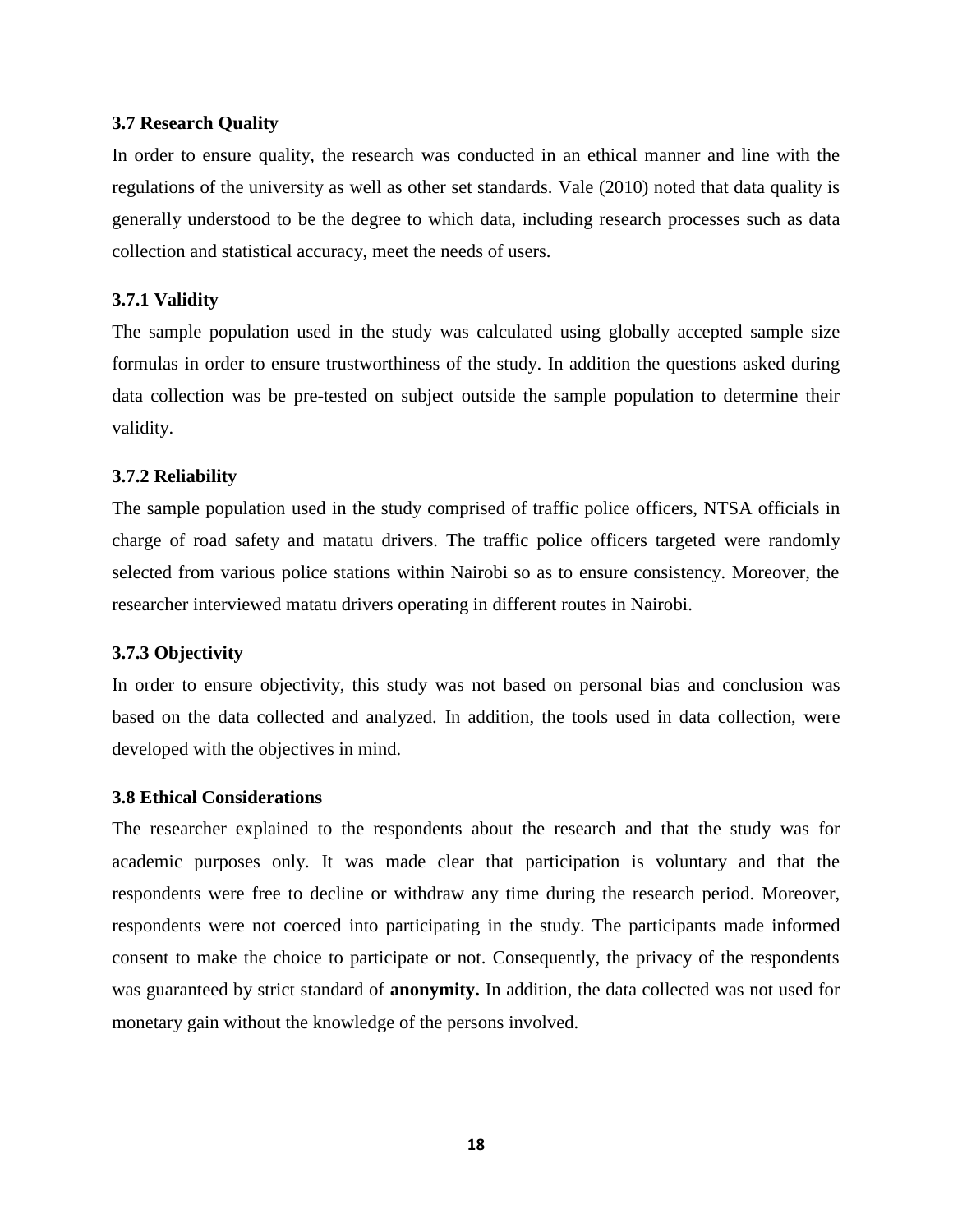Nevertheless, materials used in this study from various sources that are not original by the researcher, were acknowledged in the reference. Also, access to the data collected was restricted to only authorized persons.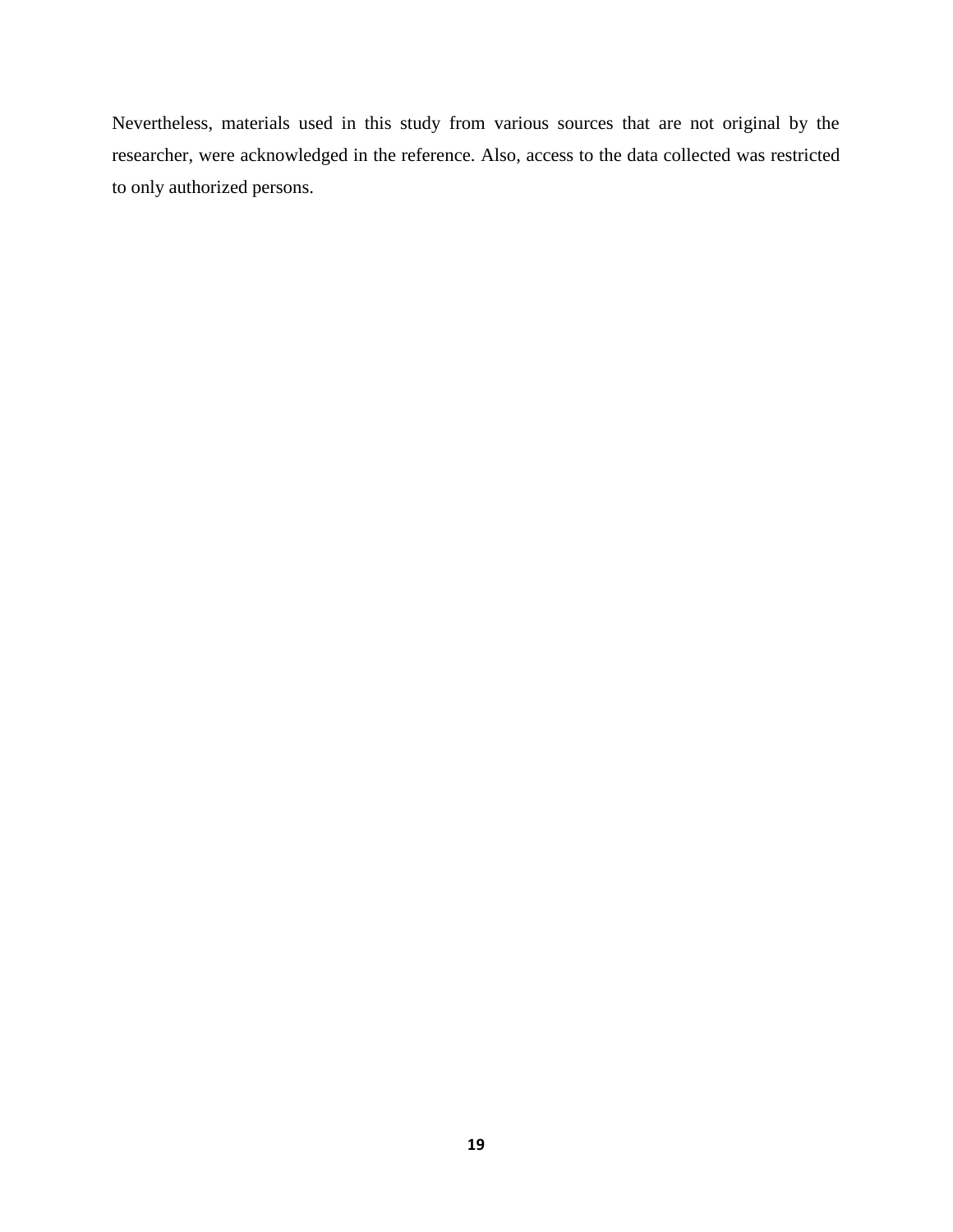#### **CHAPTER 4: FINDINGS AND ANALYSIS**

#### **4.1 Introduction**

Data analysis is important after every data collection process. It is the process that ensures all data collected from a research activity is fully represented and tabulated in a way that can be understood by other readers or researchers. For this particular research, the analysis was from two major respondents; the traffic police and the members of the matatu industry (drivers and touts). Questionnaires were issued to the traffic police as they were likely to find time to answer the questionnaires. For the drivers, this was not feasible as most of them were always on the road. The choice of data collection from the drivers and touts was thus through interviews. In order to get the right sample to interview, there was a significant number of sampling techniques considered. However, the sample formula in *Figure 3.1* was used. From the formula, an effective sample of 30 policemen and NTSA officials were considered for the questionnaires. The interviews would then target 15 drivers plying one of the busy routes within the city center.

#### **4.2 Response Rate**

#### **4.2.1 Response to Questionnaires**

Thirty questionnaires were used for the research. Of these, fifteen were given to different traffic police bases within the city while the other 15 were handed to the National Transport and Safety Authority, at their headquarters, within the city. The respondents were given a duration of two weeks to come up with the appropriate responses before the questionnaires would be picked from them. From the set of thirty questionnaires, 24 were returned. The rest were either tampered with or lost. The analysis thus depended on the 24 questionnaires that were efficiently filled. Table 4.1 shows the tabulated categorization of returned questionnaires;

| Category              | Questionnaires Offered   Questionnaires |          |
|-----------------------|-----------------------------------------|----------|
|                       |                                         | Returned |
| <b>NTSA Officials</b> | 15                                      |          |
| <b>Traffic Police</b> | 15                                      | 13       |
| Totals                | 30                                      | 24       |

*Table 4. 1: Questionnaires returned by NTSA and Traffic police respondents*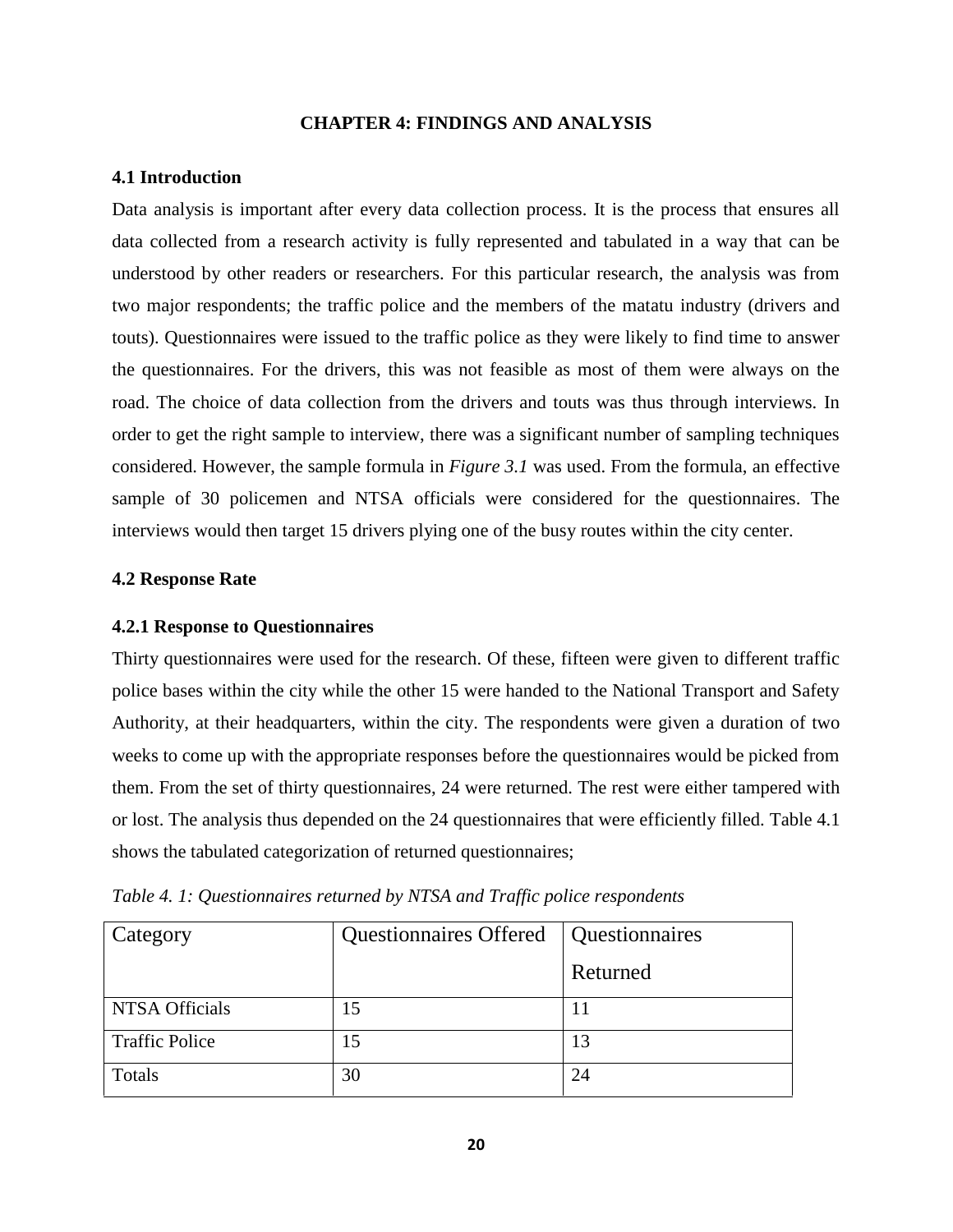#### **4.2.2 Response to interviews**

The interviews used presented significant data that was crucial to this research. This was because; it was easy to determine the validity of responses by inquiring more from the drivers about the safety of roads in the country, as well as their experience and history with traffic offences. The drivers were assured that they were not being recorded. They were also informed of their right to abdicate the interview at any point necessary. A consent form was signed between the researcher and each driver to ensure that the information given by the driver was in confidence, and could not be used for any other purposes other than to meet the objectives of this particular research. Although requests to interview 15 drivers/touts were made, 2 declined to be interviewed. The analysis is thus based on data from 13 drivers/touts.

# **4.3 Summary responses from the National Transport and Safety Authority (NTSA)**

# **4.3.1 Information required when booking a traffic offender**

The different responses gathered from the NTSA officials were assessed and evaluated. These officers were mostly related with booking traffic offenders, controlling traffic where road signs were inefficient and monitoring speeding vehicles along major highway outlets within the city. The responses are as represented in Figure 4.1

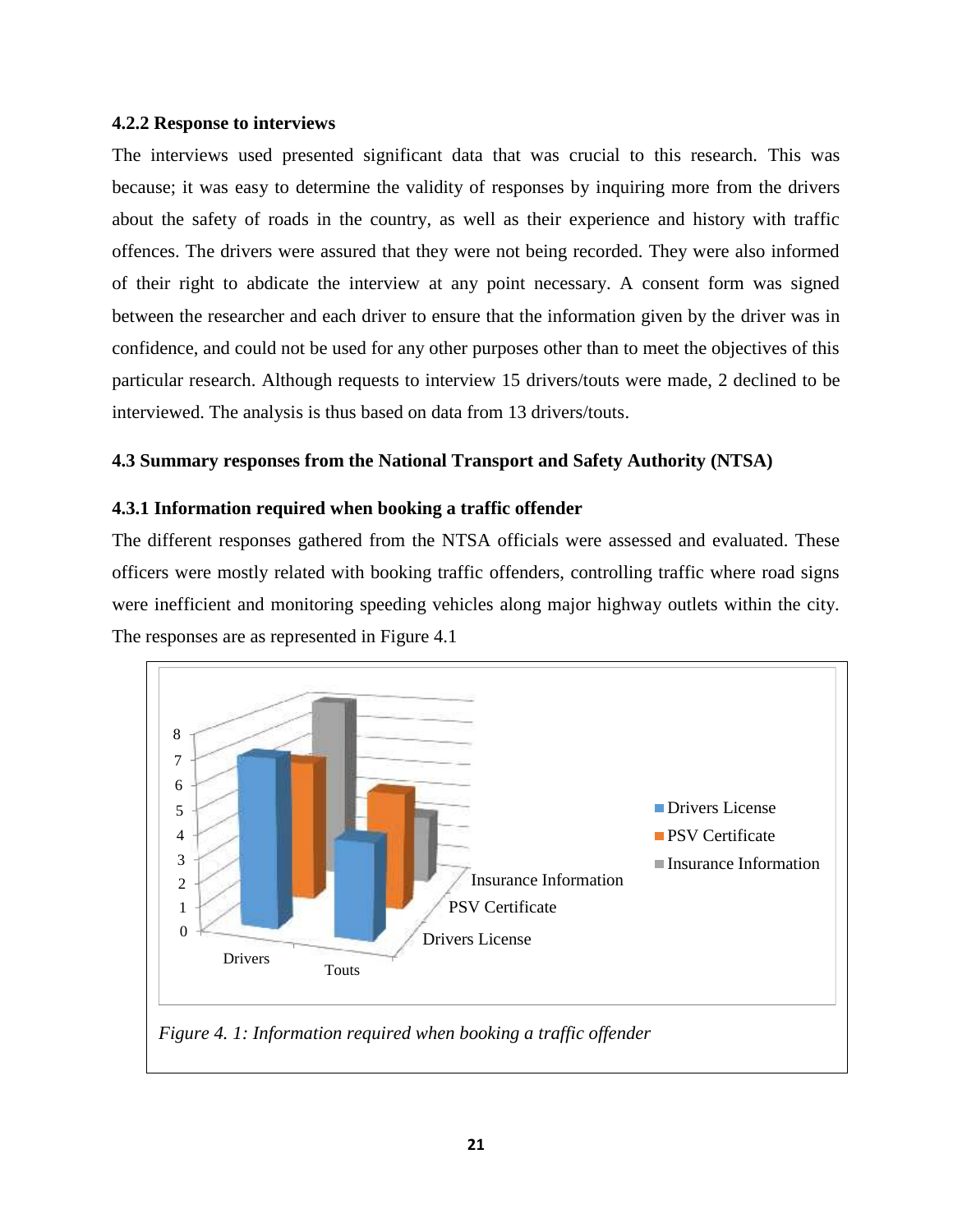The responses gathered from the NTSA indicate when a PSV vehicle is involved in a traffic offence, most of the time, the driver's license from the driver is required more than the tout. The insurance information is however paramount and should be presented by either of the two. PSV certificates are also demanded of people in the public transport sector. The information needed is this generally of better offered by the driver, and is used to book the PSV vehicle and its operators.

# **4.3.2 Main Causes of Road Accidents in Nairobi**

The NTSA officers were also asked to mention the main causes of road accidents in Nairobi. A list of options was offered in a questionnaire, which they were to fill. Within this list, there was data from major reports on road accidents, especially data published by the organization. The data was used to determine which traffic offences were majorly the leading causes of road accidents. From such data, the study sought to offer the major offences as inputs to the algorithm-predictive system for tracking and punishing reckless road users. Likert-scale answers were desired of the respondents. These answers were decoded in Table 4.2;

|  | Table 4. 2: Likert scale answers as decoded |  |
|--|---------------------------------------------|--|
|--|---------------------------------------------|--|

| <b>Strongly Agree</b> | Agree | Neutral | Disagree | <b>Strongly Disagree</b> |
|-----------------------|-------|---------|----------|--------------------------|
|                       |       |         |          |                          |

The analysis of their responses is as shown below;

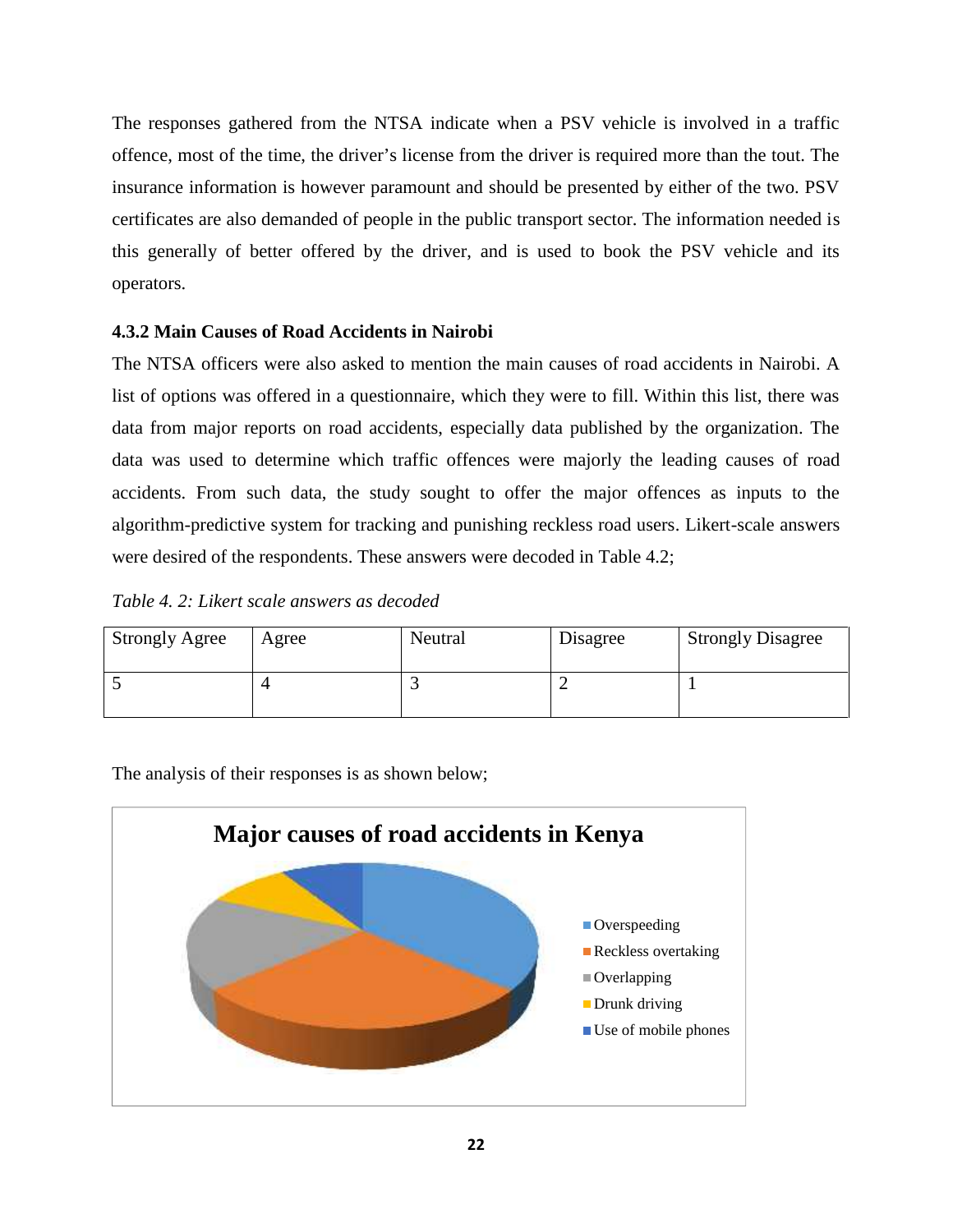#### *Figure 4. 2: Major causes of road accidents in Kenya*

The data indicated that over speeding and reckless overtaking were the major causes of road accidents in Kenya. However, drunk driving was a significant contributor as well. The least recorded cause of road accident was overlapping. Use of mobile phones contributed about 10 percent of the road accidents in the country. From such information, the study determines to ensure that over speeding, and reckless overtaking be major inputs in the design of the proposed algorithm based system. This would drastically reduce the number of road accidents in Kenya, if the algorithm is well utilized by the respective authorities.

#### **4.3.3 Relationship between traffic offences and road accidents**

The NTSA respondents offered their views on whether the susceptibility of drivers to road accidents was a result of previous history of traffic offences. The algorithm that would be developed for traffic accident monitoring and management of traffic offences required an efficient way of linking these two variables. It was thus necessary that the answers offered by the respondents be effective and ample. This information is as indicated in Figure 4.3



*Figure 4. 3: Relationship between traffic offences and road accidents*

Of the 11 NTSA officers that responded, 4 indicated that indeed, traffic offences and road accidents were strongly related. 3 of them rated the relationship at 'related' while two were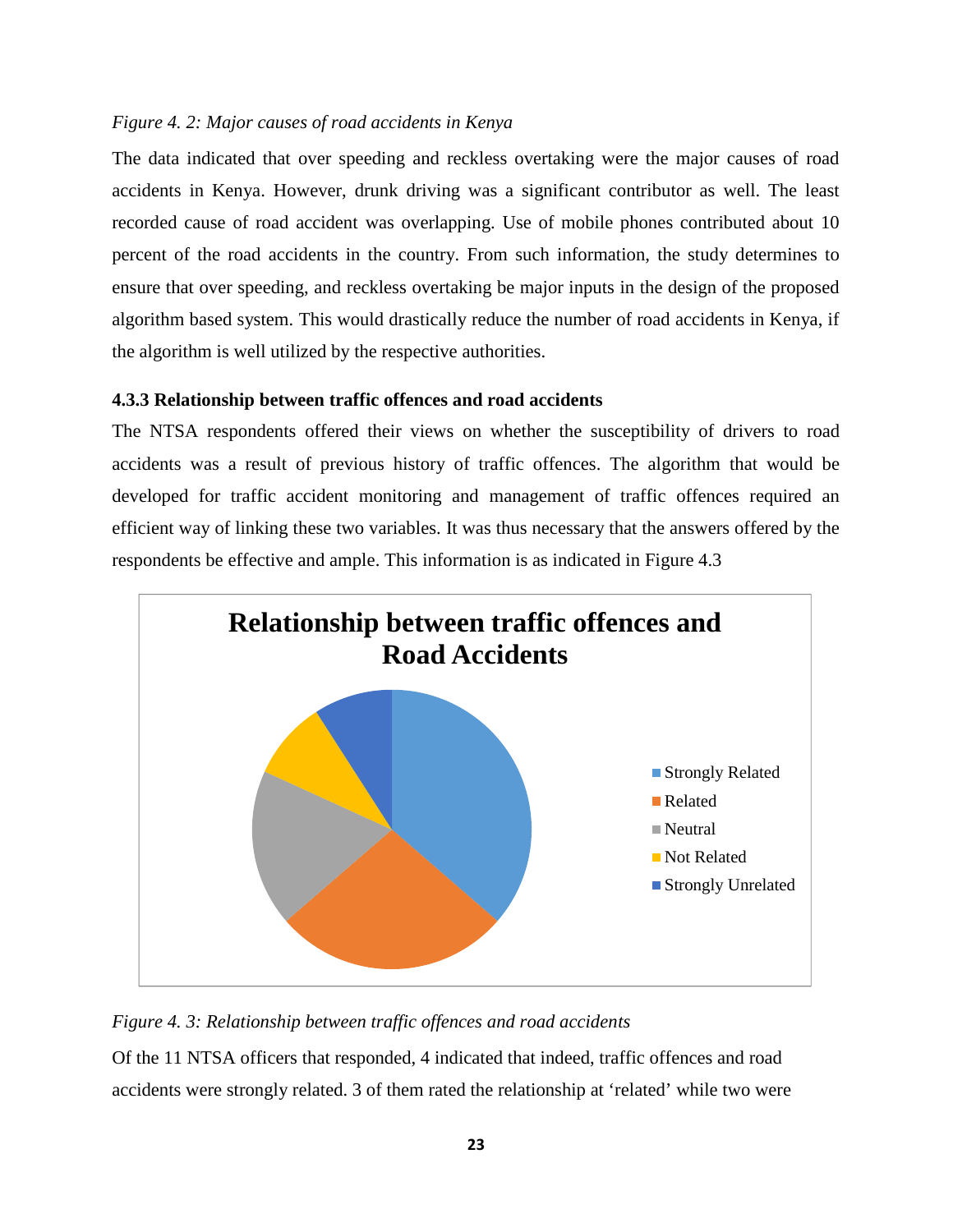neutral on the relation. Two others indicated that there was no significant relationship. This however represented a minority of the population surveyed.

## **4.3.4 Efficiency of the current system for tracking road offenders**

The NTSA officers were asked about the existing system used to track traffic offenders. They all indicated that there is an existing database, which is often presented when a traffic offender is charged. However, they mentioned several faults with the existing system. These faults include; inability to access the system remotely, challenges in referencing the database when filing a police case, errors with the records in the database and the lack of efficient data mining tools within this database. This can be represented in Figure 4.4



*Figure 4. 4: Challenges with existing system for tracking frequent offenders*

## **4.3.5 Willingness to adopt algorithm-based system**

The respondents were then quizzed over their willingness to adopt an algorithm-centric system for tracking frequent road offenders. The details of the system were not indicated but the research question indicated that the system would be computerized. This is an aspect that has not been implemented in the current systems used in the country. However, it was anticipated that there would still be some minor resistance from the respondents. Their responses are as shown in Figure 4.5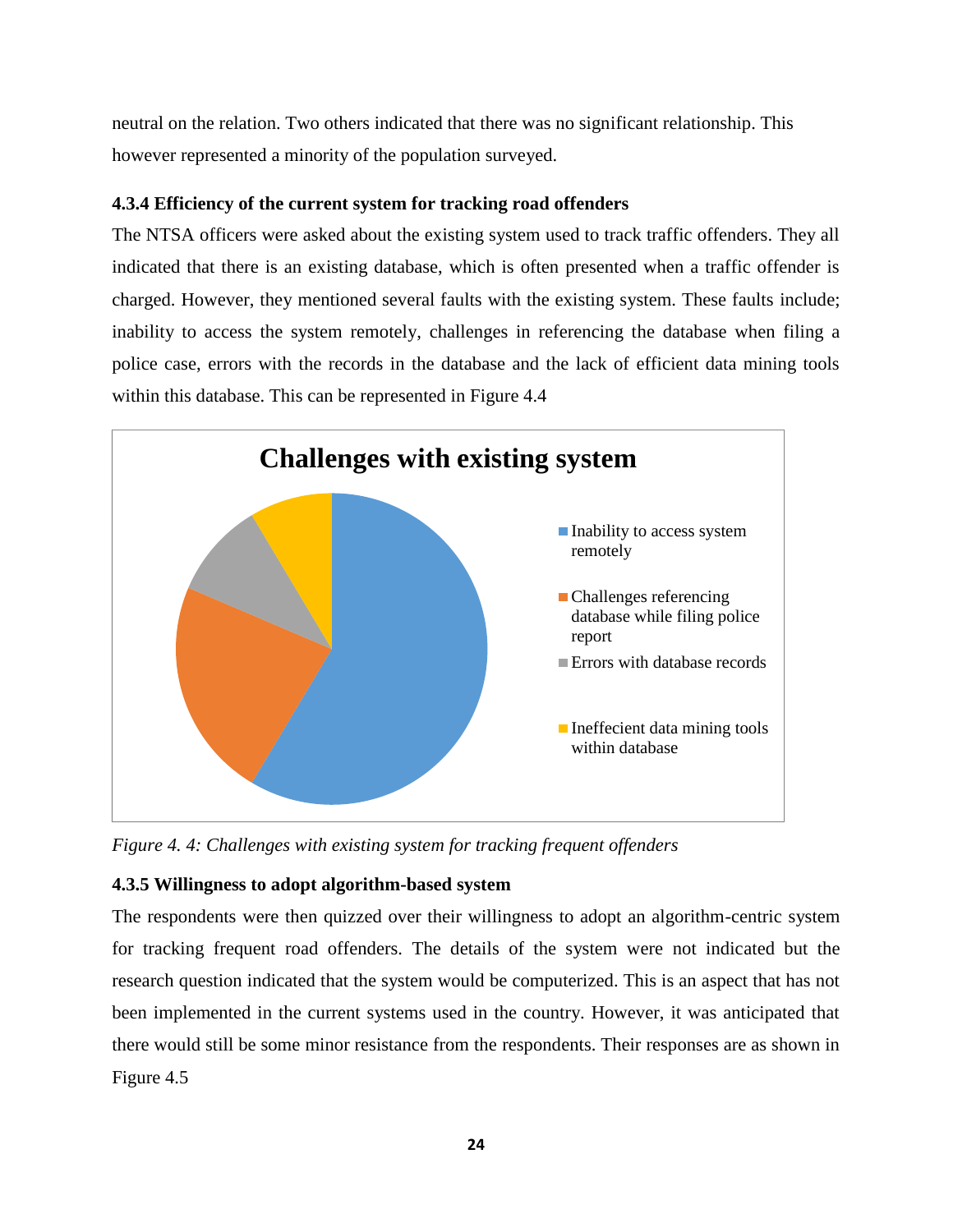



The responses were gathered from the NTSA officers based on their indication of; willingness to support the new system, or unwillingness to support the new system. No reasons were required for the choice given but of the 11 respondents, 8 were willing to adopt the system. 2 of the respondents were not willing to adopt the system while 1 respondent needed to test the new system first before deciding on whether or not to adopt it.

#### **4.4 Responses gathered from the Traffic police officers**

Thirteen traffic police officers respondent to the questionnaires given. Two were not returned. The indications from the questionnaire were used to form an analysis based on the questions asked of the police officers. From the questions asked, the responses had an almost similar bearing to those offered by the NTSA officers. This was however anticipated as most of these officers worked alongside the NTSA in handling traffic offences on Kenyan roads. The responses given can be categorized as follows;

#### **4.4.1 Information required when booking a traffic offender**

The same details mentioned in the NTSA questionnaire analysis were mentioned by the traffic police officers. However, the traffic police officers had additional details they mentioned as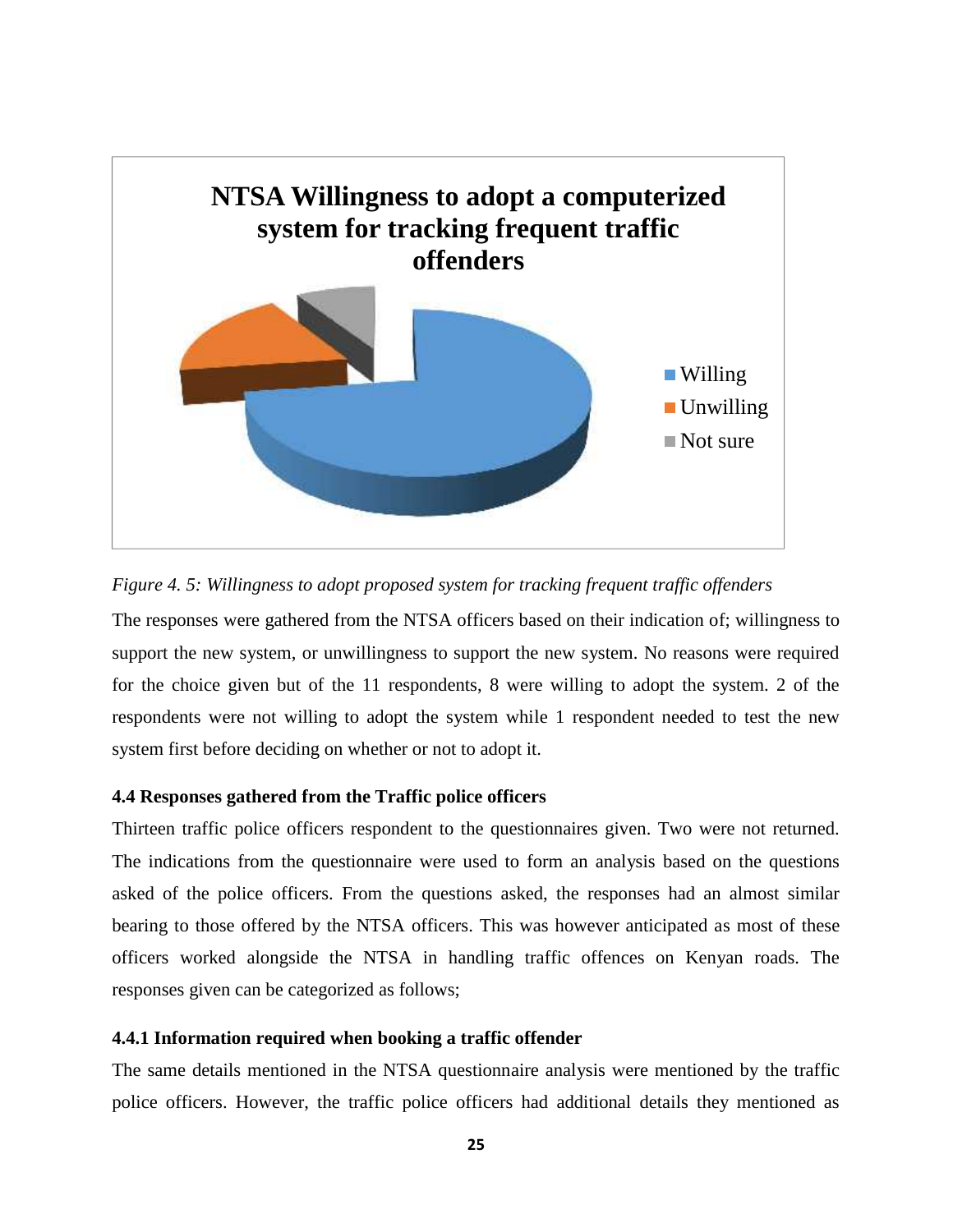being critical data given by traffic offenders to the police. These details can be summed up as shown in Figure 4.6



The responses gathered from the traffic police officers in the country indicate that traffic offenders are asked to provide their drivers' license, their PSV registration certificates, insurance information and the vehicle registration details. The PSV registration certificate is the authorization to drive a PSV matatu or van and is offered by the NTSA upon testing of the driver's road skills. It is subject to renewal annually. This could be the controlling factor in the development of the algorithm.

#### **4.4.2 Main Causes of Road Accidents in Nairobi**

The traffic police officers were also asked to categorize the main causes of road accidents in Nairobi. This was based on various options indicated in a Likert-type list; similar to the questions asked of the NTSA officers. From the responses, a Likert chart was developed for analysis. This chart is as shown in Table 4.2. The analysis of responses from the Kenya police traffic officers is as shown in Figure 4.7

The analysis of their responses is as shown in Figure 4.7;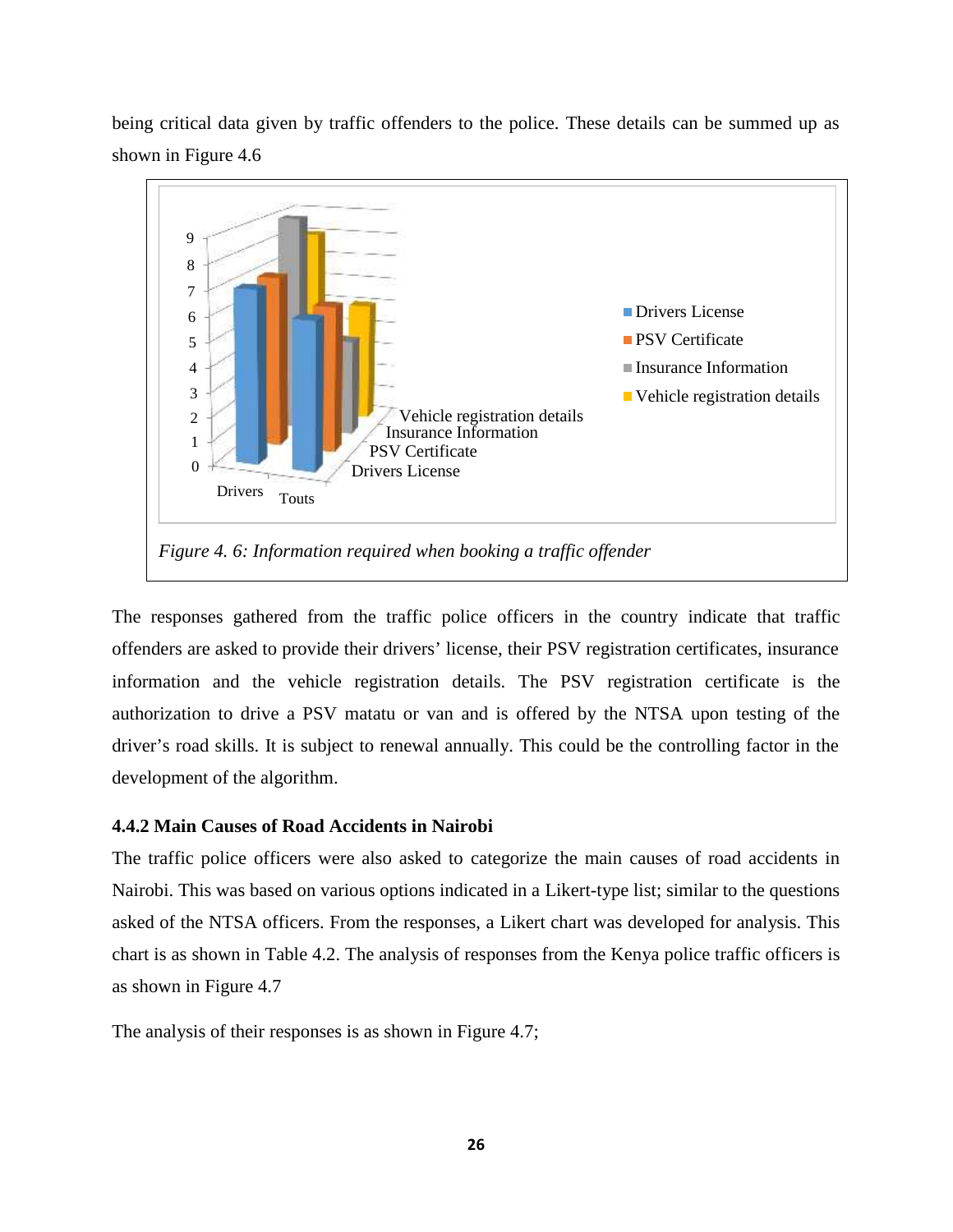

*Figure 4. 7: Traffic police indication on major causes of road accidents in Kenya*

The data indicated that over speeding and reckless overtaking were the major causes of road accidents in Kenya, similar to what had been indicated by the National Transport and Safety Authority respondents. This response was based on similar data gathered on Kenyan roads, as represented in the literature section of the document. The research was thus based on the past information on road accident records. The police officers and NTSA officials involved in this study thus confirmed what had been previously documented. It also became an emergent issue that the use of cell phones while driving either for texting or calling was a major distraction to drivers. This factor would be considered in the development of the algorithm that would be used to track frequent traffic offenders and propose punitive measures on them.

#### **4.4.3 Relationship between traffic offences and road accidents**

The traffic police respondents were also expected to give their view on whether or not there was a relationship between traffic offences and road accidents in Kenya. This data would be applied in the correlation analysis that would be done in the course of the research, using appropriate tools in the Statistical Package for Social Science (SPSS) program. The responses were gathered from all the 13 officers as follows; 8 believed that frequent traffic offenders were majorly involved in road accidents in the country, 3 could not relate the two variables while 2 of the respondents thought there was no direct relationship between the two variables. This information is as indicated in Figure 4.8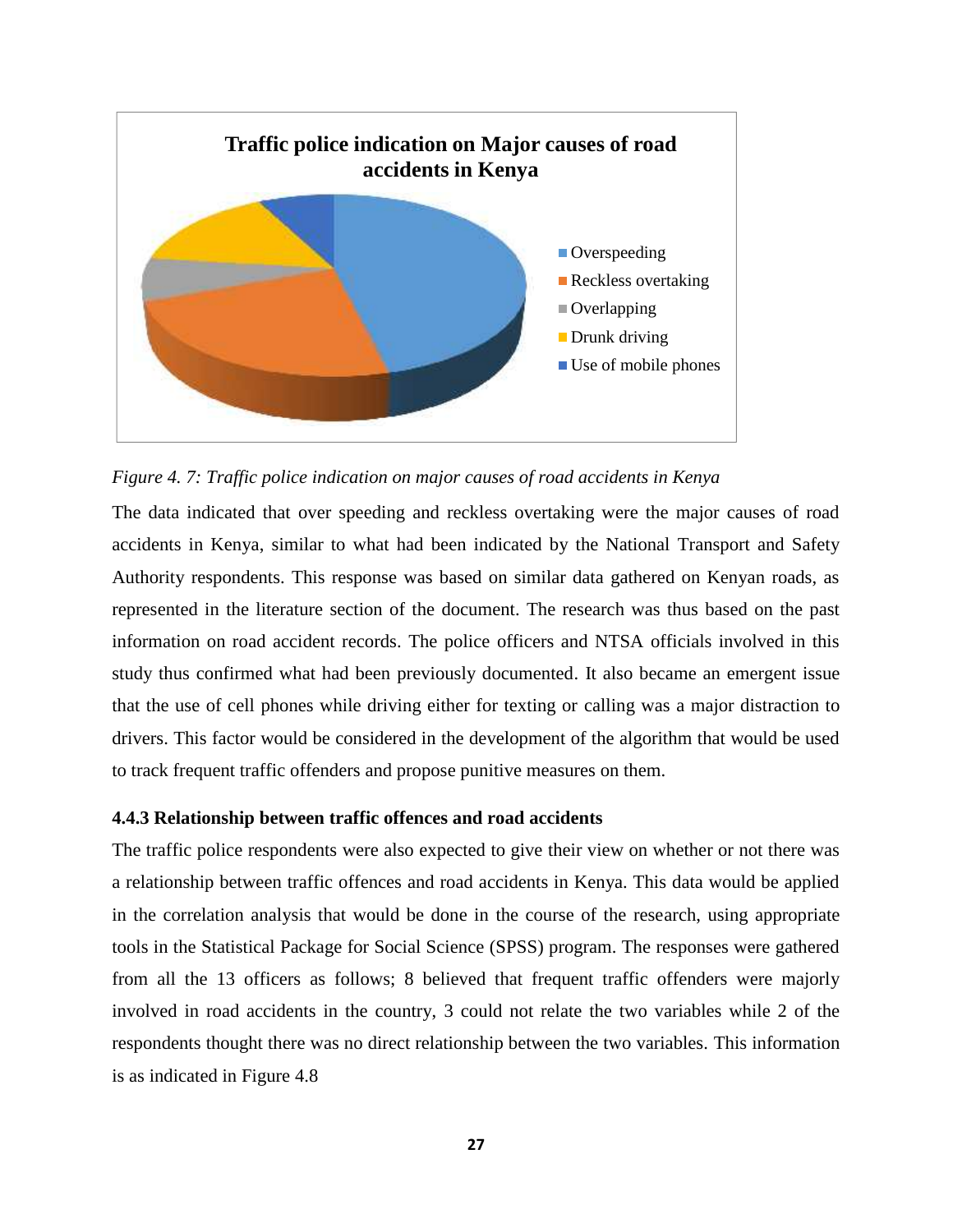

*Figure 4. 8: Relationship between traffic offences and road accidents*

## **4.4.4 Efficiency of the current system for tracking road offenders**

The traffic police officers were asked about the existing system used to track traffic offenders. The current system for tracking road offenders was also not preferred by the traffic police officers. They cited challenges with the system relating to how they booked traffic offenders. It was essentially a concern since most of these officers needed previous records to file police cases on accident reports but could not get the ample information they required. Part of the existing challenges mentioned by police officers included; existing manual records on traffic occurrence reports, widespread records on traffic accidents by a single offender, lack of sufficient computer systems to track vehicles on roads and the need for digital records such as drivers' licenses and PSV information. This can be represented in Figure 4.9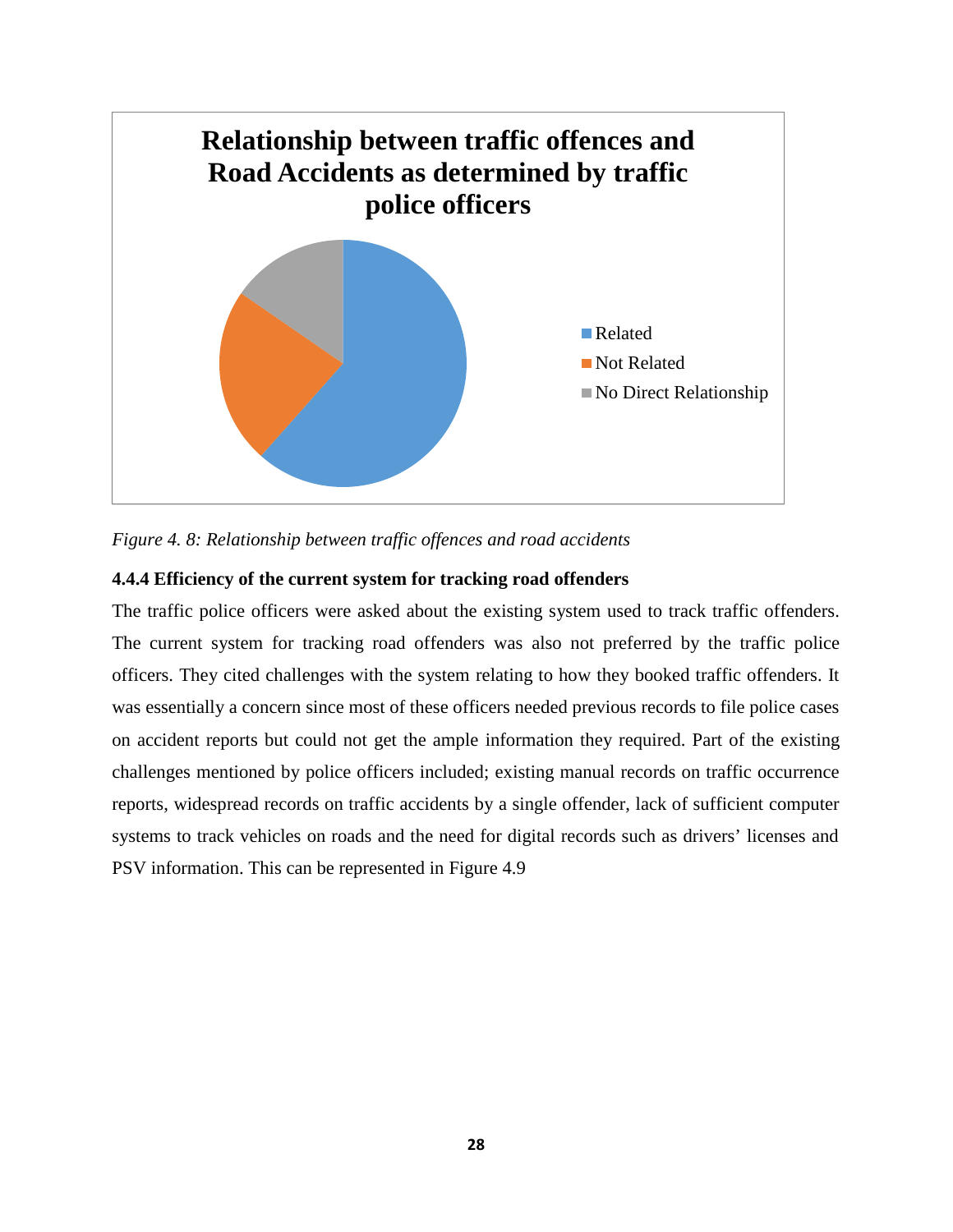

*Figure 4. 9: Challenges with existing system for tracking frequent offenders*

## **4.4.5 Willingness to adopt algorithm-based system**

The traffic police officers were asked to indicate their willingness to adopt a system that would computerize their records and make it easier for them to monitor traffic offenders wherever they may be within the country. The system would come in handy especially to deal with frequent offences committed by persons in different parts of the country who would on major occasions escape arrest for lack of precedence data. This information would also be considered important to the police as it would estimate better how to deal with imminent traffic offenders. Their responses are as shown in Figure 4.10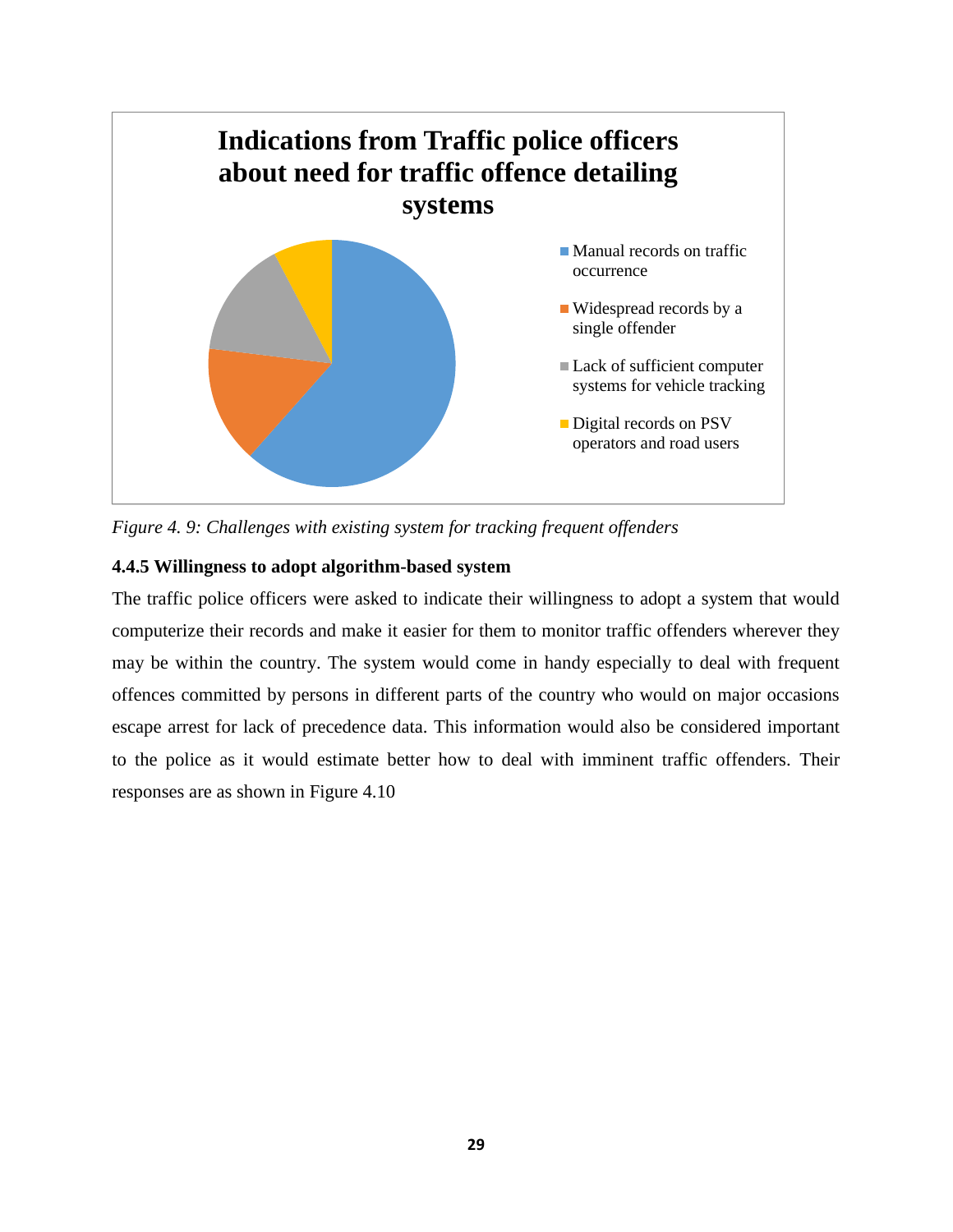

*Figure 4. 10: Willingness to adopt proposed system for tracking frequent traffic offenders*

Of the thirteen respondents surveyed, 8 indicated that they were willing to adopt the computerized system for tracking frequent traffic offenders. Three of the respondents were not willing to adopt the system while 2 of the respondents were not sure about the system. To convince them further, it was necessary to develop a prototype for presentation in order to prove the functionalities of the system.

## **4.5 Interview responses from PSV drivers**

Thirteen PSV drivers were interviewed. This is because; of the fifteen surveyed, two were failed to show up for the interview process. The questions asked to these drivers indicated their driving prowess as well as their ability to be vigilant on the road and the offences they had committed before. The responses would be significant to the algorithm-based system they would minimize road traffic offences in Kenya. The responses can be analyzed as follows;

#### **4.5.1 Experience in the transport business**

The study sought to find out the experience these drivers had in the transport business. All the thirteen drivers indicated different experience levels in the transport business. This information was classified in three different categories; 1-5 years, 5-10 years and more than 10 years. The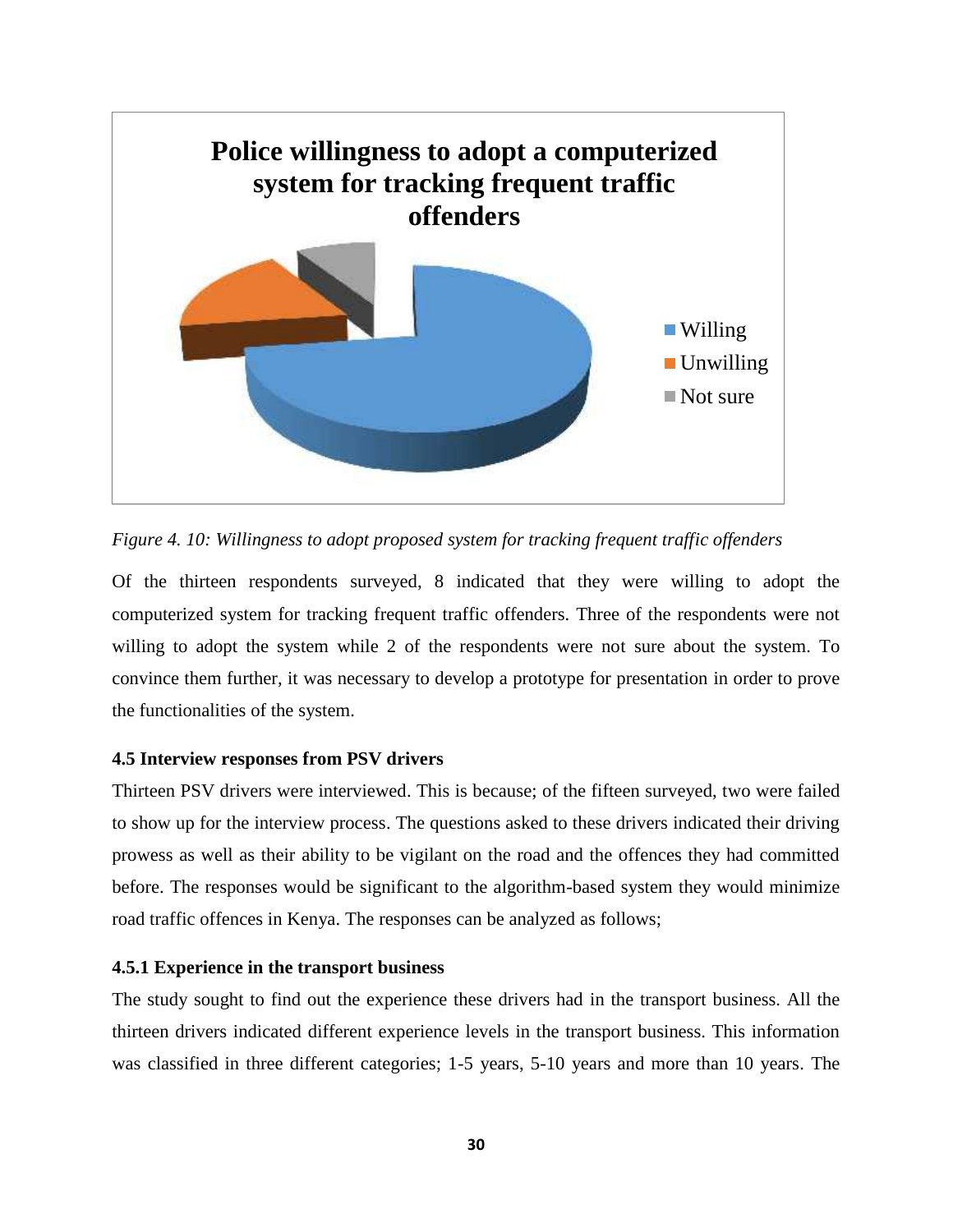responses were analyzed and a graph developed for the data. These details can be summed up as shown in Figure 4.11



# **Experience of drivers on Kenyan Roads**



From the responses gathered, it was clear that most of the respondent had significant experience, with regard to the driving of public service vehicles in Kenya. Indeed, of the 13 interviewed, only three mentioned of having less than 5 years driving experience on Kenyan roads. The sample was thus vastly experienced and could offer ample data on the issues concerning the traffic offence monitoring systems, as well as the proposed algorithm-based system for tracking traffic offenders in Kenya.

#### **4.5.2 Involvement in PSV accidents**

The drivers were then asked to recall whether they had been in accidents that had been recorded with the traffic police before. All the thirteen drivers were at first hesitant to offer this information willingly. However, they were given a certainty that the information offered would be kept confidential by the research team. The information on whether or not they had been in accidents before was interlinked with their driving experience. This data was then analyzed and the findings presented in the graph shown in Figure 4.12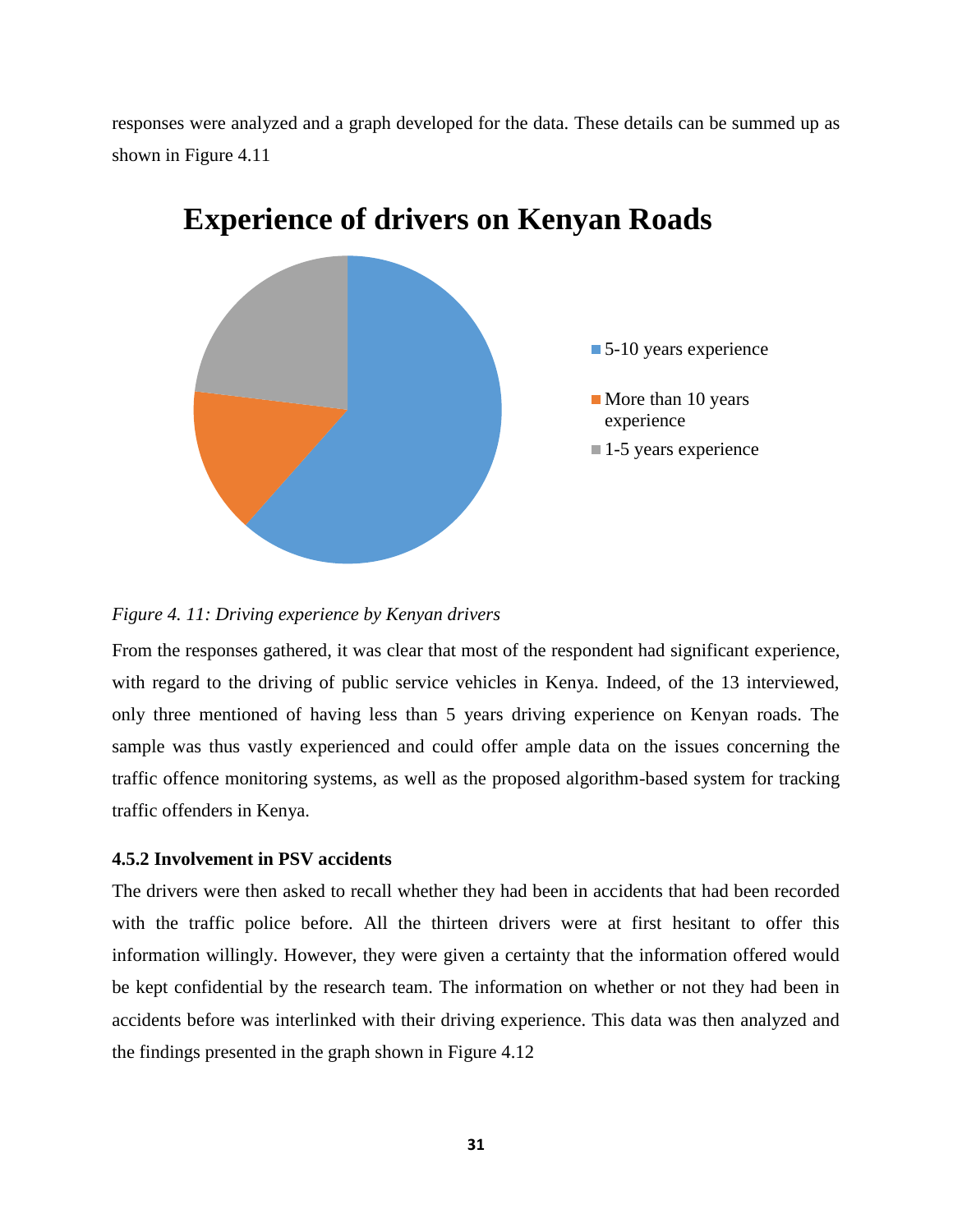## **Drivers' Indication on their involvement in Road accidents**



*Figure 4. 12: Drivers' indication on involvement in road accidents*

The data gathered from the PSV drivers was quite revealing. Of the thirteen drivers interviewed, 10 were considered to be experienced; having indicated to have driven for more than 5 years as represented in Figure 4.11. Of these, six indicated that they had been in road accidents before. This represents more than 50 per cent of the experienced population. Among the inexperienced drivers (with less than 5 years of driving experience), only one indicated that they had not been involved in an accident before. Generally, eight of the thirteen drivers had been involved in PSV accidents on Kenyan roads.

#### **4.5.3 Main determinants to road accidents in Kenya**

The drivers were asked to mention the factors they though could be used to predict road accidents in Kenya. In this question, they were guided to offer the aspects of driving and the issues on the road that made drivers more susceptible to road accidents. Although the research anticipated certain responses, these responses were not offered to the drivers as choices. Indeed, the drivers were expected to come up with their own factors that they thought could be better utilized by the relevant authorities in the prediction of accidents on Kenyan roads. The information gathered is as indicated in Figure 4.13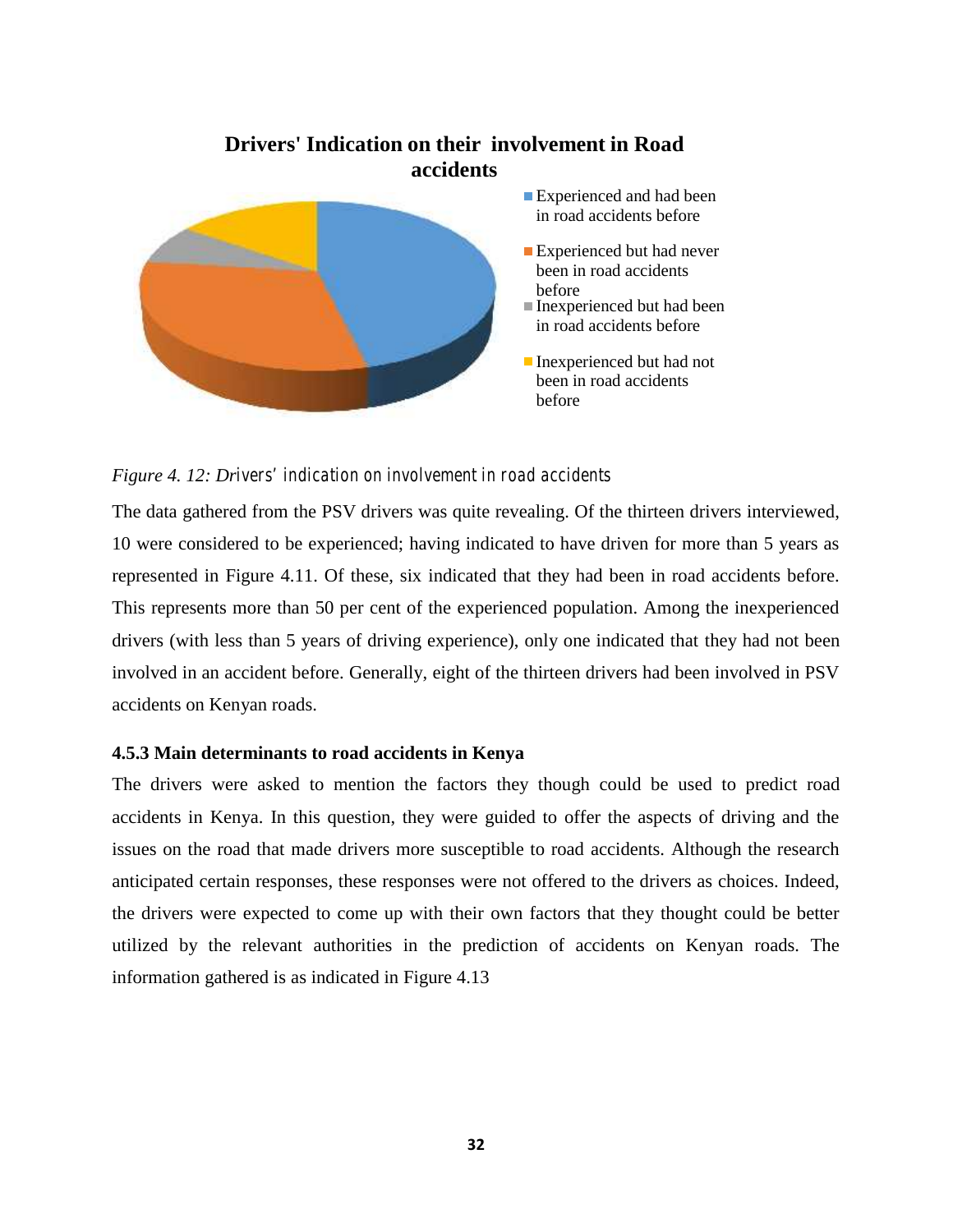# **Factors contributing to road carnage among PSV operators on Kenyan roads**



## *Figure 4. 13: Relationship between traffic offences and road accidents*

Most of the drivers felt that there were no significant punitive measures for PSV drivers on Kenyan roads. This was because; the booking systems used to capture traffic offenders did not effectively capture those who committed offences. It was determined by a fraction of the respondents that indiscipline of PSV operators and corruption on Kenyan roads were key contributors to continued carnage in Kenya.

#### **4.5.4 Drivers' view on the relationship between traffic offences and accidents in Nairobi**

Drivers in Nairobi (sample interviewed) were asked to answer with a simple 'yes' or 'no' as to whether there was a relationship between frequency of traffic offences and the susceptibility of drivers to road accidents in Kenya. Of the thirteen respondents, only two thought that there was no relationship between the two variables (traffic offence and accidents). This is as represented in Figure 4.14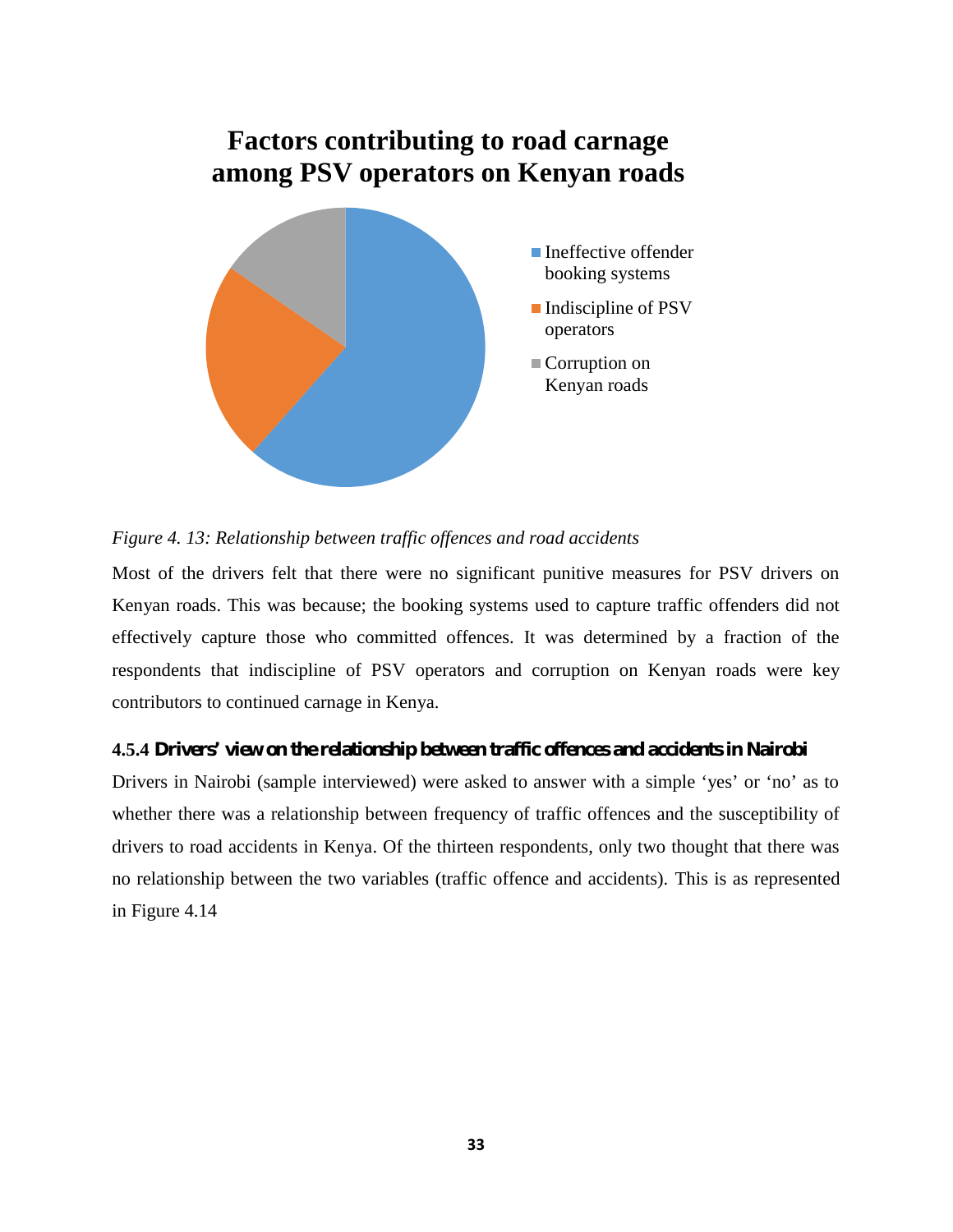# **Indication by PSV drivers on the relationship between traffic offences and accidents in Kenya**



*Figure 4. 14: Drivers' indication on relationship between traffic offences and road accidents*

#### **4.5.5 Willingness to support algorithm-based system**

In order to gauge the willingness of drivers to support the proposed algorithm-based model for predicting road accidents based on traffic offence occurrence data, the final two questions of the interview were clumped into one, during the analysis. This entailed; first determining the number of drivers within the sample population that would be subjected to vetting and monitoring of traffic offences committed frequently. The study then sought their opinion on whether or not they would support an algorithm based system for accident prediction based on traffic offence occurrence data. Their responses are as shown in Figure 4.15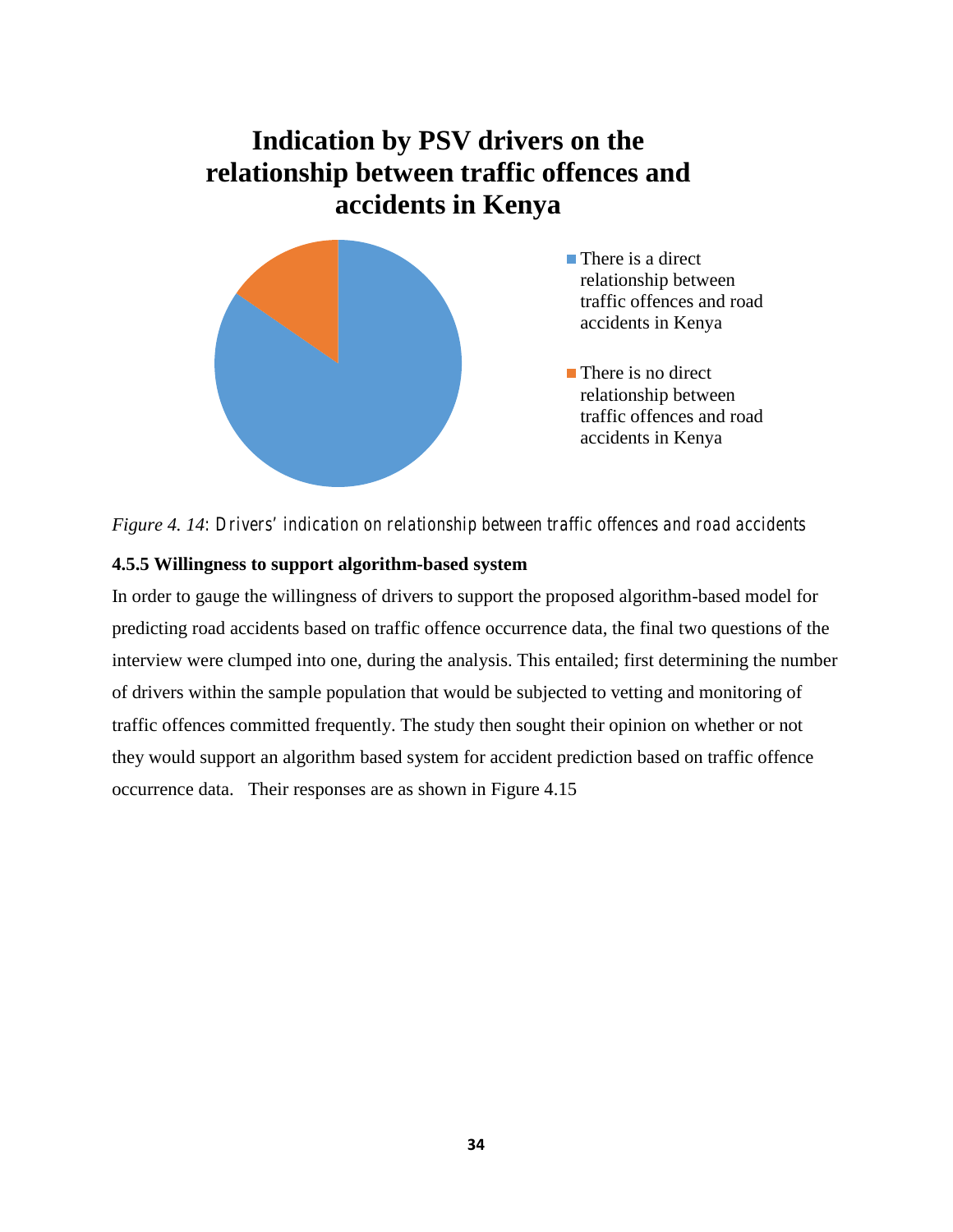

#### *Figure 4. 15: Willingness to support proposed system for tracking frequent traffic offenders*

For this particular question, the respondents were asked to further state their reasons as to why they made the decisions made. Many of the drivers who were unwilling to be subjected to frequent monitoring and tracking of their traffic offence data felt that they would be exposed to their employers and probably lose their jobs. Drivers who supported and expressed willingness to be monitored felt that they drove carefully and did not have any traffic information to hide. On the issue of support for an algorithm-based accident prediction model, most of the drivers were unwilling. They cited disruptive technologies in the transport business such as; speed governors, alcohol breathalyzers and speed guns as some of the most abused technologies on Kenyan roads. However, of the 13 interviewed, 5 were willing to adopt a new system nonetheless.

#### **4.6Analysis using SPSS**

SPSS was used to analyze the findings to weight their statistical viability and possibility to make conclusive assertions from the data. The version used for the Software is IBM Statistics version 24. The data was analyzed as follows;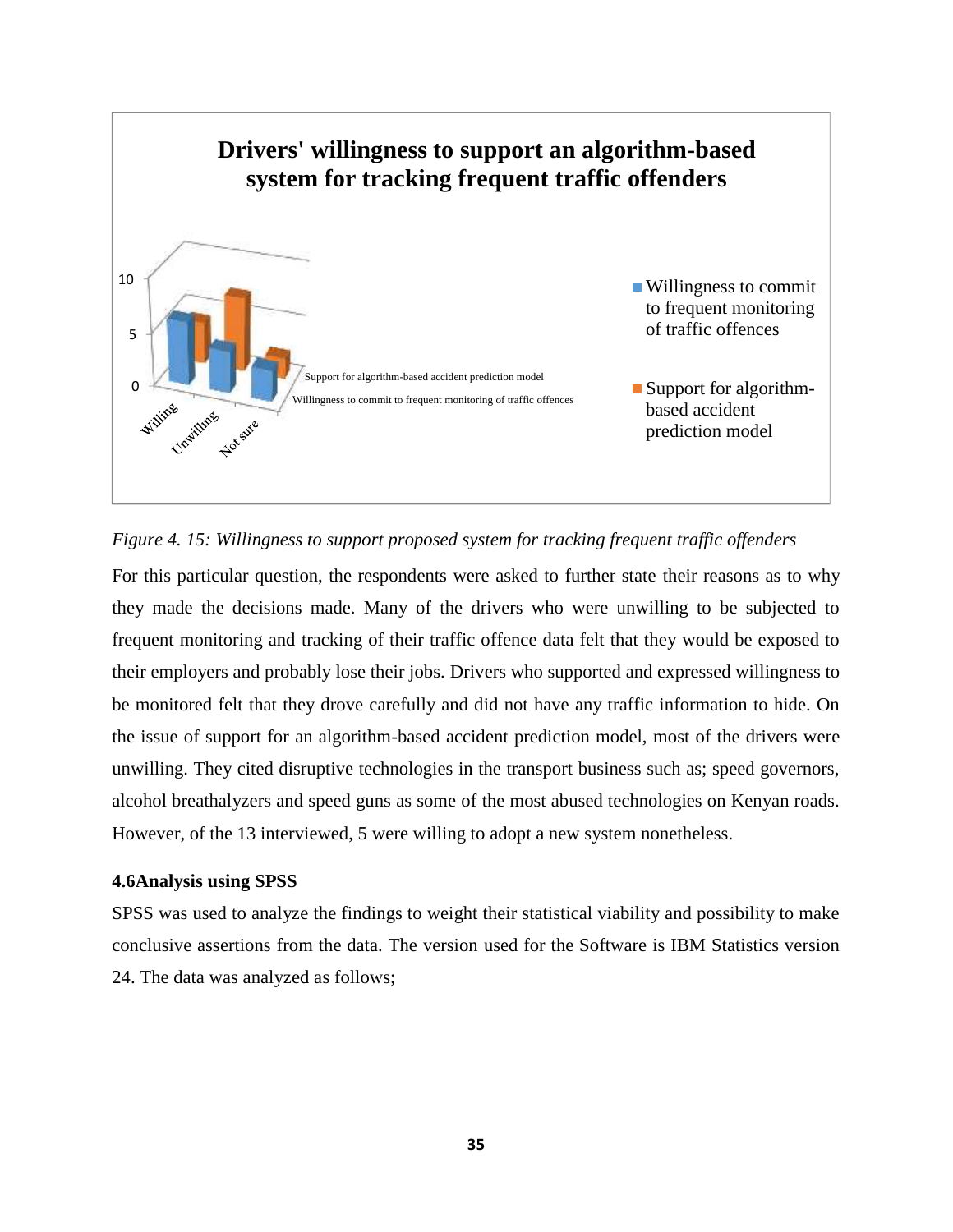## **4.6.1 Convergent Test**

A convergent test is performed to establish whether data from the three variables had any relationship; and whether an infinite set of respondents would give an indication of trend in data. The analysis was done using SPSS and the output presented as shown in Figure 4.16

| Convergence Information <sup>a,b</sup> |  |
|----------------------------------------|--|
|----------------------------------------|--|

| Maximum Number of<br>Iterations             | 20          |
|---------------------------------------------|-------------|
| Converge Tolerance                          | 00100       |
| Final Maximum Absolute<br><b>Difference</b> | 1.59534E-5° |
| Final Maximum Relative<br>Difference        | 9.95056E-5  |
| Number of Iterations                        | 3           |
| a. Model: Poisson                           |             |
| b. Design: Constant +<br>Respondent_ID      |             |

c. The iteration converged because the maximum absolute changes of parameter estimates is less than the specified convergence criterion.

*Figure 4. 16: Convergent test using SPSS*

## **4.6.2 Univariate Analysis of Variance**

Variance was determined using analysis of the offence\_accident\_relationship, against the category of data members used in the research. The results are as indicated in Figure 4.17.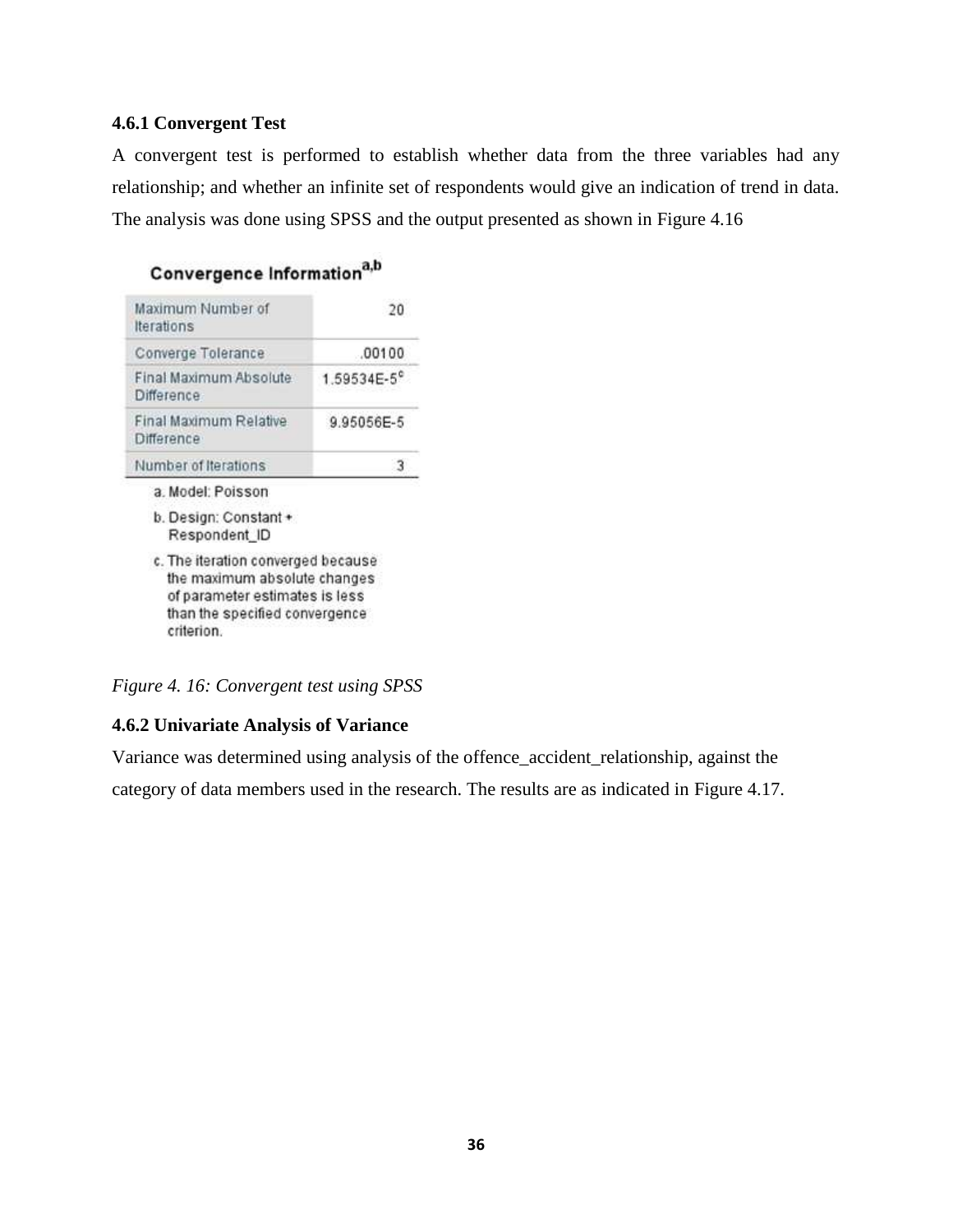## **Univariate Analysis of Variance**

|                                   |                         | N             |
|-----------------------------------|-------------------------|---------------|
| Category                          | <b>NTSA</b>             | 11            |
|                                   | POLICE                  | 13            |
|                                   | <b>PSV OPERATORS</b>    | 13            |
| Offence_Accident_Relatio<br>nship | NEUTRAL                 | $\frac{4}{3}$ |
|                                   | <b>RELATED</b>          | 12            |
|                                   | <b>STRONGLY RELATED</b> | 14            |
|                                   | STRONGLY UNRELATED      |               |
|                                   | <b>UNRELATED</b>        | 6             |

## **Between-Subjects Factors**

## *Figure 4. 17: Univariate Analysis of Offence\_Accident relationship*

From the data, it is indicative that the values, 'strongly related' and 'related' appear twenty six of the thirty seven times. This is a strong indicator for the support for the hypothesis; that accidents in Kenya were directly related to the occurrence of traffic offences on Kenyan roads. This large number can be attributed to the general agreement in views among all three sets of respondents.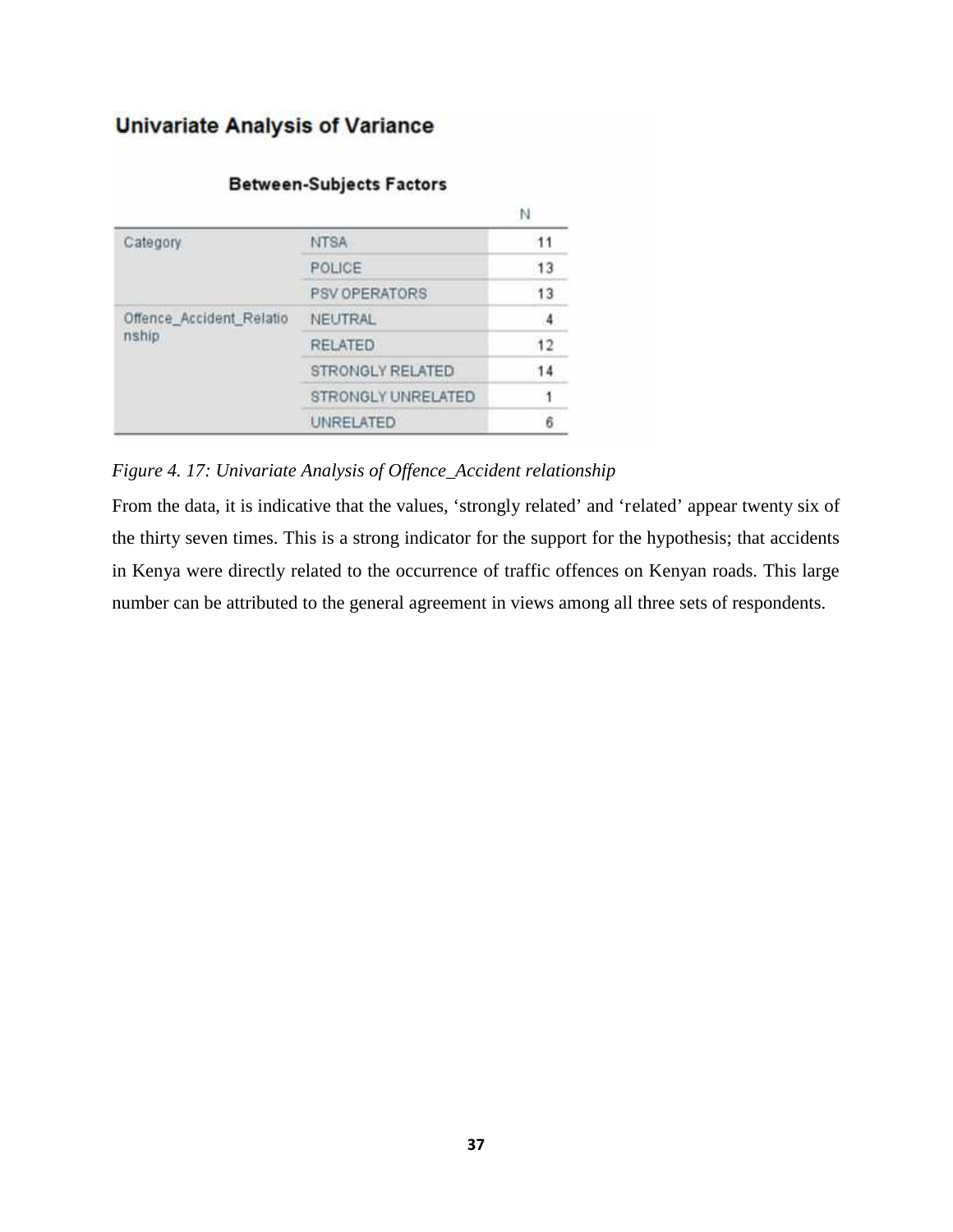#### **CHAPTER 5: SYSTEM ARCHITECTURE AND DESIGN**

#### **5.1 Overview**

Upon ascertaining that the research hypothesis is proven, the design of the system was the next step. The research was angled around realizing an effective solution for the challenge of recurrent traffic offenders being allowed on Kenyan roads. Through a digitalized register for the recording of PSV driver information as well as any data held by the National Transport and Safety Authority on Kenyan drivers, the system interlink drivers to their recurrent traffic offences through an algorithm. The algorithm basically gain inputs from every booking, manned by traffic police officers and the National Transport and Safety Authority database. Upon reaching a critical level of traffic offences, the driver shall be listed as a frequent offender and punitive action such as license suspension or payment of fines is levied on them in order to encourage them to be more prudent in observing traffic regulations. This chapter details the design of the system.

#### **5.2 Traffic monitoring system Architecture**

The architectural design of the proposed accident prediction system is as shown on Figure 5.1. The system requires input from a policeman, with an interface to the system. Upon filling in of driver data, the system checks for the offences committed by the driver and determines whether or not to book the driver, based on frequency of offences. Each time the driver commits an offence, they are booked. The policeman can thus check the status of a traffic offender and propose punitive measures against them.

The system requires that the policeman (system user) access an interface, either through a cell phone or a personal digital assistant such as a tablet computer that can query data from a database, save data into the database and book the driver where necessary. The policeman enters the necessary information into the system, upon which the information initiate a server request for a session. The server then allows the policeman to access the database for data storage and retrieval. Upon an offender committing more than the allowable number of traffic infringements, they are flagged for action, regardless of their location in the country.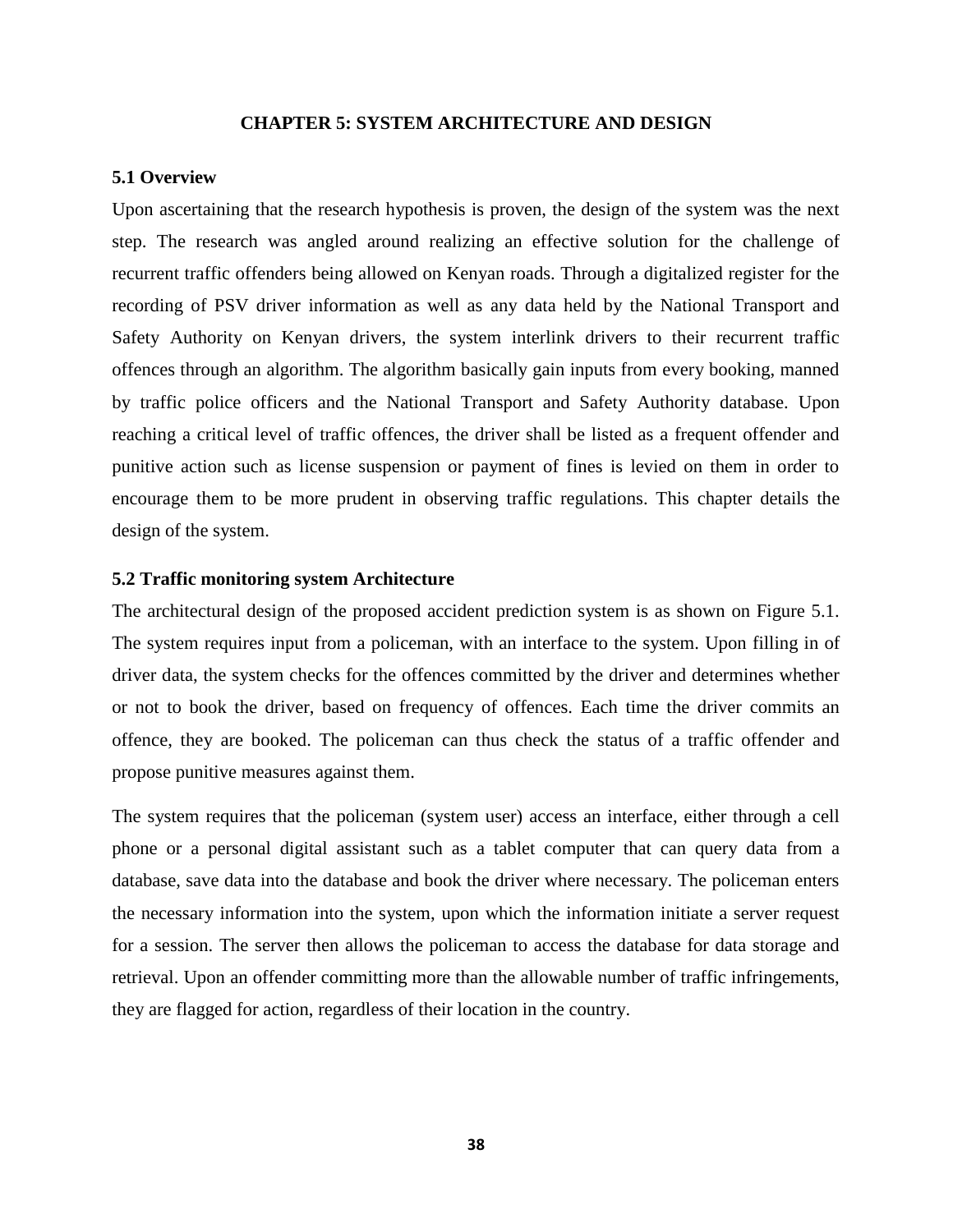

*Figure 5. 1: System Architecture Diagram*

#### **5.3 System Design**

The design of the traffic prediction system was done using the Unified Modeling Language (UML). The unified modeling language is universally accepted for object oriented languages. For this case, the object oriented language proposed for use shall be the JavaScript and PHP. The goal was to get the policeman to access an abstract system through running remote scripts from their gadgets, hence accessing the server, with the embedded PHP scripts. These scripts allow the policeman to access the SQL database that stores and manipulates data on frequent road user traffic offences. Here are design diagrams that demonstrate the layout of the system;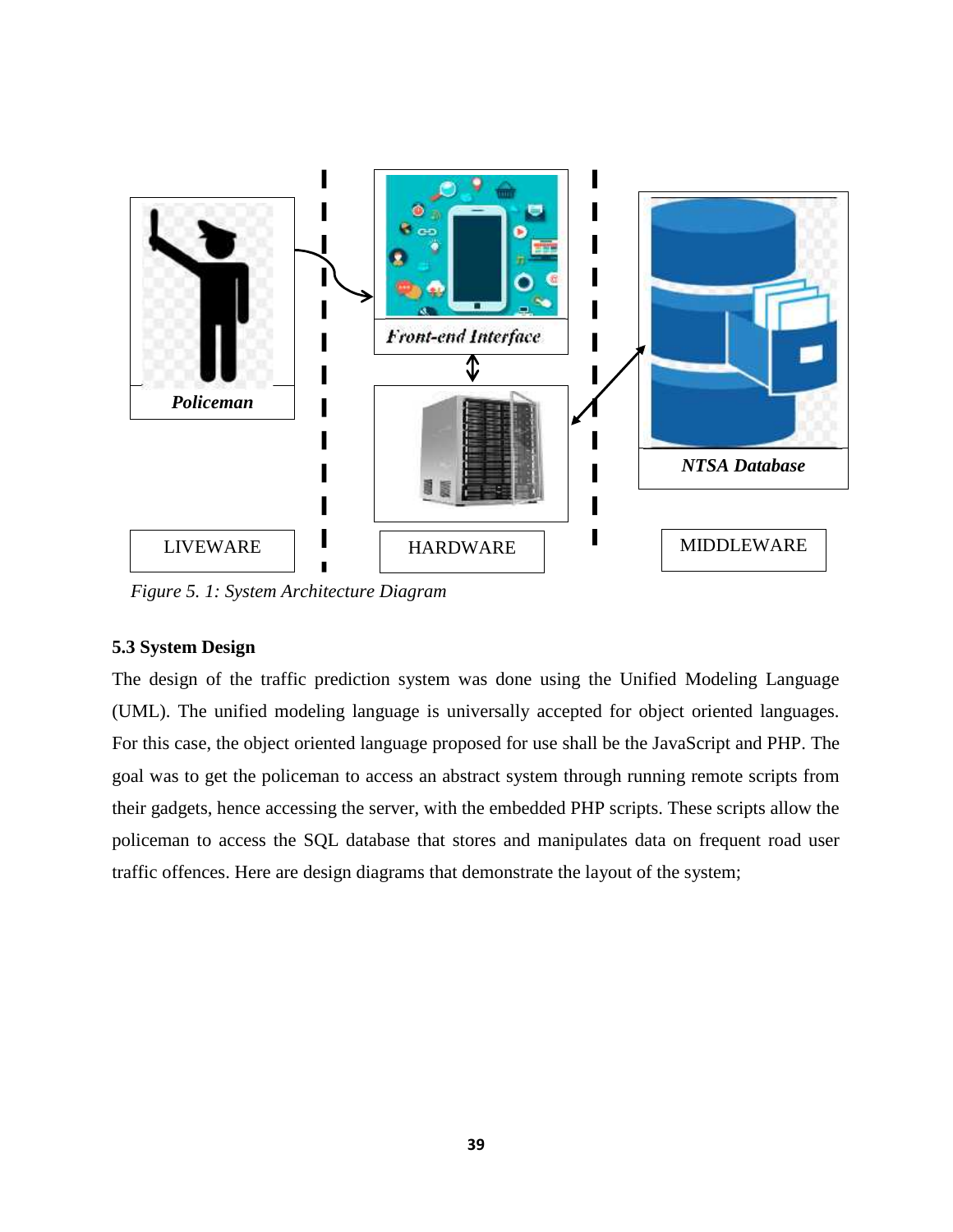## **5.3.1 Use Case Diagram**

The system has use cases to demonstrate the flow of data and relationship between actors in the system. Figure 5.2 demonstrates the use case diagram for the system



*Figure 5. 2: Use case diagram*

| Actor                   | <b>Use Case</b>                               |
|-------------------------|-----------------------------------------------|
| Police Man/police woman | Requests for driver's ID and license for data |
|                         | entry into system                             |
| Motorist                | Gives license information to policeman or     |
|                         | woman                                         |
| <b>NTSA</b>             | Maintains information database                |

Fig 5.2 shows the design of the use cases the system has. The basic use cases include; a policeman getting license information from the driver, filling the information in the system, and determining the frequency of an offence. The policeman runs the information on the accident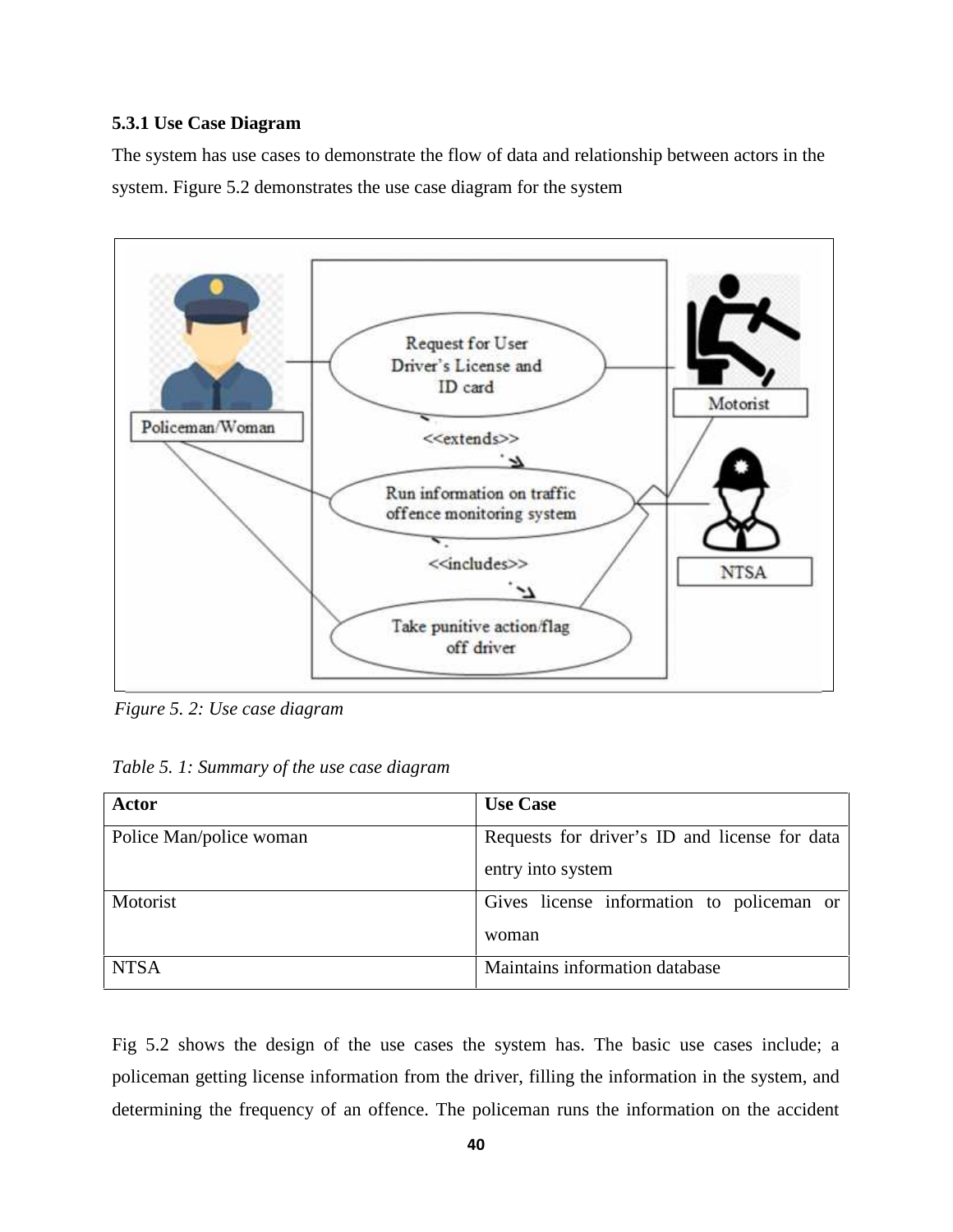prediction system. This case requires that the NTSA and the Police be involved. The actor; NTSA offers system support in case any challenges exist with the system. Upon verifying the user data, the police officer then chooses to book the motorist for an offence or simply let the motorist drive off.

#### **5.3.2 Sequence Diagram**

In order to actualize the functionalities of the system, a sequence ensued, for communication between the front-end application, the server and the database (which is an abstract server layer). This required consistent functions to be called from the user and system server side. The policeman will first log into the system, make requests to a server, feed driver information into the system and update an offence by booking the offender. This can be represented as shown in Figure 5.3.



*Figure 5. 3: Sequence Diagram*

The sequence diagram demonstrates communication sessions between the user, the system server and the database server, all of which are critical elements within the system architecture. The sequence diagram is very important in determining how the system handle sessions.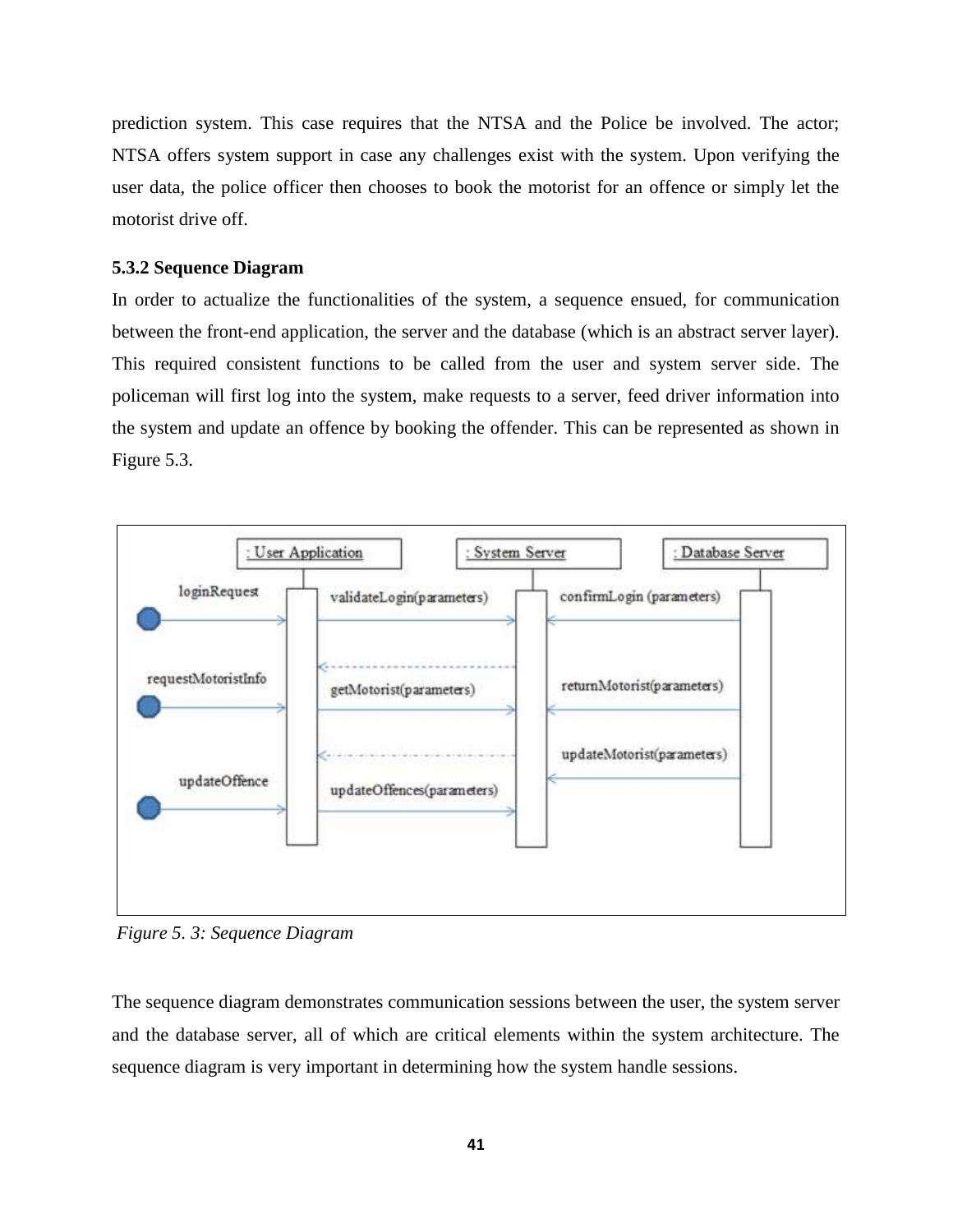## **5.3.3 Class Diagram**

Classes are important tools for data encapsulation in any system. A class is a tool that contains the basic parameters of a module and is very significant to the system. The requirement for an effective class diagram is paramount. The system requires several classes to be fully functional. This is as shown in Figure 5.4.



## *Figure 5. 4: Class Diagram*

The class diagram in Figure 5.4 illustrates the main classes that are used in the system. Classes developed are the traffic police user, traffic offences and motorists. Each of the classes represent data saved into different tables in the database. This data is utilized in booking an offender and determining further action using the accident prediction system.

## **5.4 Context level diagram**

The context level diagram indicates the interaction between the various system states as well as the entities, processes and data storage units. The context in which the system is used depends on whether the policeman wants to book the offender, whether the motorist wants to view information from the system or whether the NTSA wants to offer their support to the system. Each context have different players. The dataflow diagram is as shown;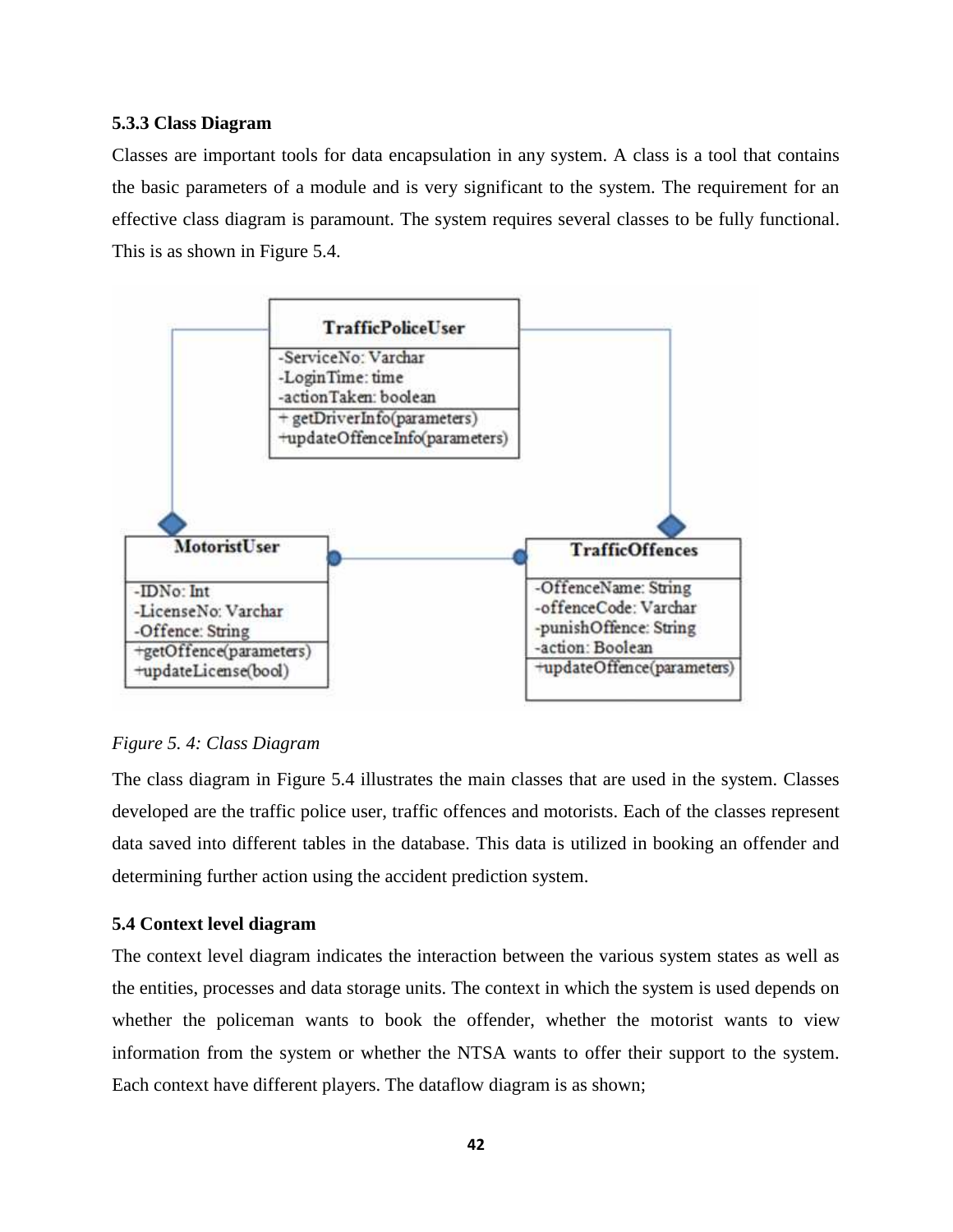

*Figure 5. 5: Context level diagram*

## **5.5 Level 0 Diagram**

The level 0 diagram indicates the system's processes and activities. This includes all the activities that are either part of the system or key players within the system's environment. This includes all the inputs getting into the system from external players, as well as system users; and the output given out by the system. This is as shown in Figure 5.6



*Figure 5. 6: Level 0 Diagram*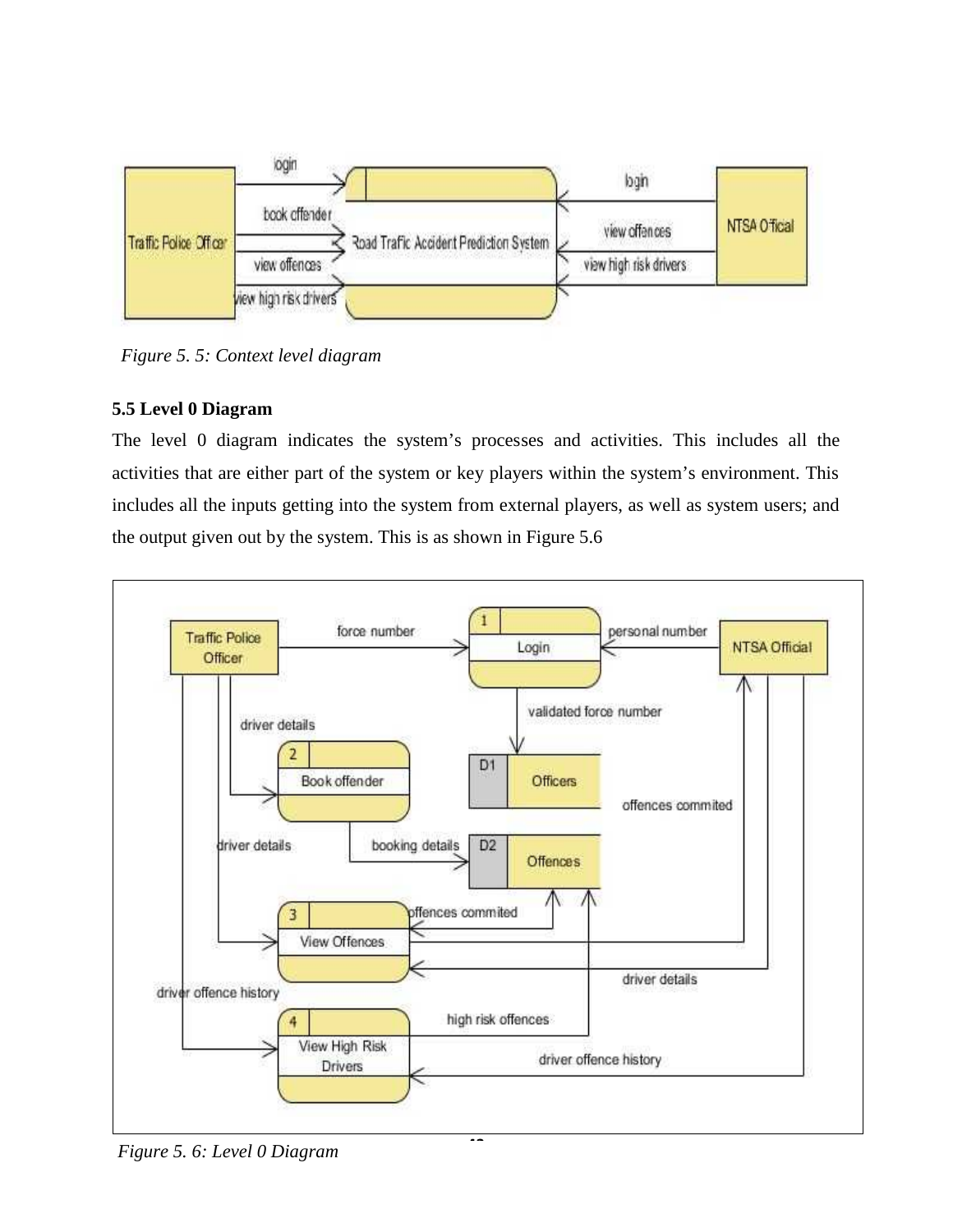#### **5.5 Database Design**

The database used in the traffic offence management system was developed using structured query language. Since the system was developed in an open-source environment, it was majorly meant to enforce cross-platform compatibility. The system was designed to utilize a number of interfaces, all with an equal access to the system's database. Various tables were modeled from the existing classes. These were structured into a relational database. This is as shown in Figure 5.7

# PoliceInfo [PK] ServiceNo: Varchar LoginTime: time Action: boolean DriverInfo LogDetails [PK]Timestamp: time [PK] IDNumber: Int PoliceServiceNo: Varchar LicenseNo: Unique DriverLicense: Int Offence: VarChar LicenseStatus: Boolean [FK]ActionTaken: boolean Offences [PK] OffenceCode: Varchar OffenceName: String Punishment: String actionTaken: Boolean

#### *Figure 5. 7: System Database Entity Relations*

The entity relationship diagram on Figure 5.7 demonstrates the layout of the database tables and the relationships between these tables. The tables will be interlinked using database queries. The queries will select data for various desired outputs. However, there will be an implemented algorithm for the analysis of the action to be taken by a policeman, depending on the offence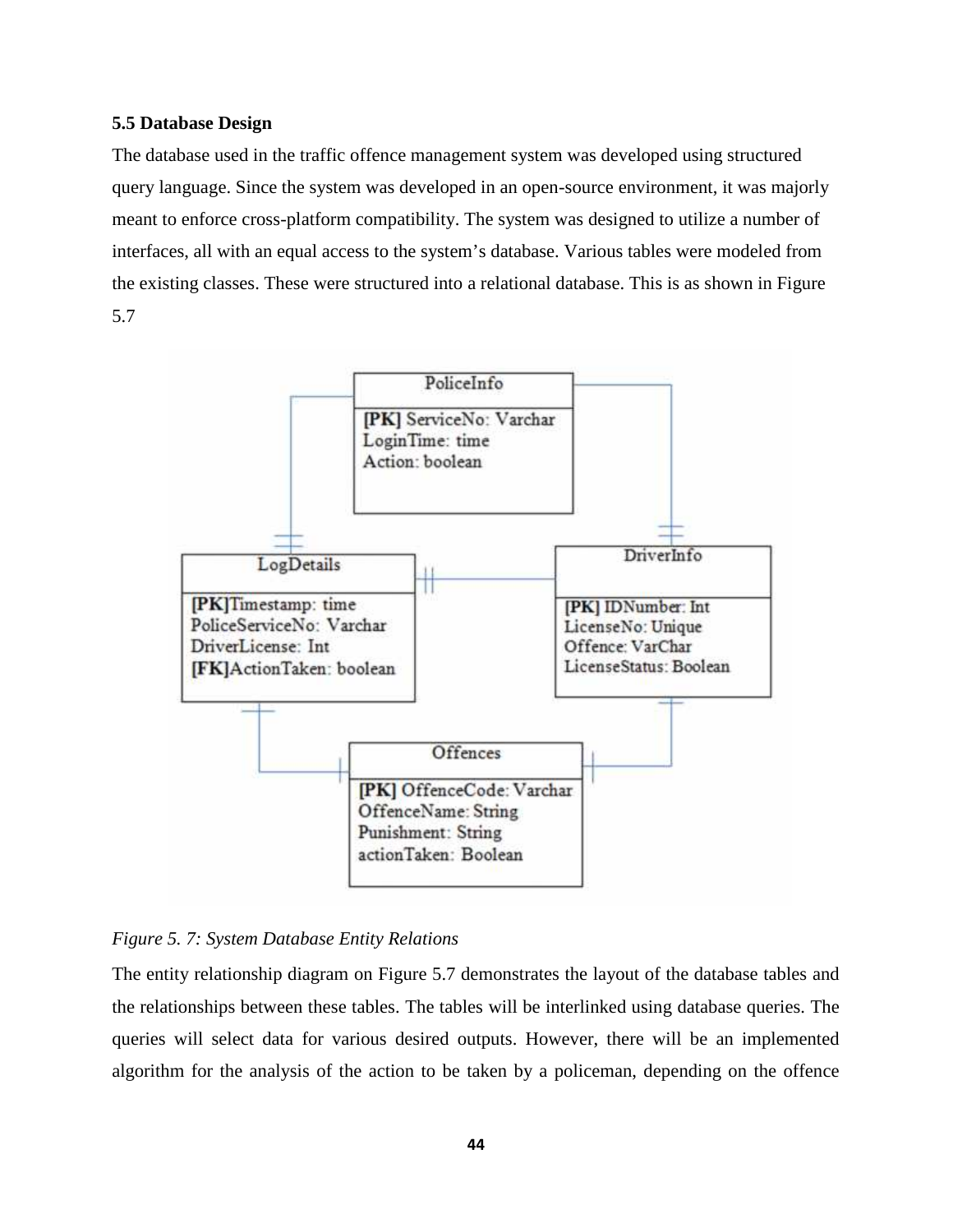committed by the driver. This algorithm will also use previous user history from the tables and determine the culpability of the user based on history of traffic offences.

## **5.5 User Interface Design**

The user interface determines the usability of a system to a great extent. Usable systems tend to be interactive and easy to understand, with little effort to capture data and perform other significant functionalities. The user often depends on the usability of a system to interact with it effectively. For the accident prediction system, the interface generally target the policeman, within a busy road. They thus not need to input a lot of data, in order to make the system not only usable but ease congestion while booking drivers on roads. The interface on Figure 5.8 demonstrates the login interface for the policemen on the roads.



## *Figure 5. 8: System Interface*

Upon Entry of driver's license number in the field of Driver offence, the driver's details is automatically displayed together with the offences committed and rating. More interfaces are shown in Appendix C.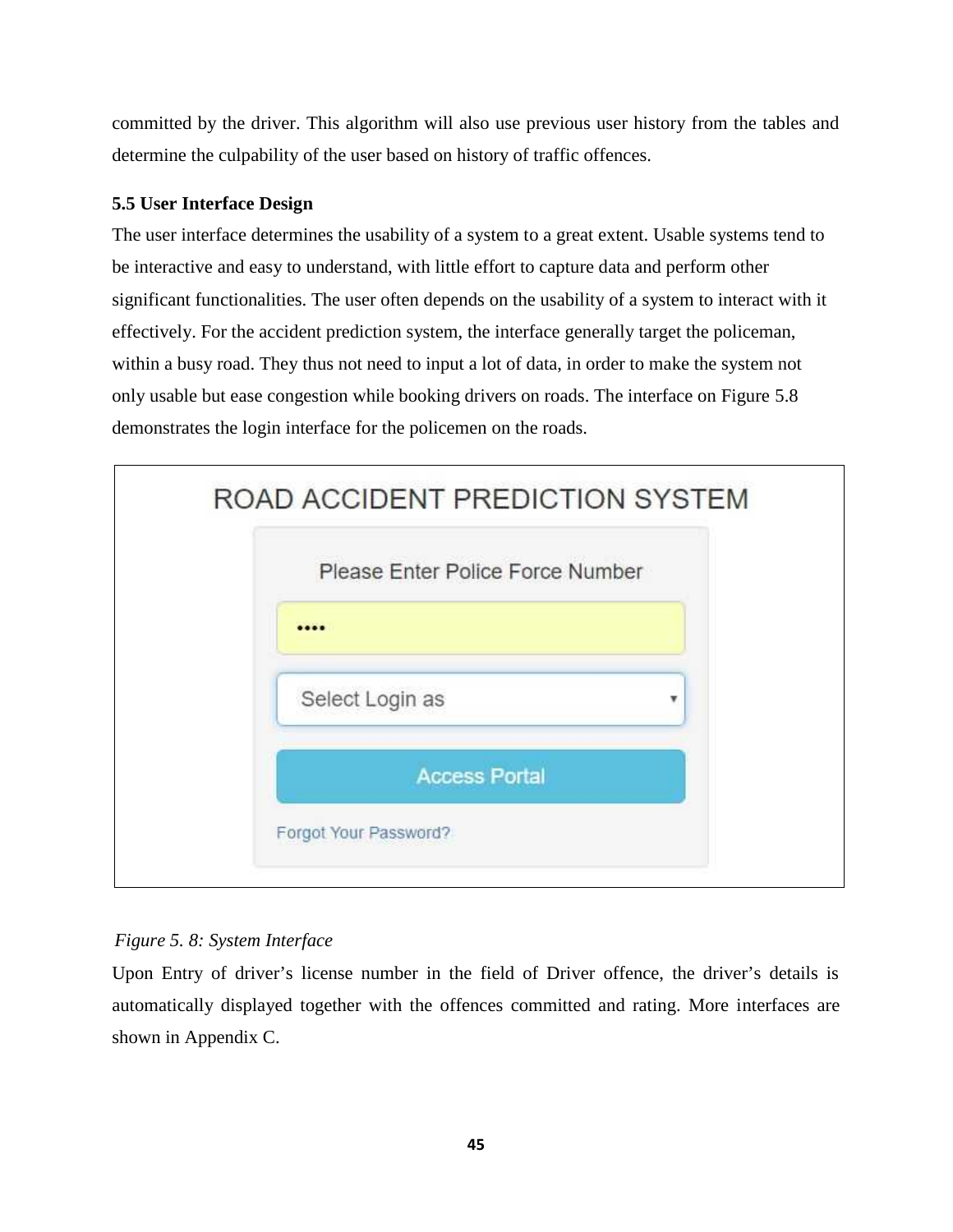## **CHAPTER SIX: SYSTEM IMPLEMENTATION, TESTING AND DISCUSSIONS**

#### **6.1 System Requirements**

#### **6.1.1 Software Requirements**

- Windows XP service pack 2 OS or above versions
- Net beans 7.0 and above
- JDK 7
- Wamp server
- Microsoft Office 2007 suite/better
- Internet resources

#### **6.1.2 Hardware requirements**

- Core i3 processor or a processor above that specification limit

- 2 GB RAM
- Portable memory device (flash disk-8GB)
- 250 GB Hard disk

#### **6.2 Input Requirements**

To input data into the system, there is need for a graphical user interface; either a smartphone interface or a PC. A keyboard or keypad shall enter data into the system and thus allow the policeman to process driver road offences data. The interface also includes various command buttons that require a mouse or touch pad to manipulate.

#### **6.3 Output Requirements**

The system is able to perform querying from the database from all the details the system stores and display them for the police user. The system predicts the probability of a driver committing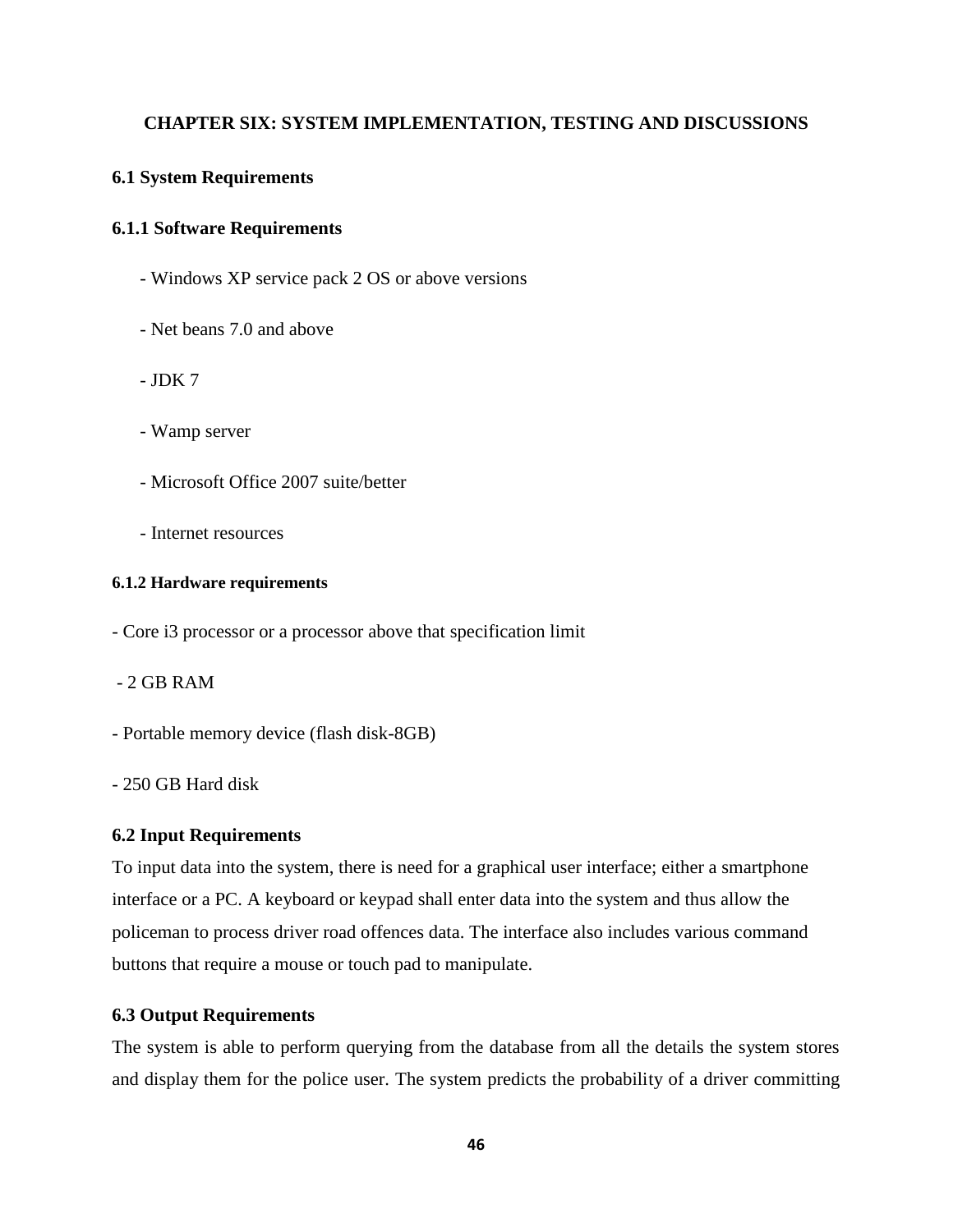an accident based on the prediction factors used by the system. These include; the frequency of times the user is found to have committed an offence.

## **6.4 Implementing the System**

Once the hardware and software requirements of the system are met, implementation can be done. It involves the proper transitioning and changeover strategies if a similar system was in place. In this case however, no such system is presumed since the goal is to initiate a new mechanism to handle data and documents in general. Testing process of executing software in a controlled manner and examining it with data was carried out to check whether the output was as expected. The process involved coming up with test data and its expected output then trying the system with the data to examine its outputs. Unit and system and integration testing were carried out on the system. During these tests, errors were realized and corrected.

The changeover strategy for the system shall be the phased changeover technique. Policemen in different parts of the country will have the application installed on their cell phones or personal digital assistants. The policemen shall use existing data from the NTSA servers, on driver offences and accidents. Once a driver is flagged, they shall be asked for their driving licence number, upon which the policeman shall be able to tell the offences committed by the driver and tell whether or not the driver is likely to commit an accident.

## **6.5 System Testing**

Testing was done by asking the respondents involved in the research to use the system and given their opinions regarding the use of the system. The major components reviewed on the system's interfaces shown in Appendix C include; predictability of road accidents, proper management of traffic data and accurate determination of drivers to prosecute on roads. The three aspects were tested independently among the 36 respondents.

## **6.5.1 Results for predictability of road accidents**

Of the thirty-six respondents assessed, twenty-two were from the NTSA. The rest of the respondents were policemen and women. The findings from the clients can be represented in the graph on figure 6.1.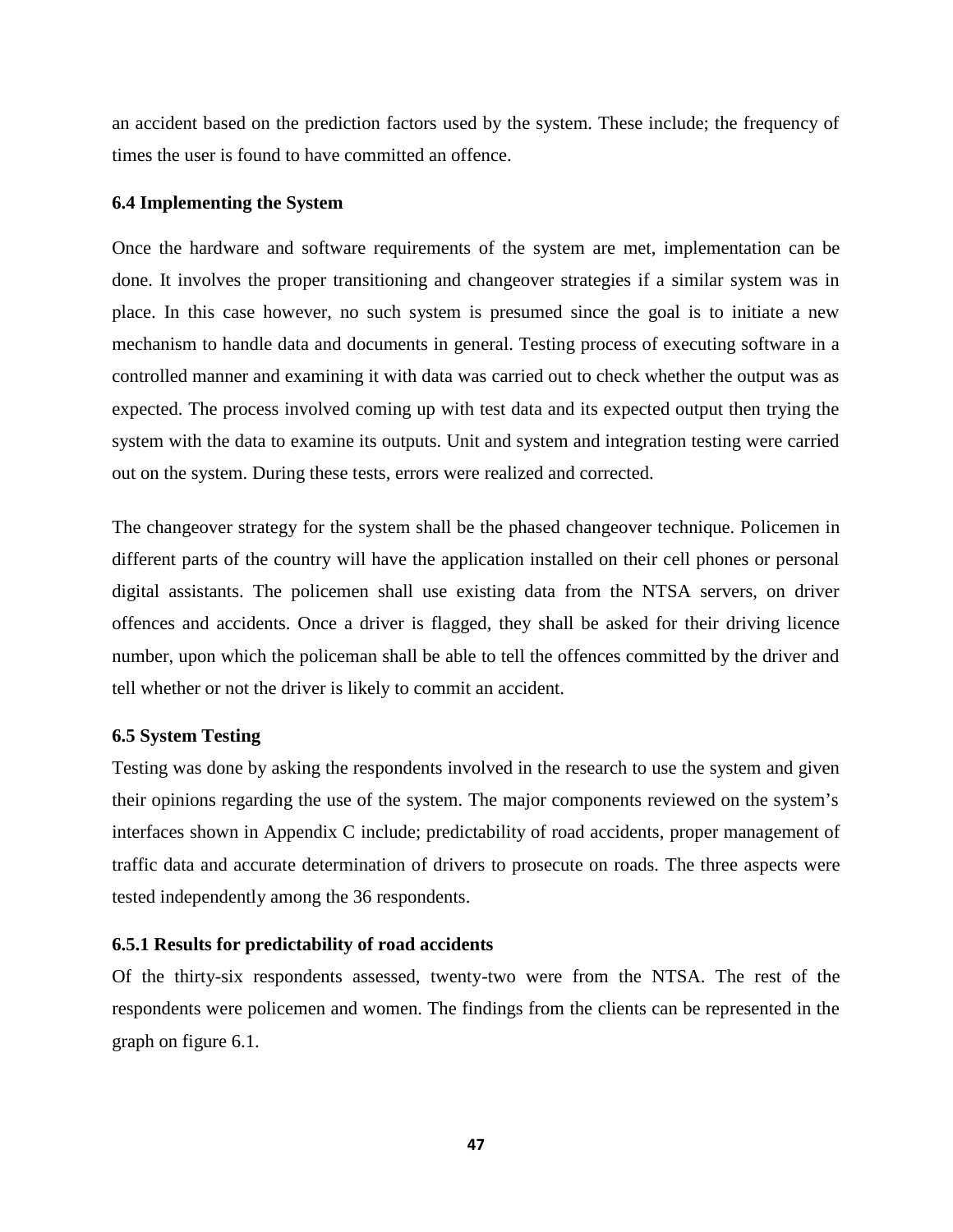

*Figure 6. 1: Predictability of road accidents*

## **6.5.2 Proper management of traffic data**

With regard to the proper management of traffic data, the research indicated that 33 of the 36 respondents had confidence in the system's ability to properly manage traffic data using a database. This is as shown in the graph on figure 6.2



*Figure 6. 2: Proper management of traffic data*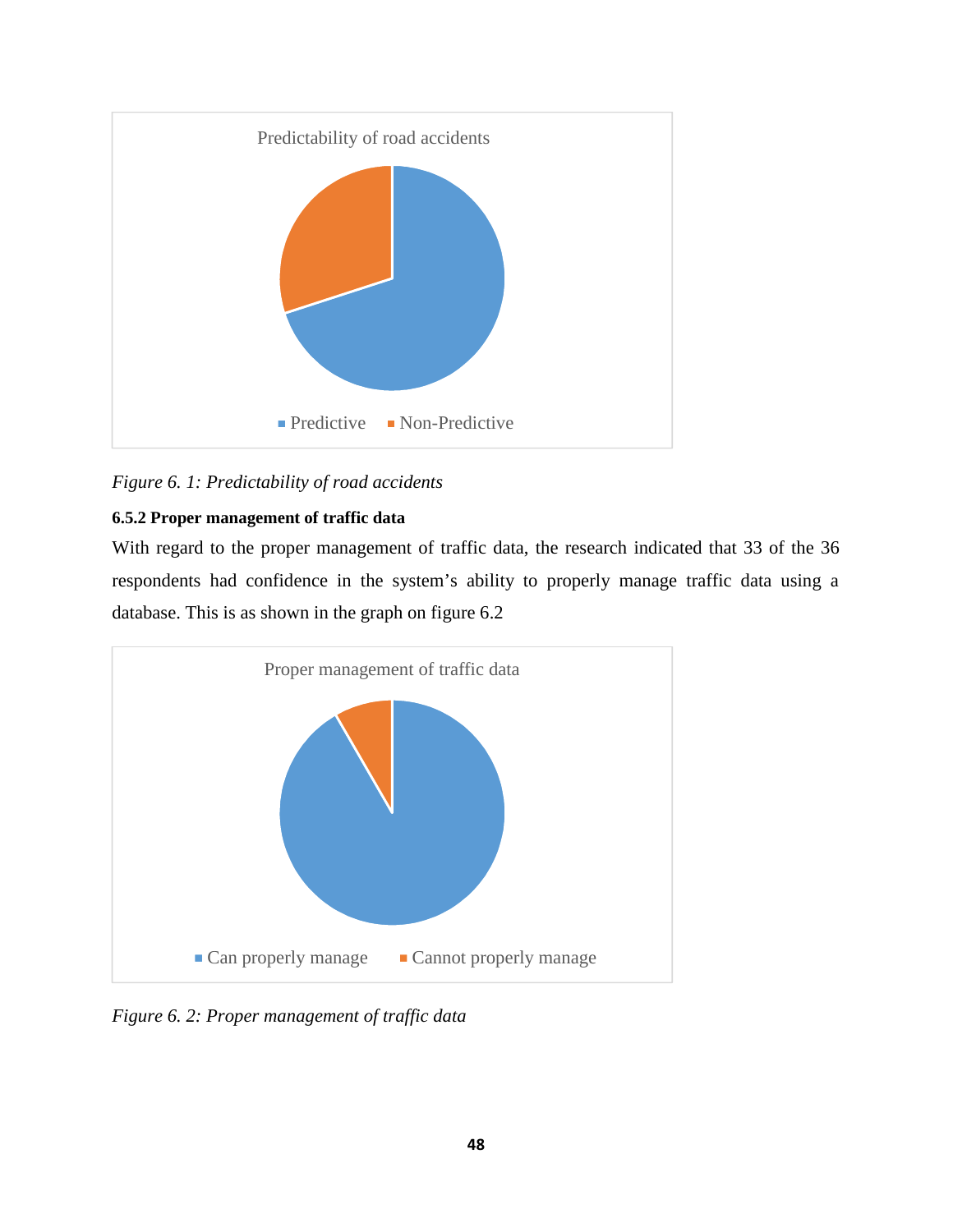#### **6.5.3 Accurate determination of drivers to prosecute**

Accurate determination of drivers to prosecute was another important aspect of the system. This research question had a significant deviation from the responses given as compared to the previous two aspects of the system tested. This is as shown in figure 6.3



*Figure 6. 3: Determination of high risk drivers*

#### **6.6 Discussions**

The research done in this project encompassed the use of both primary and secondary data. Primary data was sourced from different stakeholders in the Kenyan transport and safety Authority as well as the traffic police officers within the Kenya Police Service; who have interacted with road offenders and have witnessed motor vehicle accidents in the past. The research also sought input from public service vehicle drivers. From their findings, there was need for an effective system to monitor road use in Kenya, and minimize traffic accidents that were all too common in the country. The input from these respondents was critical in actualizing the design and development of the accident prediction system. However, there was need for more study on how best to implement the system in a holistic manner, covering the public transport infrastructure, minor offences that were committed by motorists, cyclists and pedestrians on Kenyan roads. The research revealed a lot of enthusiasm from the stakeholders in the transport sector on the need to arrest the accident problem in Kenya, minimizing consistent accidents on Kenyan roads.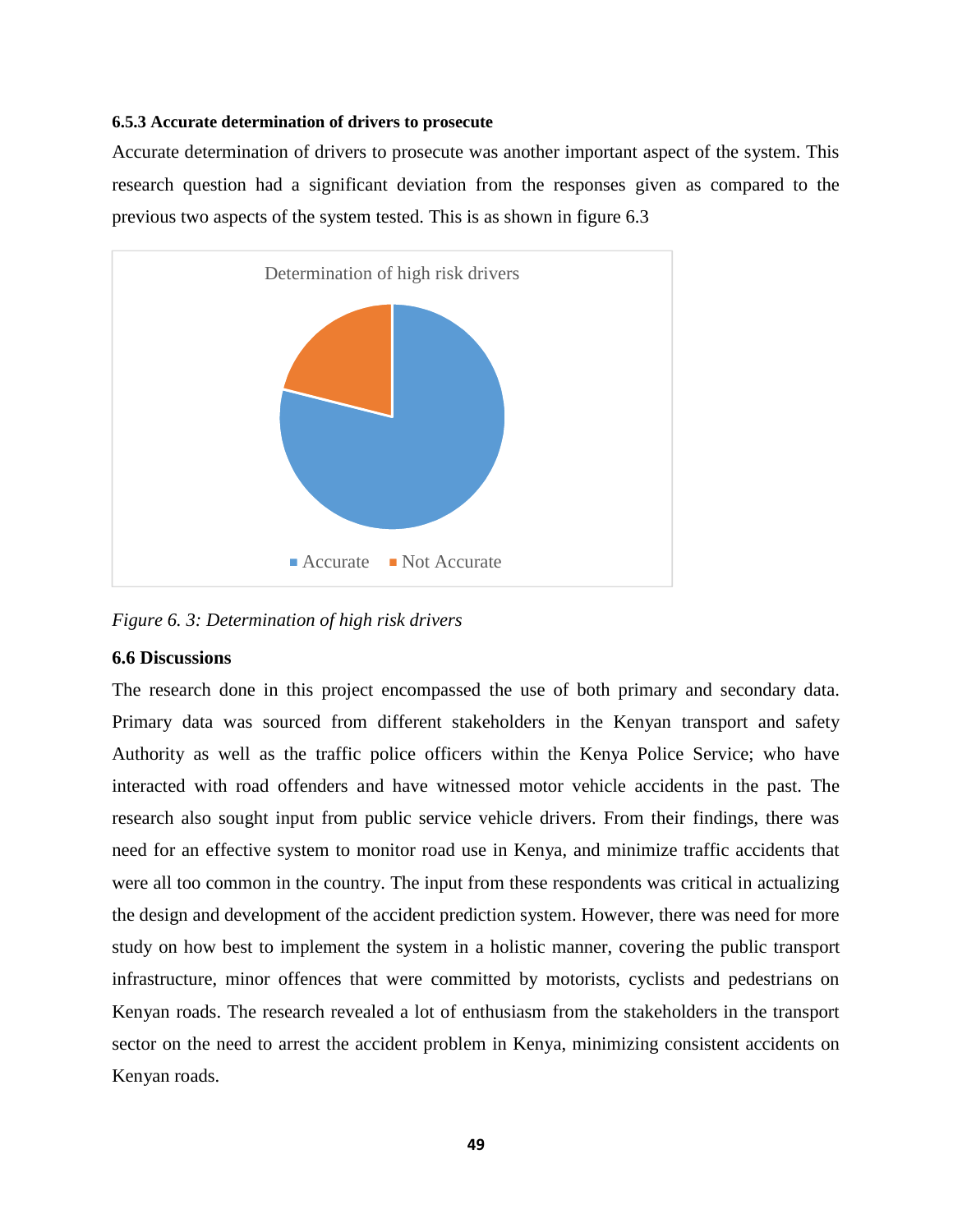A lot of secondary data and information was acquired from past literature work as well. Such information detailed the continued loss of lives on Kenyan roads due to road accidents that could be avoided. The research from external research work revealed details such as the number of times traffic police officers in the country were unable to flag down offenders and the number of repeat offenders who had caused fatal accidents. Repeat offenders were majorly involved in accidents such as over speeding-related car crashes, dangerous overtaking issues and even the use of road unworthy vehicles on Kenyan roads. Many Kenyans involved in these accidents were also not aware of the previous histories these drivers had on roads. Drivers were also consistently flagged for offences that could be avoided. However, they were often able to escape arrest and punitive measures by changing routes, hiring different persons to take charge of the vehicles and even bribing the police. This was confirmed from both the primary and secondary research work. The research thus proved that there was need for a system to track accident-likely vehicles in Kenya, flag their drivers and book them for punitive action. This would reduce the casualties on Kenyan roads.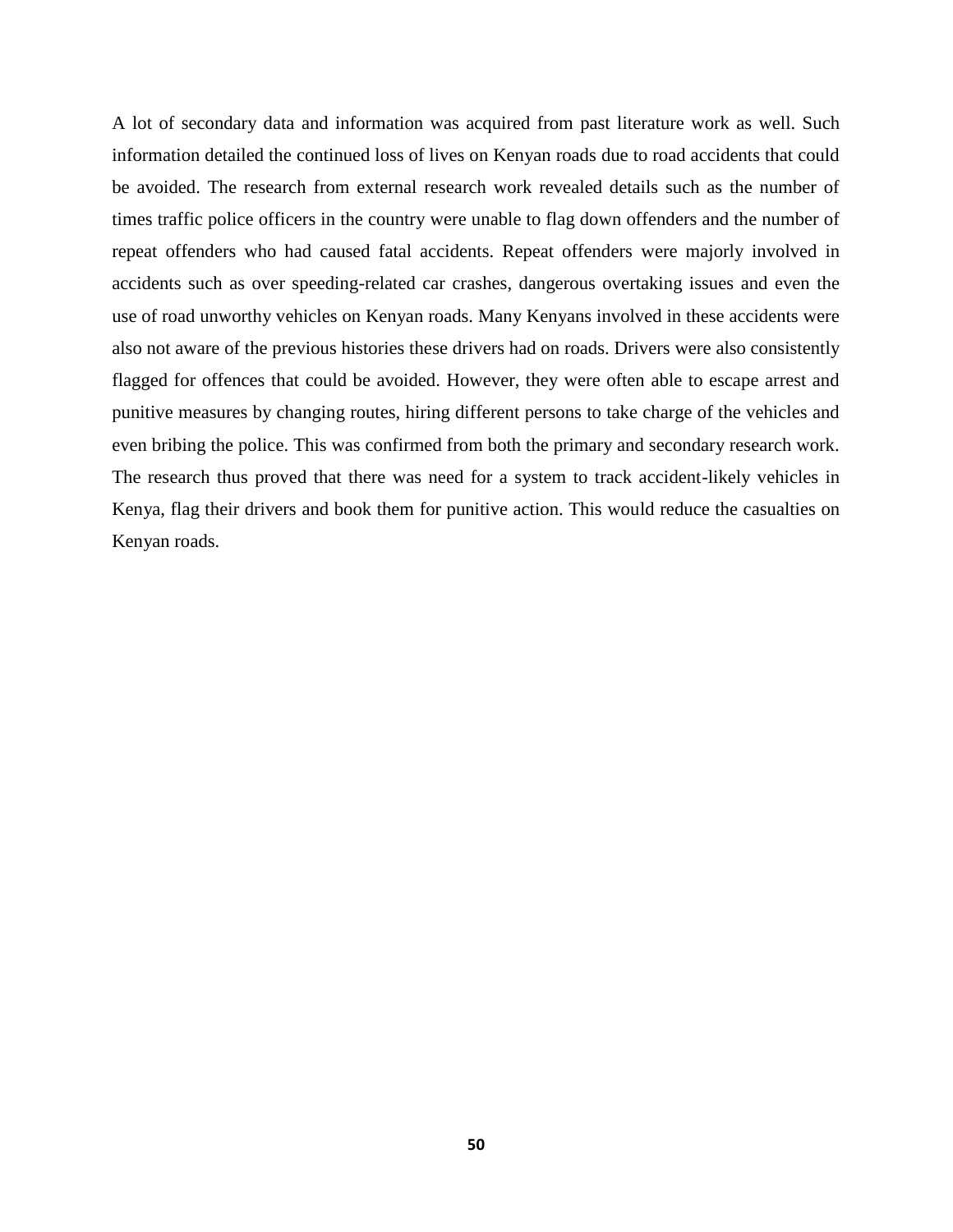#### **CHAPTER SEVEN: CONCLUSIONS AND RECOMMENDATIONS**

#### **7.1Conclusions**

The research determined that dangerous driving was the main contributor to accidents in Kenya. Dangerous driving in this case involved; over speeding, dangerous overtaking of vehicles, overlapping, drunk driving and the use of mobile phones while driving. These factors made it possible for drivers in the city to put pedestrians and passengers at risk. The research may have majorly focused on public service vehicles but the indication was; while these vehicles were contributors to a majority of the accidents; there were other vehicles that contributed to some of the accidents, which were from personal vehicle owners. Accidents were also associated with weather conditions and the state of roads in Kenya.

The research revealed that traffic accident surveillance schemes, logistic regression methods and zero inflated negative binomial regression methods are the major available accident-prediction systems in use. These systems have been used consistently to help many countries across the world to determine risky drivers, vehicles and roads in their traffic systems. Drivers have thus been cautioned from infringing on some of the traffic laws in the country, and always becoming complacent to the use of roads. Systems for traffic monitoring and management have also been assisted by the fact that many of the stakeholders in the transport sector in these countries have been directly involved in the road safety campaigns, thus willing to support the existing systems.

The ultimate goal of the research was to develop an algorithm for predicting accidents in Kenya. This algorithm would be designed and implemented in a system, developed from PHP, JavaScript and HTML languages. The research work eventually bore fruit and realized a system that could use motorist data to come up with an ultimate system for accident prediction in Kenya. The system would also determine how best to handle issues such as consistent infringement of traffic laws and support policemen on roads to monitor offences committed by drivers. The system was designed in a manner that helped the existing setup of traffic monitoring; involving NTSA officers and traffic policemen to consistently monitor drivers and come up with an effective way to monitor accidents in Kenya.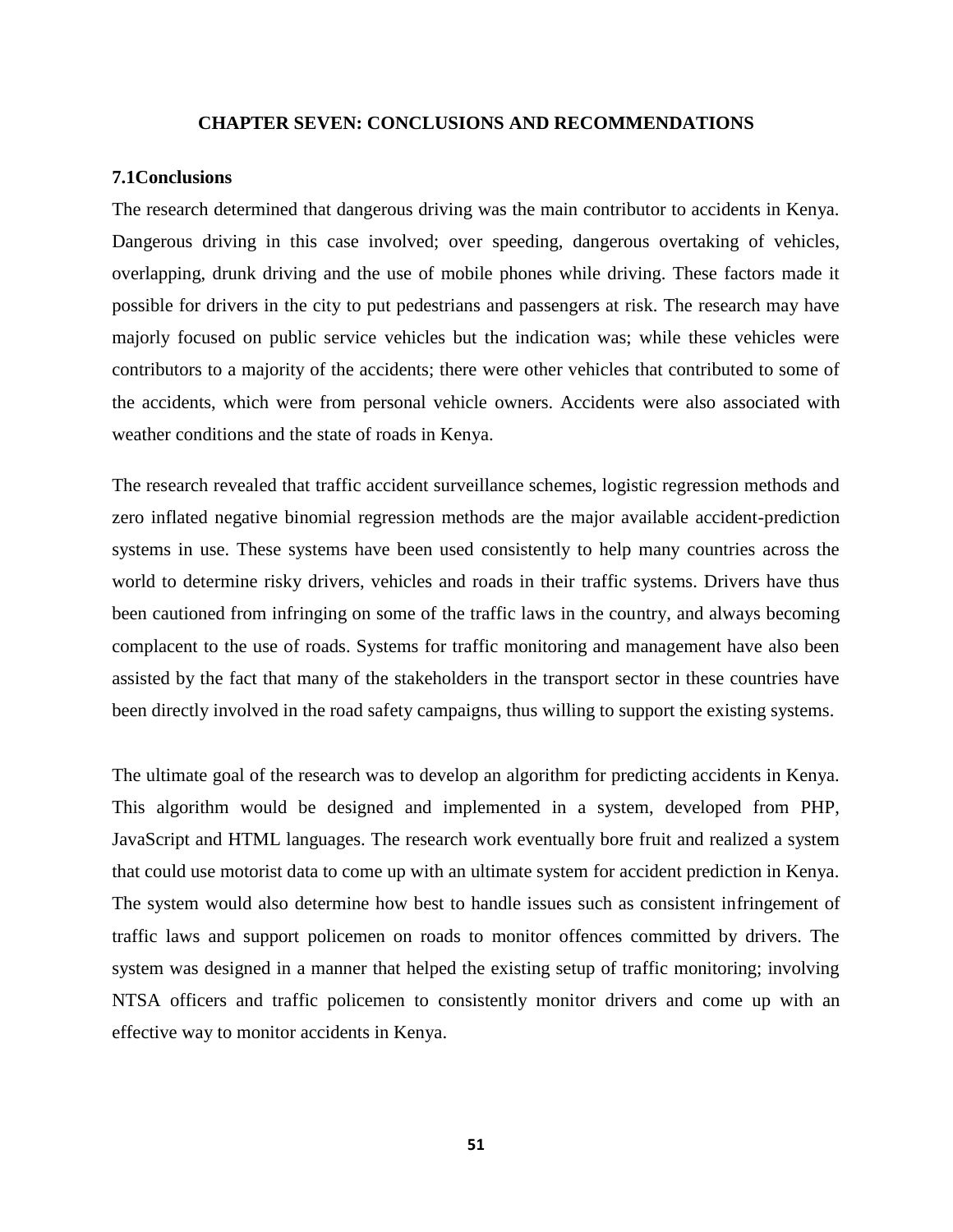Validation of the algorithm-based system for accident prediction was done through the use of sufficient road monitoring systems. It was especially done using test data from previous research. Such data indicated that the trend of accidents in Kenya increased as the Kenyan road network expanded. Testing of the system was done using test done, based on anticipated results from a traffic stop. The test cases were the NTSA officials and traffic policemen that had been involved in the research. Through their efforts, the test was effectively conclusive and could establish a conclusive finding. The data fed into the system returned results that could predict the possibility of an accident on Kenyan roads. These tests affirmed that by having the system developed and implemented in full, there would be fewer accidents on Kenyan roads. Road accidents would also be predicted right before they happened.

The research proved that indeed, an accident prediction system can be designed and implemented in Kenya. This system was designed using the parameters used by a traffic police officer to note down an offender and flag them for offences committed. These parameters were then used to effectively develop the algorithm-based system for accident prediction in Kenya. Since the input parameters used in booking a traffic offender were similar to the expected inputs by the system, the design of the system was quite flexible and appealing. It did not require too many details to develop the system interface. The study population involved in the development of the system was also the same population that had assisted in system research. This meant that the system did not really require further development research, until it had been optimally used in the Kenyan transport sector.

#### **7.2 Recommendations**

These recommendations shall improve the nature of the management of traffic data in Kenya, thus minimizing road accidents in the future.

- a. All traffic offenders should be listed in a database that is updated regularly
- b. Traffic offence data should be referenced even in Kenyan courts of law
- c. There is need for the government departments responsible for managing traffic such as the National Transport and Safety Authority and the Ministry of Transport to consider developing this research further into an electronic system for real-time traffic offence booking and management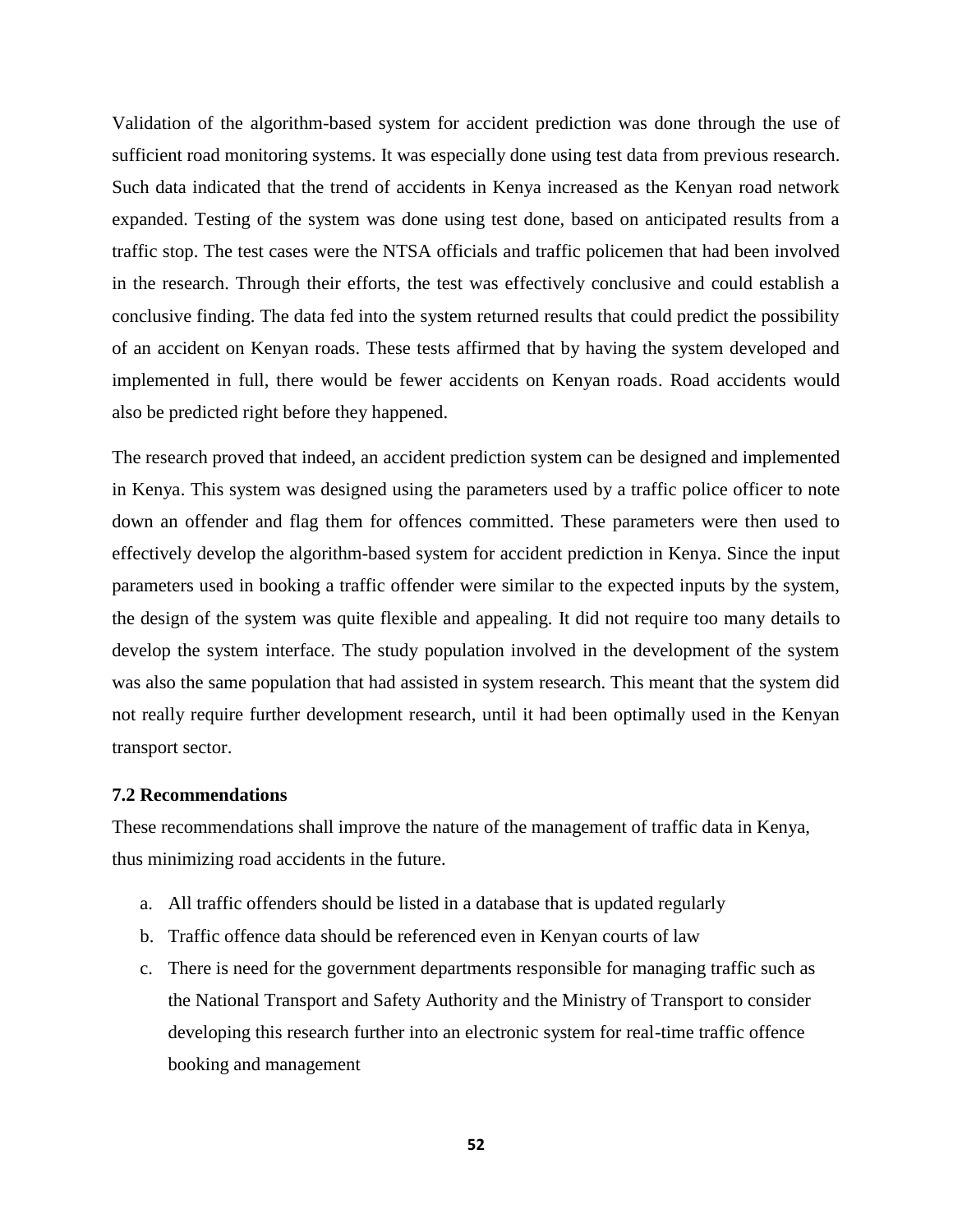- d. There is need for a web-based database where drivers and other road users can check their traffic offence status and get the necessary recommendations to improve their road discipline, including possible license revocation.
- e. If these measures are adopted, there is need for phased changeover strategies do as to manage the infrastructure costs that come with the system

### **7.3 Suggestions for further study**

Among the areas noted for further study research include;

- i. The research and improvement of the process of flagging vehicles on Kenyan roads; including possible flagging bays.
- ii. There is also need to have an interactive traffic control system on roads; handling the challenges people in Nairobi face such as traffic jams and unnecessary roundabouts.
- iii. There is need for research on the algorithms that link vehicle condition to traffic accidents. These algorithms should be based on a study of the mechanical diagnosis of vehicles in a bid to understand when to stop driving a car, how best to deal with certain vehicle damages and the need for proper electrical and electronic systems on cars.
- iv. Scientific research is necessary to establish the degree to which conditions on roads and vehicles can render the two accident-prone. Such research would greatly advance the available research on accidents in Kenya, and minimize the extent to which drivers in Kenya are exposed to accidents.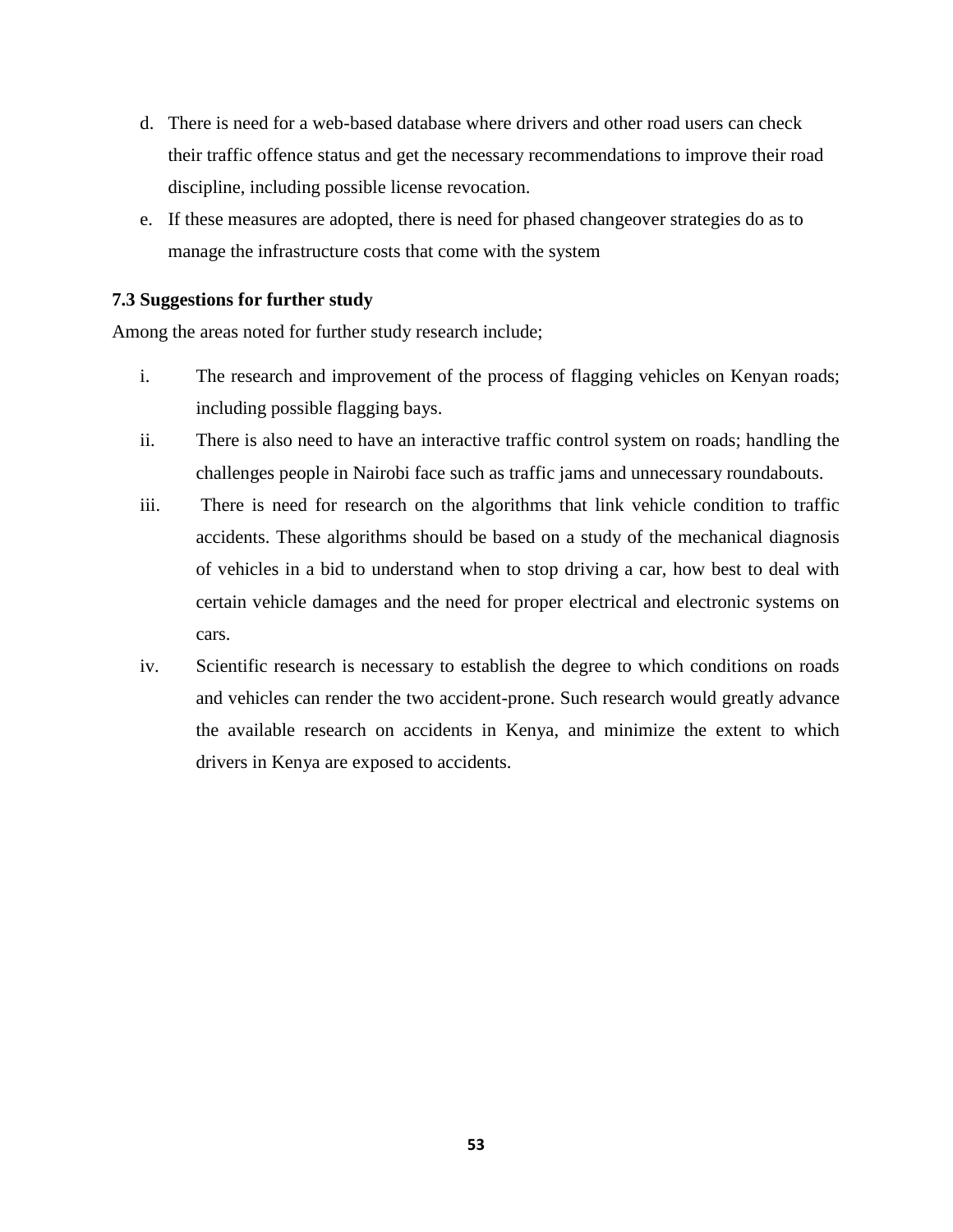#### **REFERENCES**

Agresti, A. (2007). *An Introduction to Categorical Data Analysis.* Wiley.

- Åkerstedt, T., Ingre, M., Broman, J. E., & Kecklund, G. (2008). Disturbed sleep in shift workers, day workers, and insomniacs. *Chronobiology international*, *25*(2-3), 333-348.
- Bachani, A., Koradia, P., Herbert, H., Mogere, S., & Akungah, D. (2012). Road traffic injuries in Kenya: the health burden and risk factors in two districts. *Traffic Injury Prevention*, 24- 30.
- Best, J., & Khan, J. (2006). *Research in education.* New Jersey: Pearson Education Inc.
- Caliendo, C., Guida, M., & Parisi, A. (2007). A crash-prediction model for multilane roads. *Accident Analysis & Prevention*, *39*(4), 657-670.
- Creswell, J. (2014). *Research design : qualitative, quantitative, and mixed methods approaches* (4th ed.). Sage Publications.
- Das, S., Sun, X., Wang, F., & Leboeuf, C. (2015). Estimating likelihood of future crashes for crash-prone drivers. *Traffic and Transportation Engineering*, 145-157.
- Goldenbeld, C., Reurings , M., Van Norden, Y., & Stipdonk, H. (2013). Crash involvement of motor vehicles in relationship to the number and severity of traffic offenses. An exploratory analysis of Dutch traffic offenses and crash data. *Traffic Injury Prevention*, 584-591.
- Hu, W., Xiao, X., & Xie, D. (2003). Traffic accident prediction using vehicle tracking and trajectory analysis. *Intelligent Transportation Systems.*
- Ipsos Synovate. (2012). *Road Safety.* Retrieved May 31, 2016, from http://www.ipsos.co.ke/report\_downloads/downloads.php?dir=lifestyle\_issues&file=Roa d%20Safety\_Majority%20of%20Kenyans%20do%20not%20take%20personal%20respo nsibility%20for%20road%20safety%20(October%202012).pdf
- Kenya Police Service. (2016). *Traffic police department*. Retrieved June 1, 2016, from Kenya police service: http://www.kenyapolice.go.ke/2015-09-07-17-41-13/traffic-police department.html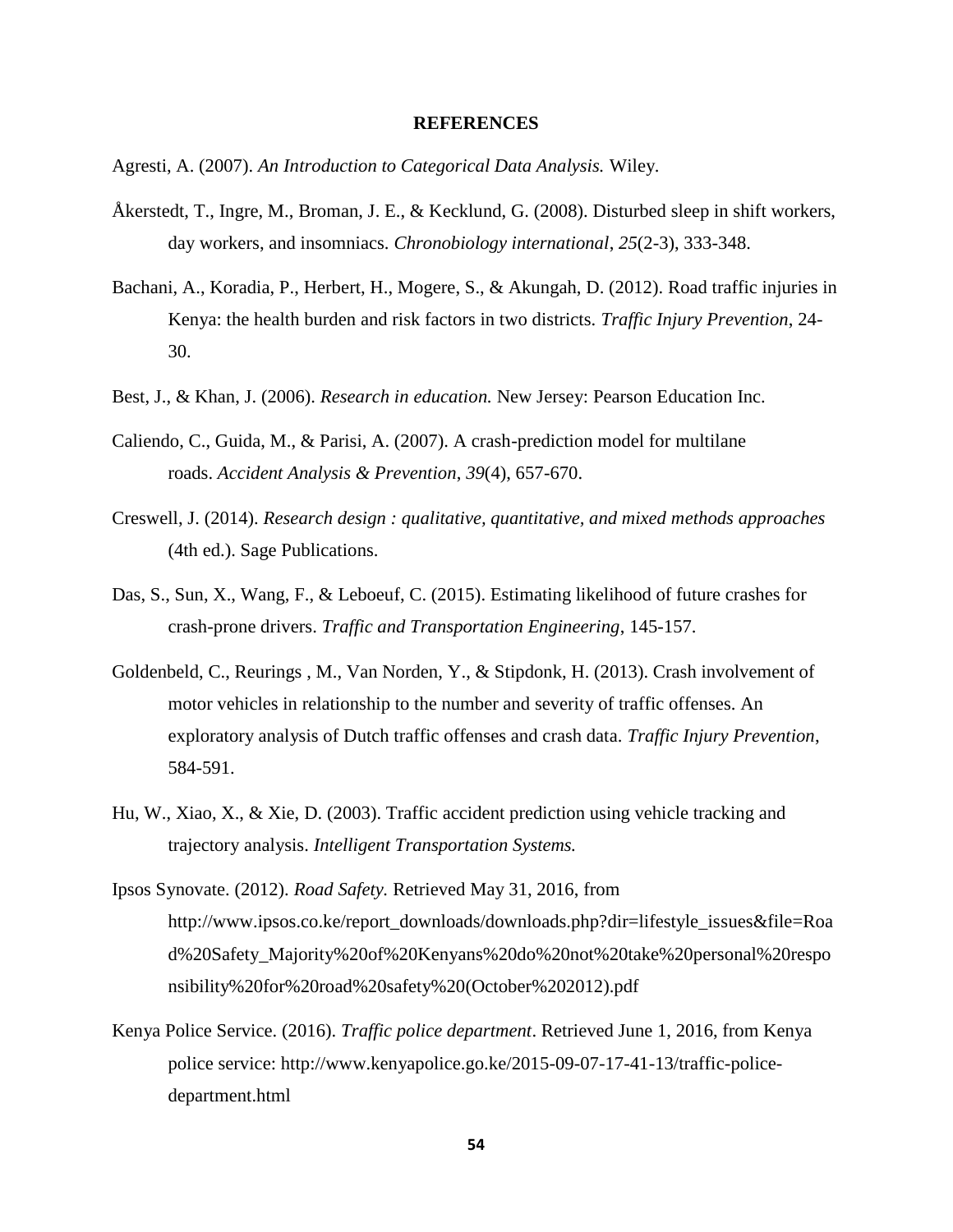- Kim, D.-H., Ramjan, L., & Mak, K.-K. (2016). Prediction of vehicle crashes by drivers' characteristics and past traffic violations in Korea using a zero-inflated negative binomial model. *Traffic Injury Prevention*, 86-90.
- Krejcie, R. V., & Morgan, D. W. (1970). Determining sample size for research activities. *Educational and psychological measurement*, *30*(3), 607-610.
- Kothari, C. (2004). *Research methodology: methods and techniques* (2nd ed.). New Delhi: New Age International Ltd.
- Kual, A., Sinha, V., Pathak, Y., Singh, A., Kopoor, A., Sharma, S., & Singh, S. (2005). Fatal Road Traffic Accidents, Study of Distribution, Nature and Type of Injury. *Journal of Indian Academy of Forensic Medicine*, 71-78.
- Lu, T., Lixin, Y., Dunyao, Z., & Pan, Z. (2015). The traffic accident hotspot prediction: based on the logistic regression method. *Transportation Information and Safety.* Wuhan.
- Muchene, L. (2013). *Road accidents in Kenya: a case of poor road network or human error?* Universiteit Hasselt, Diepenbeek. Retrieved May 31, 2016, from http://www.statistics.gov.hk/wsc/CPS030-P2-S.pdf
- Mugenda, O., & Mugenda, A. (1999). *Research methods: quantitative & qualitative approaches.* Nairobi: Acts Press.
- National Transport and Safety Authority. (2016). *Road Safety status report 2015.* Nairobi.
- Odero, W. (1998). Alcohol related road traffic injuries . *East African Medical Journal*, 708-711.
- Odero, W., Khayesi, M., & Heda, P. (2003). Road traffic injuries in Kenya: magnitude, causes and status of intervention. *Injury Control and Safety Promotion*, 53-61.
- Ogula, P. (2005). *Research Methods.* Nairobi: CUEA Publications.
- Osoro, A., Ng'ang'a, Z., & Yitambe, A. (2015). An analysis of the incidence and causes of road traffic accident in Kisii, Central district, Kenya. *IOSR Journal Of Pharmacy*, 41-49.
- Partheeban, P., Arunbabu, E., & Hemamalini, R. R. (2008). Road accident cost prediction model using systems dynamics approach. *Transport*, *23*(1), 59-66.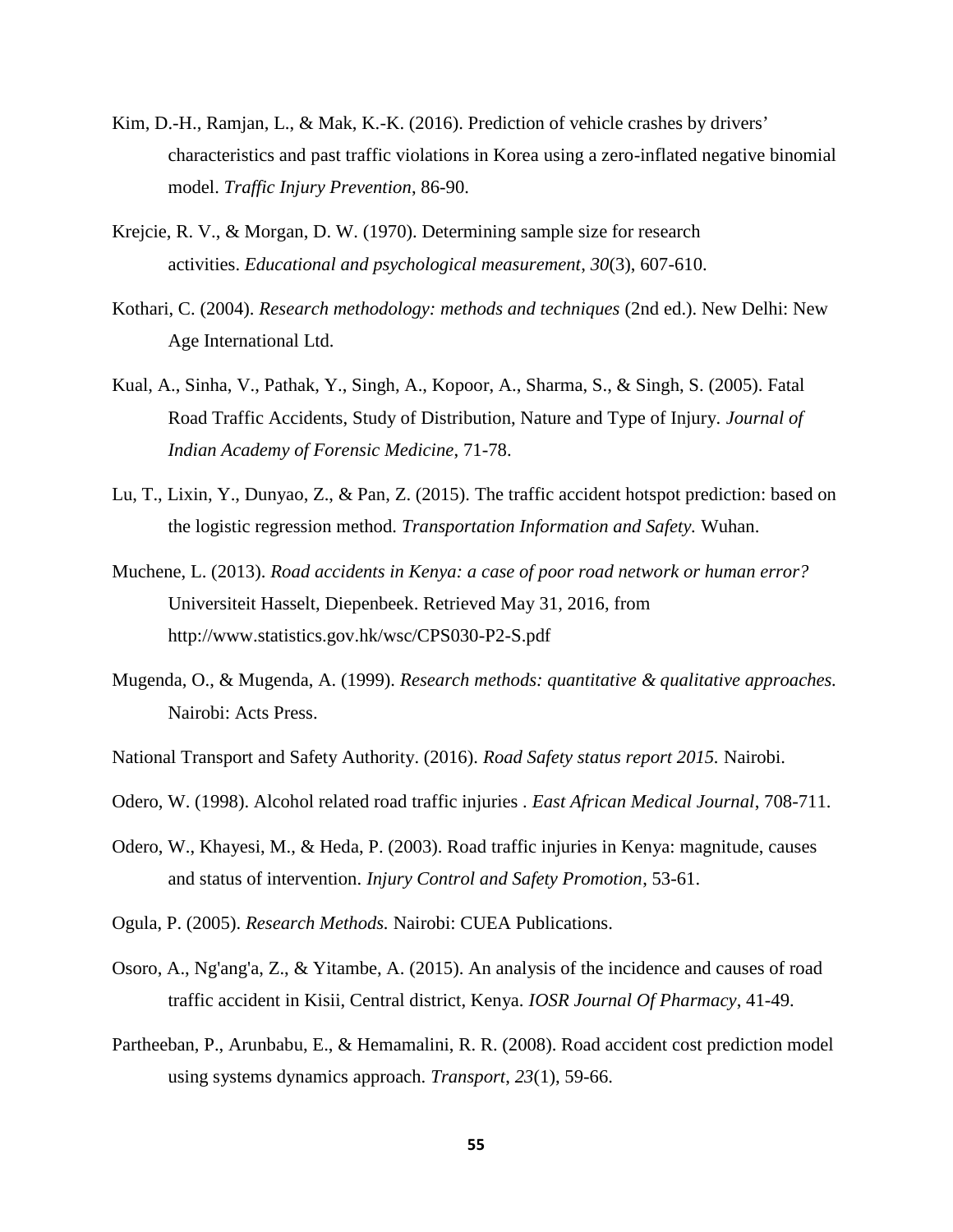- Shabeer, A., & Banu, W. (2012). Mobile phone accidents-experience of India. *Transport and Telecommunication*, 193-208.
- Shanthi, S., & Ramani, R. G. (2011). Classification of vehicle collision patterns in road accidents using data mining algorithms. *International Journal of Computer Applications, 35(12), 30-37*.
- Sun, X., Das, S., Sk, R., & Wang, F. (2013). Predicting Drivers' Crash Risk Based-on Previous Crash History. *Road Safety on Four Continents.* Beijing,.
- Vale, S. (2010). *Statistical data quality in the UNECE, 2010 version.*
- World Health Organization. (2009). *Global status report on road safety: time for action.* Geneva.
- Yu, L., & Liu, H. (2003). Feature selection for high-dimensional data: A fast correlation-based filter solution. In *ICML* (Vol. 3, pp. 856-863).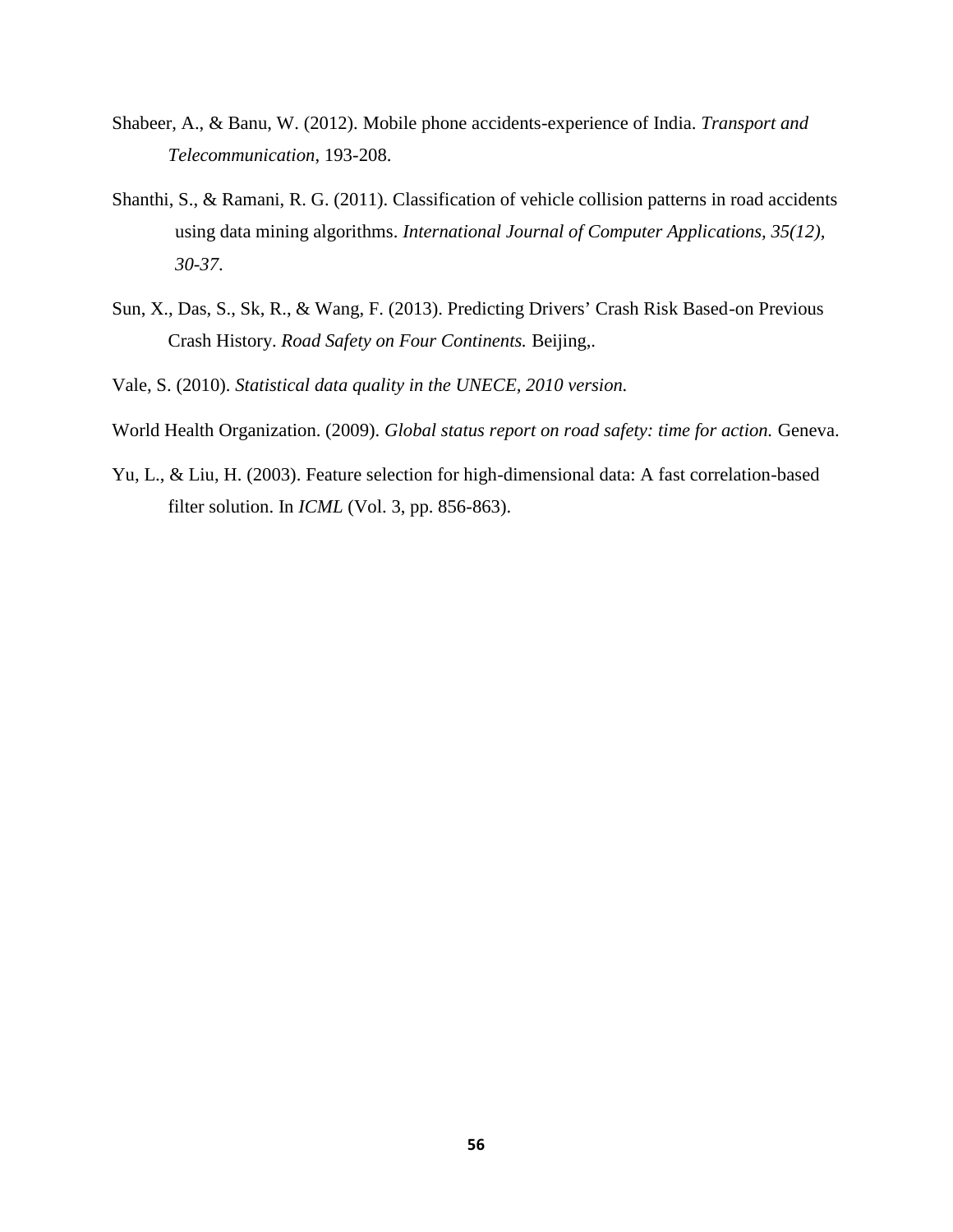#### **APPENDICES**

### **Appendix A: Research Questionnaire for Police and NTSA**

#### **User Requirement Questionnaire**

**Researcher**: Jwan Levice Obongo

MSIS, Strathmore University

This research will be used for academic purpose only. Its main objective is to collect user requirements to develop a predictive algorithm for road accidents in Kenya. Kindly provide your honest answers to the following questions. Please note that your responses will be treated as private and confidential.

Interviewee/Designation:…………………………………… Location:………………………… Date……………………………

1. What information is required when booking a road offender?

………………………………………………………………………………………………….. ………………………………………………………………………………………………….. …………………………………………………………………………………………………..

#### **Please Tick One**

2. The following offences are the main causes of road accidents in Nairobi.

|                                 | <b>Strongly Agree</b> | <b>Agree</b> | <b>Neutral</b> | <b>Disagree</b> | <b>Strongly</b> |
|---------------------------------|-----------------------|--------------|----------------|-----------------|-----------------|
|                                 |                       |              |                |                 | <b>Disagree</b> |
| Speeding                        |                       |              |                |                 |                 |
| Drunk driving                   |                       |              |                |                 |                 |
| Reckless overtaking             |                       |              |                |                 |                 |
| Overlapping                     |                       |              |                |                 |                 |
| phone while<br>Using<br>driving |                       |              |                |                 |                 |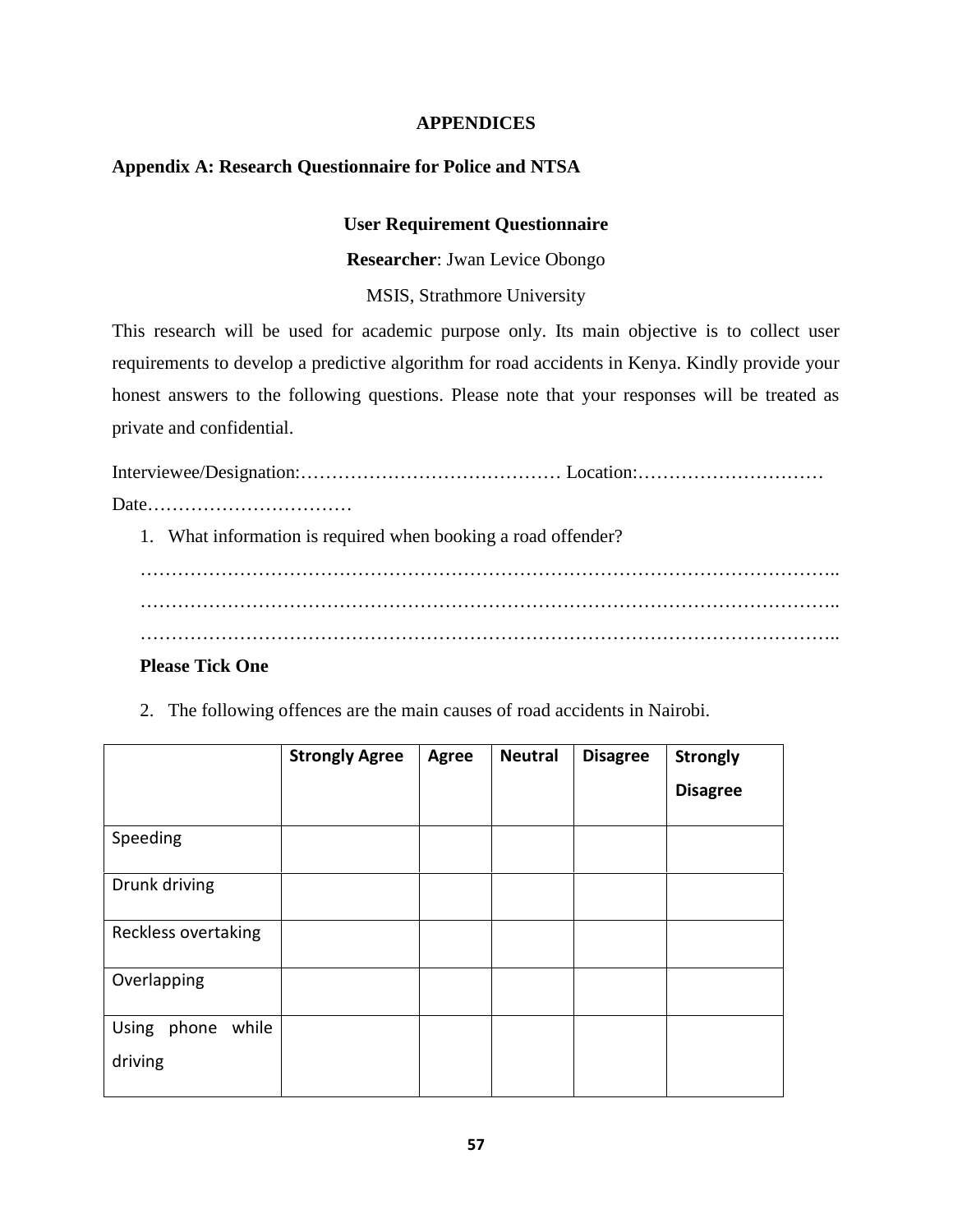3. I believe that a driver with multiple counts of road offences has a higher chance of committing an accident?

| <b>Strongly Agree</b>    |  |
|--------------------------|--|
| Agree                    |  |
| Neutral                  |  |
| Disagree                 |  |
| <b>Strongly Disagree</b> |  |

4. The current method of identifying drivers likely to cause accidents is efficient.



5. It is easy to track a frequent road offender using the current system.

| <b>Strongly Agree</b>    |
|--------------------------|
| Agree                    |
| Neutral                  |
| Disagree                 |
| <b>Strongly Disagree</b> |

6. If a proper computer system is implemented, I believe that tracking of frequent offenders and identification of high risk drivers would be made easier.

Strongly Agree Agree **Neutral** Disagree Strongly Disagree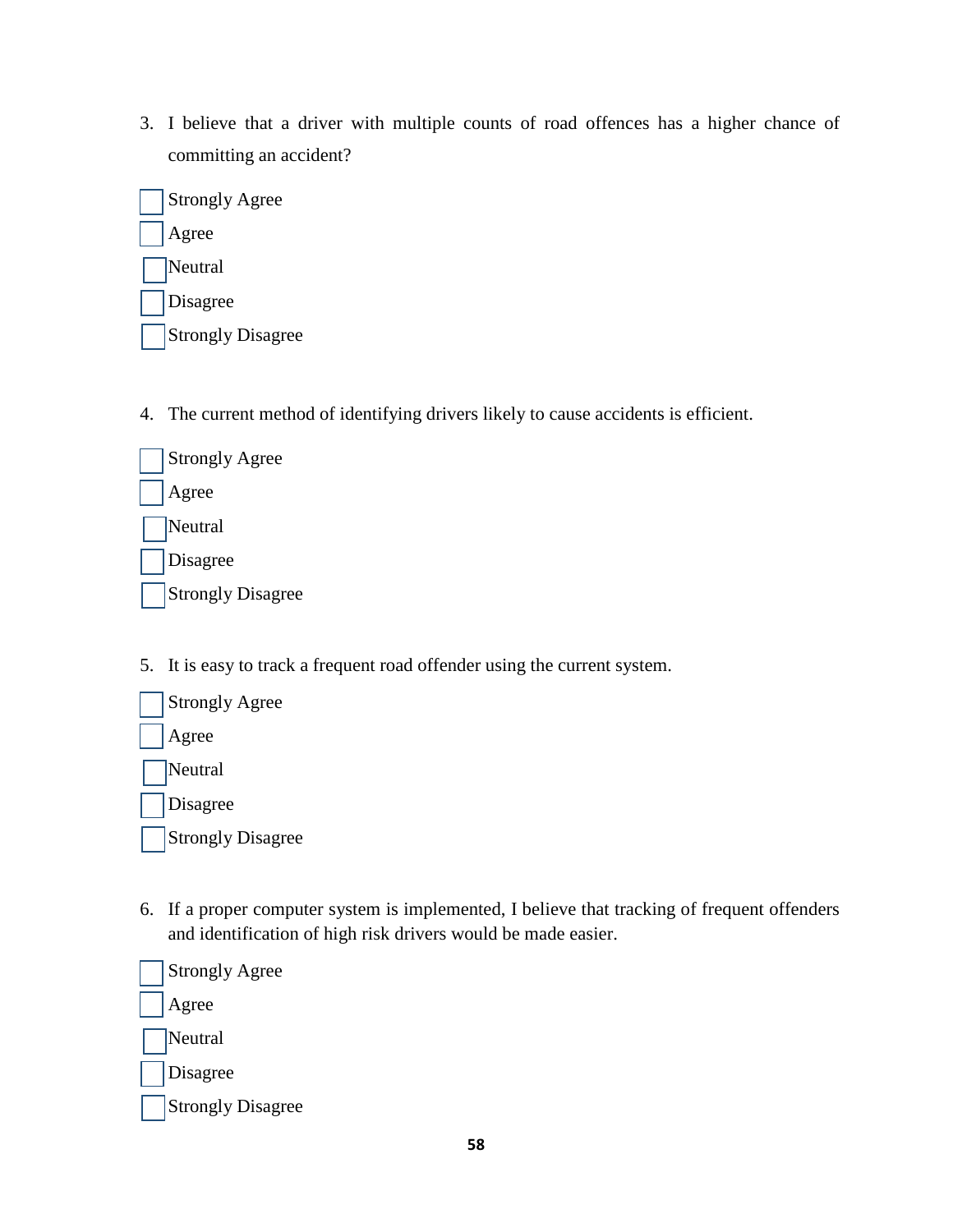#### **Appendix B: Interview Questions for Matatu Operators**

Researcher: Jwan Levice Obongo

MSIS, Strathmore University

This research will be used for academic purpose only. Its main objective is to collect user requirements to develop a predictive algorithm for road accidents in Kenya. Kindly provide your honest opinions. Please note that your responses will be treated as private and confidential. Interviewee:……………………………………………. Location:………………………… Date…………………………… 1. How long have you worked in the transport business? …………………………………………………………………………………………………. ………………………………………………………………………………………………… 2. Have you ever been in an accident before? ………………………………………………………………………………………………….. …………………………………………………………………………………………………. 3. What factors do you consider as the main determinants to road accident in Nairobi? ………………………………………………………………………………………………….. ………………………………………………………………………………………………….. ………………………………………………………………………………………………….. 4. Do you believe that there is a relationship between traffic offences and accidents in Kenya? Explain ………………………………………………………………………………………………….. …………………………………………………………………………………………………. 5. Would you subject yourself to vetting and monitoring of traffic offences committed periodically? ………………………………………………………………………………………………….. ………………………………………………………………………………………………….. 6. Would you support a system that suspended frequent traffic offenders from driving in Kenya? ………………………………………………………………………………………………….. ………………………………………………………………………………………………….. …………………………………………………………………………………………………..

Thank you for your time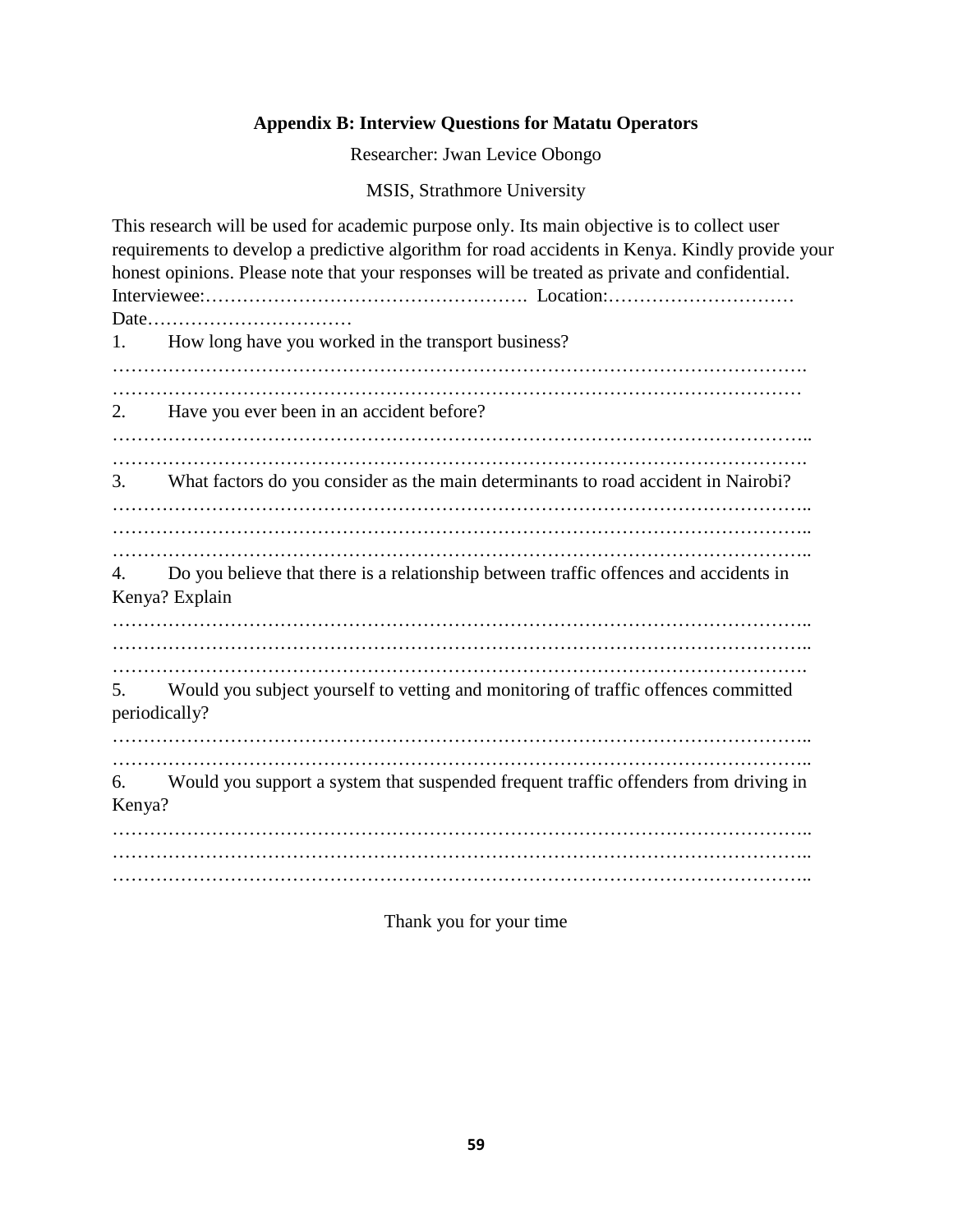# **Appendix C: Accessing the System**

# **C.1 The login session**

A login prompt indicates the first interface the user has to interact with before accessing the system. The login prompt is as shown in C.1



Figure C. 1: Login Interface

The options to log into the system include; NTSA officers and Police officers. Once the user selects the option 'NTSA Officer', the interface in Figure C.2 appears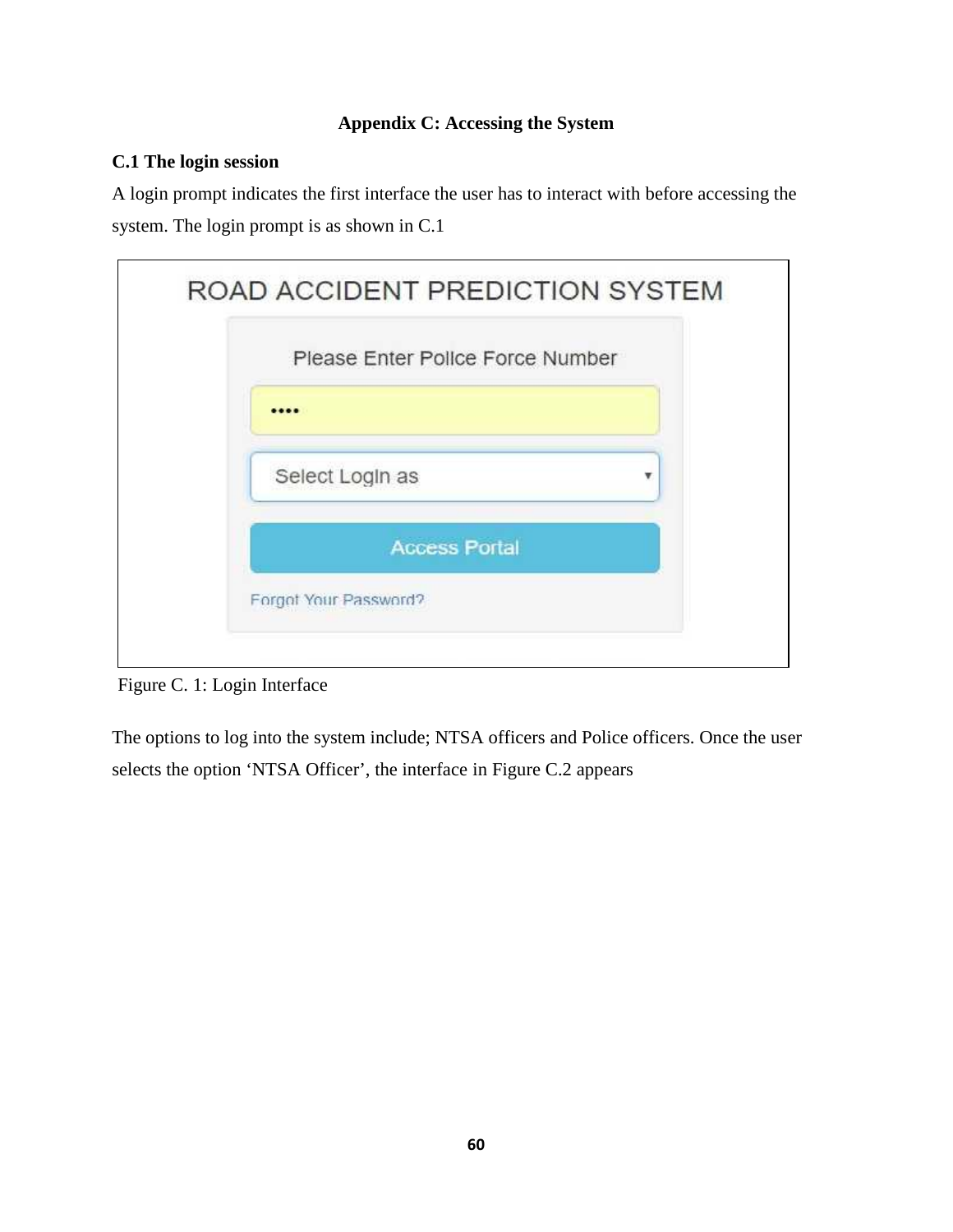| ROAD ACCIDENT PREDICTION SYSTEM           |                            |
|-------------------------------------------|----------------------------|
| NTSA Official View.                       |                            |
| View Offence by Driving License           | View All High Risk Drivers |
| Log Out                                   |                            |
| © Road Traffic Accident Prediction System |                            |
|                                           |                            |

Figure C. 2: Dashboard for NTSA officers accessing the system

If the user logs into the system as a police officer, the Interface in Figure C.3 appears;

| Access a List of Services Below. |
|----------------------------------|
| <b>Book Traffic Offence</b>      |
| <b>West Traffic Offence</b>      |
| View High Risk Drivers           |
| I og Out                         |

Figure C. 3: Dashboard for police officers accessing the system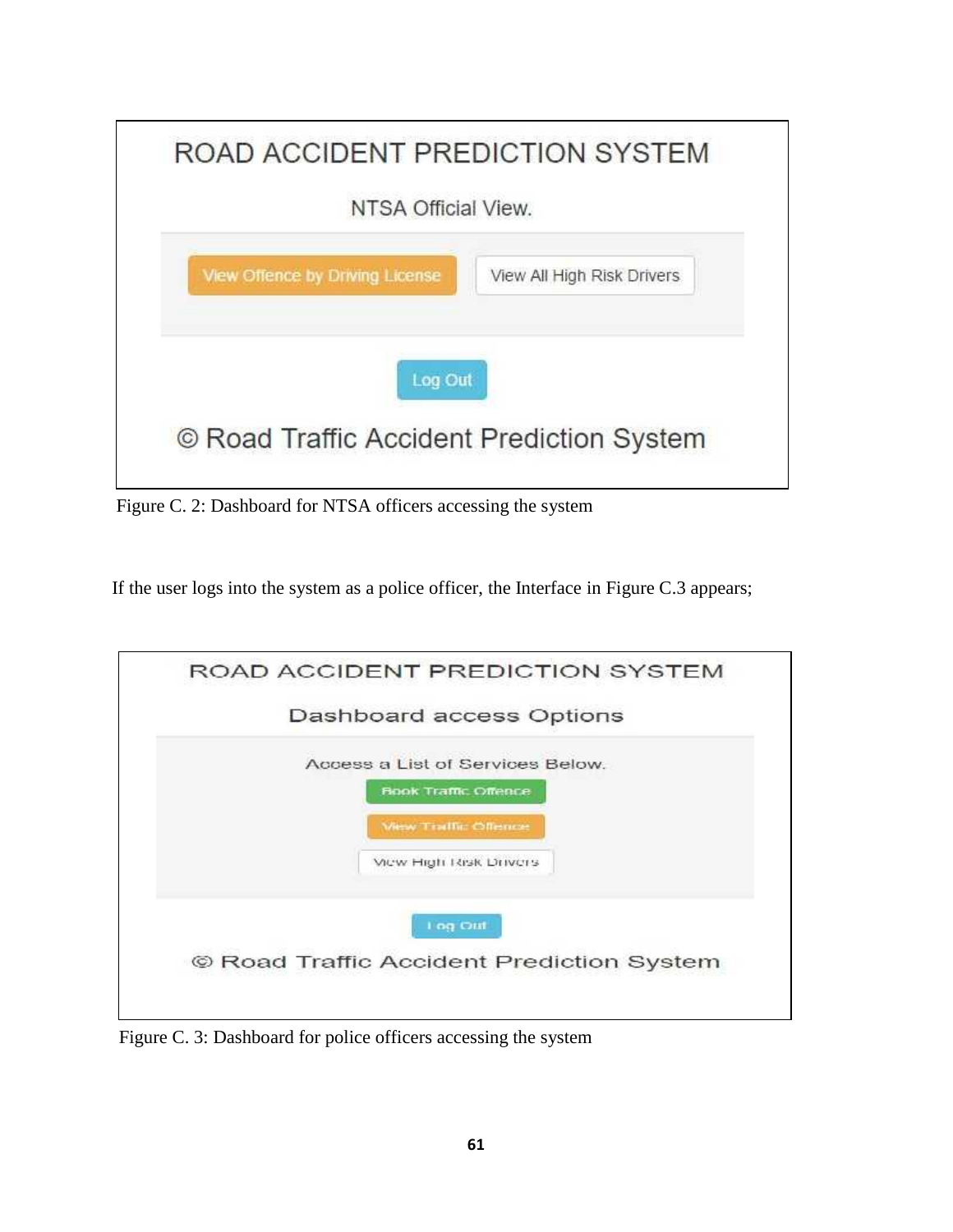### **C.2 Simulating the System**

Once a driver is booked, the offence is indicated in the system for analysis and possible diagnosis of conditions. This includes determination of the driver's offence and possibility of committing an accident. Sample operationsof the system are as shown in Figure C.3

|                              | Officer Logged In:CONST DAVID OBONYO                                                        |   |
|------------------------------|---------------------------------------------------------------------------------------------|---|
| <b>Enter Drivers Details</b> |                                                                                             |   |
| Enter Drivers Telephone      |                                                                                             |   |
| Car Registration             |                                                                                             |   |
| Select Offence Type          |                                                                                             | ۷ |
| 24567                        |                                                                                             |   |
| Driving License Number       |                                                                                             |   |
|                              | <b>Dack I lome</b><br><b>Book Offence</b><br>Speed Kills, Practice Caution, always Belt Up. |   |
|                              | © Road Traffic Accident Prediction<br>System                                                |   |

Figure C. 4: Form for booking a traffic offender

Once the traffic offender has been booked, the police officer can view the previous offences as well as the recently booked offence through the form shown in figure C.5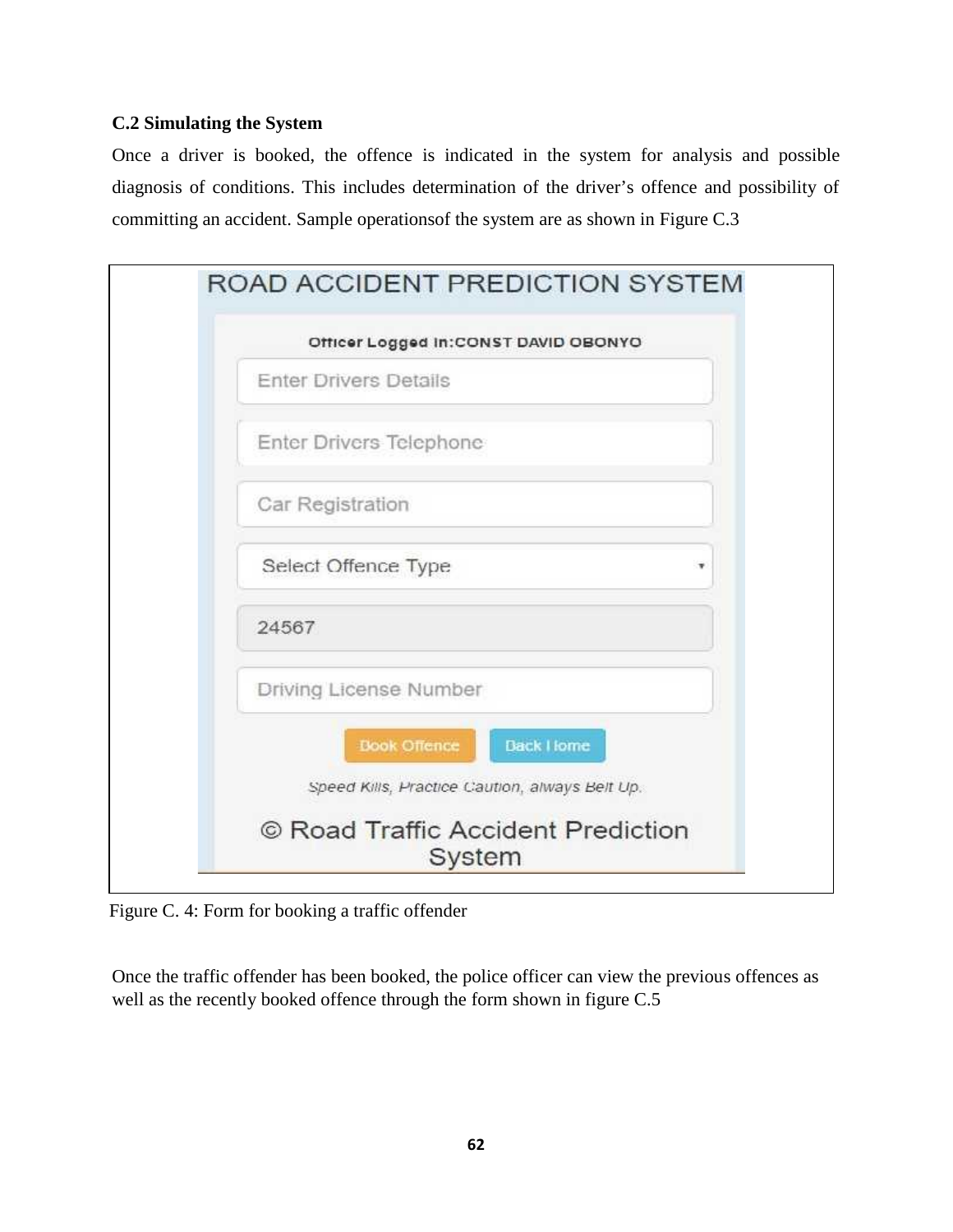

Figure C. 5: Form for viewing booked offences through a search algorithm